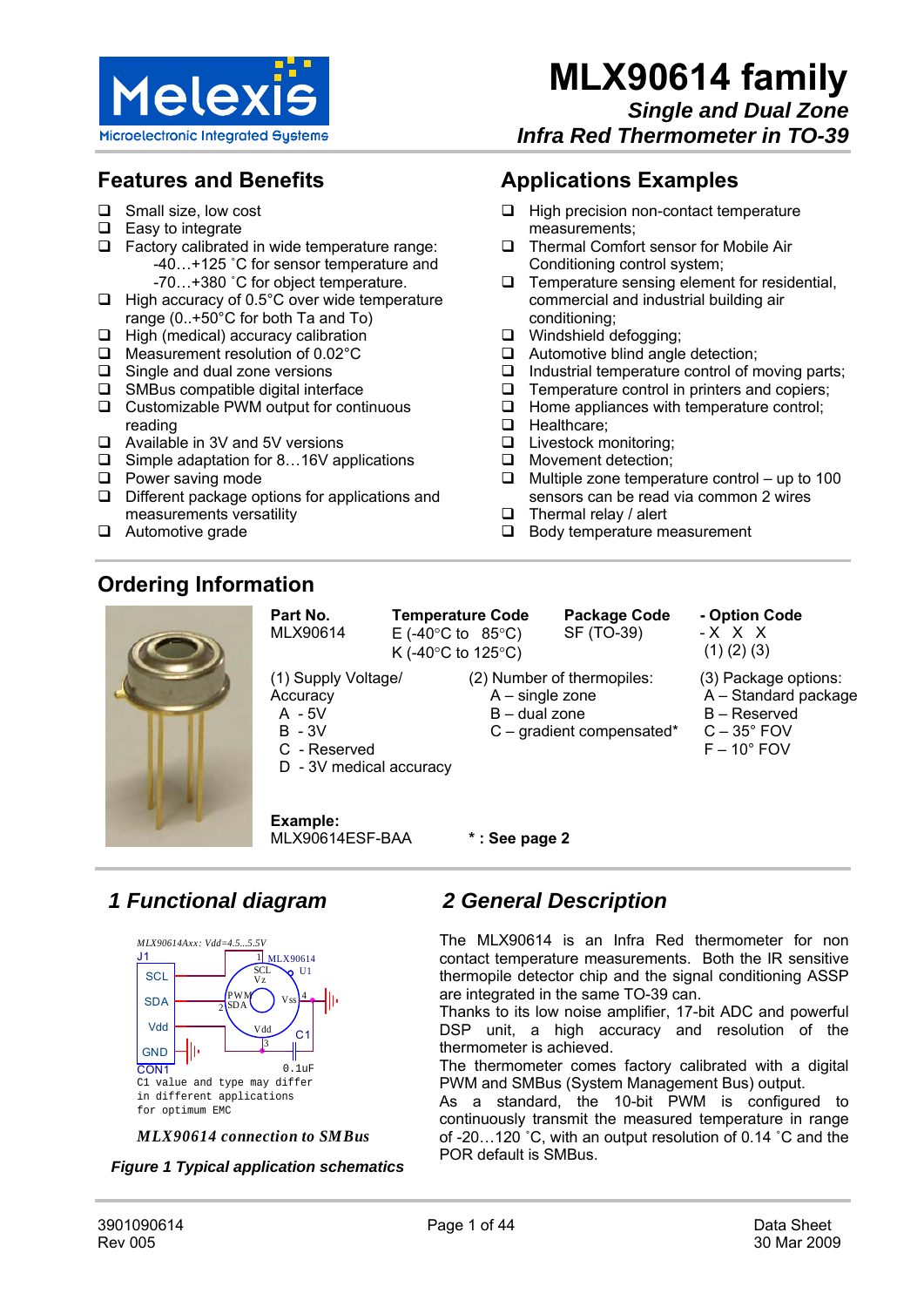

## *General description (continued)*

The MLX90614 is built from 2 chips developed and manufactured by Melexis:

- The Infra Red thermopile detector MLX81101
- The signal conditioning ASSP MLX90302, specially designed to process the output of IR sensor.

The device is available in an industry standard TO-39 package.

Thanks to the low noise amplifier, high resolution 17-bit ADC and powerful DSP unit of MLX90302 high accuracy and resolution of the thermometer is achieved. The calculated object and ambient temperatures are available in RAM of MLX90302 with resolution of 0.01 ˚C. They are accessible by 2 wire serial SMBus compatible protocol (0.02°C resolution) or via 10-bit PWM (Pulse Width Modulated) output of the device.

The MLX90614 is factory calibrated in wide temperature ranges: -40…125 ˚C for the ambient temperature and -70…382.2 ˚C for the object temperature.

The measured value is the average temperature of all objects in the Field Of View of the sensor. The MLX90614 offers a standard accuracy of ±0.5ºC around room temperatures. A special version for medical applications exists offering an accuracy of ±0.1°C in a limited temperature range around the human body temperature.

It is very important for the application design to understand that these accuracies are only guaranteed and achievable when the sensor is in thermal equilibrium and under isothermal conditions (there are no temperature differences across the sensor package). The accuracy of the thermometer can be influenced by temperature differences in the package induced by causes like (among others): Hot electronics behind the sensor, heaters/coolers behind or beside the sensor or by a hot/cold object very close to the sensor that not only heats the sensing element in the thermometer but also the thermometer package.

This effect is especially relevant for thermometers with a small FOV like the -XXC and -XXF as the energy received by the sensor from the object is reduced. Therefore, Melexis has introduced the -XCX version of the MLX90614. In these MLX90614-XCX, the thermal gradients are measured internally and the measured temperature is compensated for them. In this way, the –XCX version of the MLX90614 is much less sensitive to thermal gradients, but the effect is not totally eliminated. It is therefore important to avoid the causes of thermal gradients as much as possible or to shield the sensor from them.

As a standard, the MLX90614 is calibrated for an object emissivity of 1. It can be easily customized by the customer for any other emissivity in the range 0.1…1.0 without the need of recalibration with a black body.

The 10-bit PWM is as a standard configured to transmit continuously the measured object temperature for an object temperature range of -20…120 ˚C with an output resolution of 0.14 ˚C. The PWM can be easily customized for virtually any range desired by the customer by changing the content of 2 EEPROM cells. This has no effect on the factory calibration of the device.

The PWM pin can also be configured to act as a thermal relay (input is To), thus allowing for an easy and cost effective implementation in thermostats or temperature (freezing/boiling) alert applications. The temperature threshold is user programmable. In a SMBus system this feature can act as a processor interrupt that can trigger reading all slaves on the bus and to determine the precise condition.

The thermometer is available in 2 supply voltage options: 5V compatible or 3V (battery) compatible. The 5V can be easily adopted to operate from a higher supply voltage (8…16V, for example) by use of few external components (refer to "Applications information" section for details).

An optical filter (long-wave pass) that cuts off the visible and near infra-red radiant flux is integrated in the package to provide ambient and sunlight immunity. The wavelength pass band of this optical filter is from 5.5 till 14µm.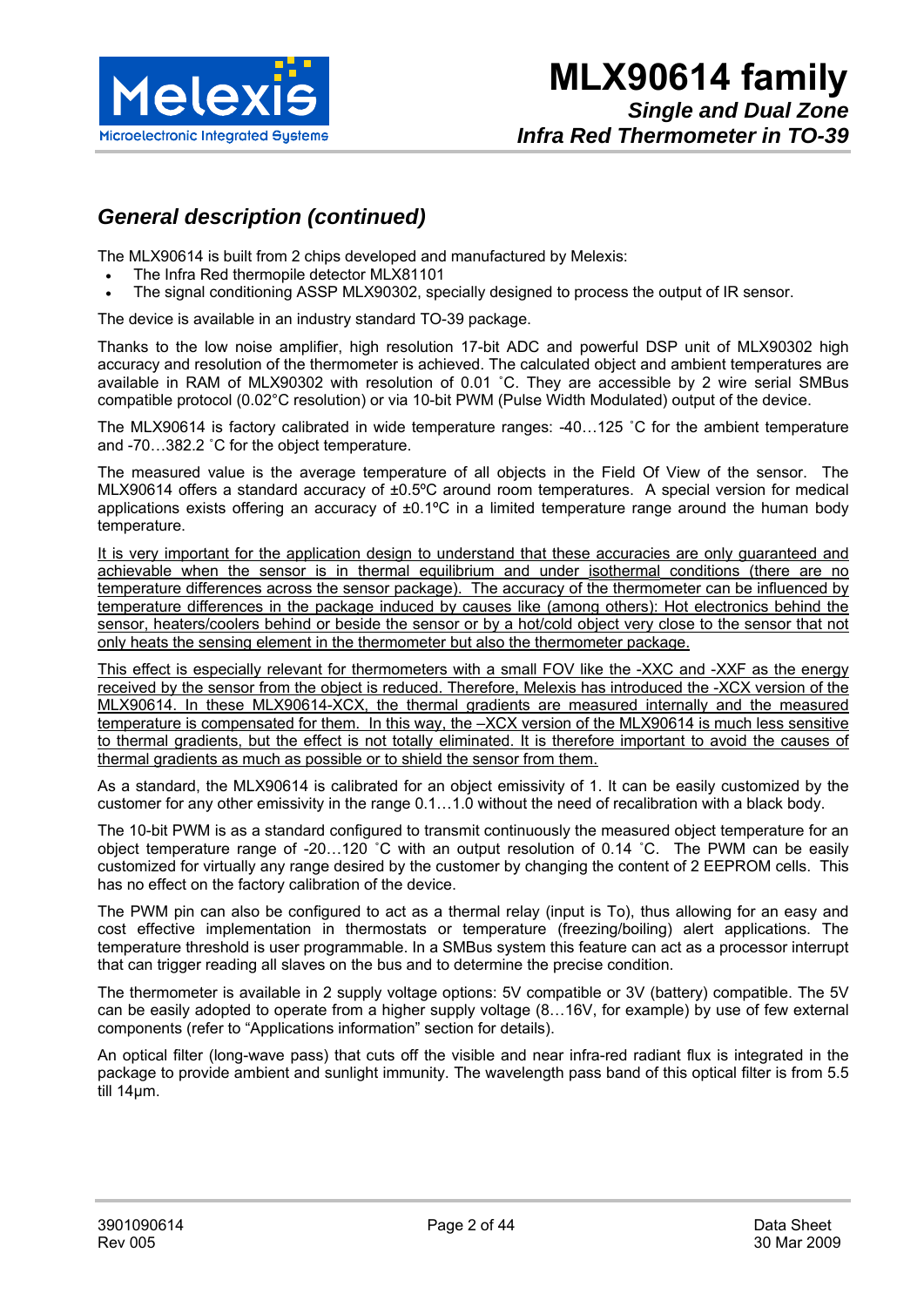

## **3 Table of Contents**

| 15 FAQ |  |
|--------|--|
|        |  |
|        |  |
|        |  |
|        |  |
|        |  |
|        |  |
|        |  |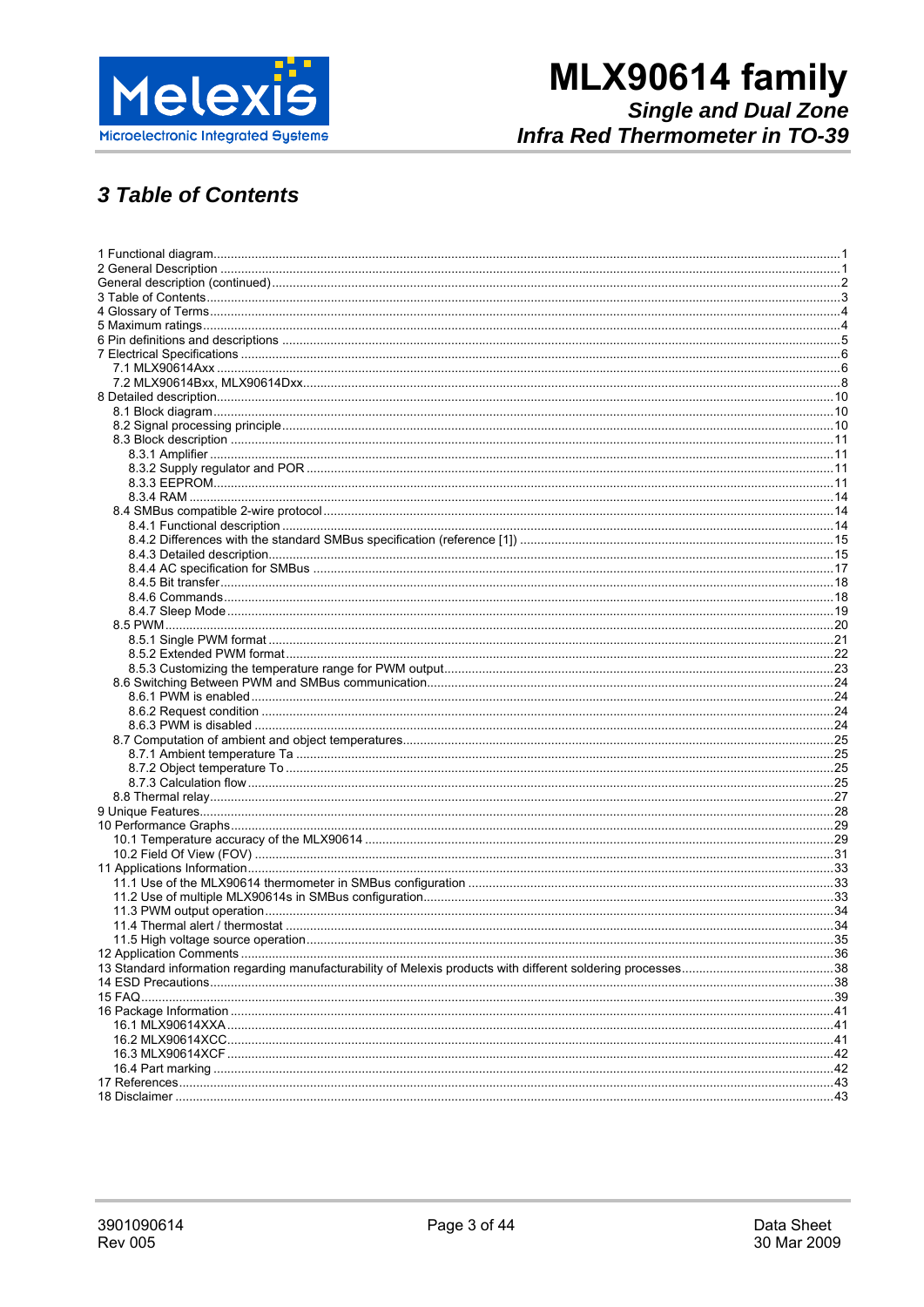

## *4 Glossary of Terms*

| <b>PTAT</b> | Proportional To Absolute Temperature sensor (package temperature)               |
|-------------|---------------------------------------------------------------------------------|
| <b>PTC</b>  | Positive Temperature Coefficient sensor (package temperature)                   |
| <b>POR</b>  | Power On Reset                                                                  |
| <b>HFO</b>  | High Frequency Oscillator (RC type)                                             |
| <b>DSP</b>  | <b>Digital Signal Processing</b>                                                |
| <b>FIR</b>  | Finite Impulse Response. Digital filter                                         |
| IIR.        | Infinite Impulse Response. Digital filter                                       |
| IR.         | Infra-Red                                                                       |
| <b>PWM</b>  | <b>Pulse With Modulation</b>                                                    |
| DC          | Duty Cycle (of the PWM); Direct Current (for settled conditions specifications) |
| <b>FOV</b>  | Field Of View                                                                   |
| SDA, SCL    | Serial DAta, Serial CLock - SMBus compatible communication pins                 |
| Та          | Ambient Temperature measured from the chip - (the package temperature)          |
| To          | Object Temperature, 'seen' from IR sensor                                       |
| <b>ESD</b>  | Electro-Static Discharge                                                        |
| <b>EMC</b>  | Electro-Magnetic Compatibility                                                  |
| <b>ASSP</b> | <b>Application Specific Standard Product</b>                                    |
| TBD         | To Be Defined                                                                   |
|             |                                                                                 |

*Note: sometimes the MLX90614xxx is referred to as "the module".* 

## *5 Maximum ratings*

| <b>Parameter</b>                               | MLX90614ESF-Axx  | MLX90614ESF-Bxx<br>MLX90614ESF-Dxx | MLX90614KSF-Axx |  |  |
|------------------------------------------------|------------------|------------------------------------|-----------------|--|--|
| Supply Voltage, V <sub>DD</sub> (over voltage) | 7V               | 5V                                 | 7V              |  |  |
| Supply Voltage, V <sub>DD</sub> (operating)    | 5.5V             | 3.6V                               | 5.5V            |  |  |
| Reverse Voltage                                | 0.4V             |                                    |                 |  |  |
| Operating Temperature Range, TA                | $-40+85$ °C      |                                    | $-40+125$ °C    |  |  |
| Storage Temperature Range, Ts                  | $-40+125$ °C     |                                    | $-40+125$ °C    |  |  |
| ESD Sensitivity (AEC Q100 002)                 |                  | 2kV                                |                 |  |  |
| DC current into SCL / Vz (Vz mode)             | 2 <sub>m</sub> A |                                    |                 |  |  |
| DC sink current, SDA / PWM pin                 | 25 mA            |                                    |                 |  |  |
| DC source current, SDA / PWM pin               | 25 mA            |                                    |                 |  |  |
| DC clamp current, SDA / PWM pin                | 25 mA            |                                    |                 |  |  |
| DC clamp current, SCL pin                      | 25 mA            |                                    |                 |  |  |

#### *Table 1: Absolute maximum ratings for MLX90614*

Exceeding the absolute maximum ratings may cause permanent damage. Exposure to absolute-maximumrated conditions for extended periods may affect device reliability.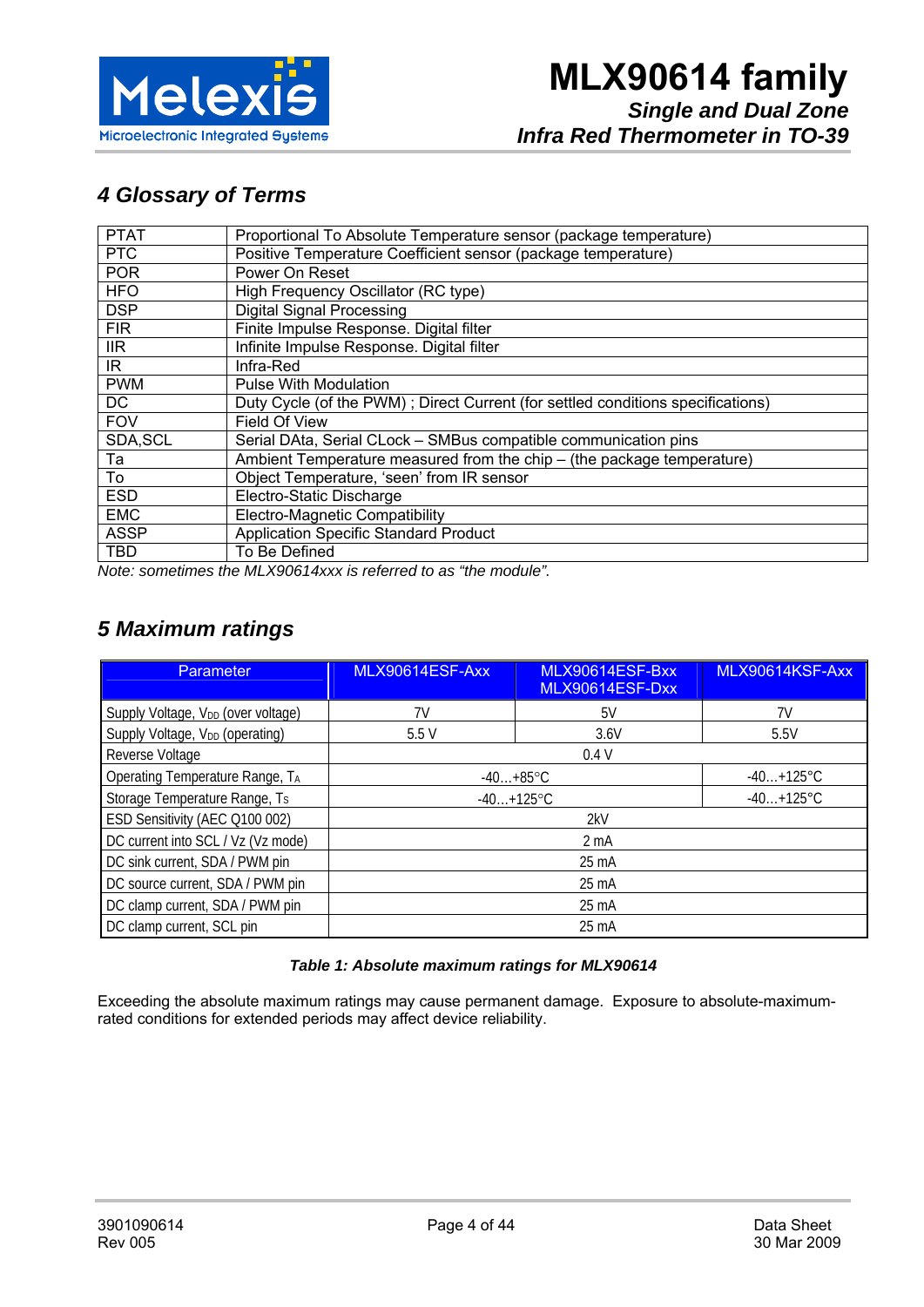

*Infra Red Thermometer in TO-39* 

## *6 Pin definitions and descriptions*



#### *Figure 2: Pin description*

| <b>Pin Name</b> | <b>Function</b>                                                                                                                                                                                            |
|-----------------|------------------------------------------------------------------------------------------------------------------------------------------------------------------------------------------------------------|
| <b>VSS</b>      | Ground. The metal can is also connected to this pin.                                                                                                                                                       |
| SCL/Vz          | Serial clock input for 2 wire communications protocol. 5.7V zener is available at this pin for connection<br>of external bipolar transistor to MLX90614A to supply the device from external 8  16V source. |
| PWM / SDA       | Digital input / output. In normal mode the measured object temperature is available at this pin Pulse<br>Width Modulated.                                                                                  |
|                 | In SMBus compatible mode automatically configured as open drain NMOS.                                                                                                                                      |
| VDD             | External supply voltage.                                                                                                                                                                                   |

#### *Table 2: Pin description MLX90614*

*Note: for +12V (+8…+16V) powered operation refer to the Application information section. For EMC and isothermal conditions reasons it is highly recommended not to use any electrical connection to the metal can except by the VSS pin.* 

*With the SCL / Vz and PWM / SDA pins operated in 2-wire interface mode, the input Schmidt trigger function is automatically enabled.*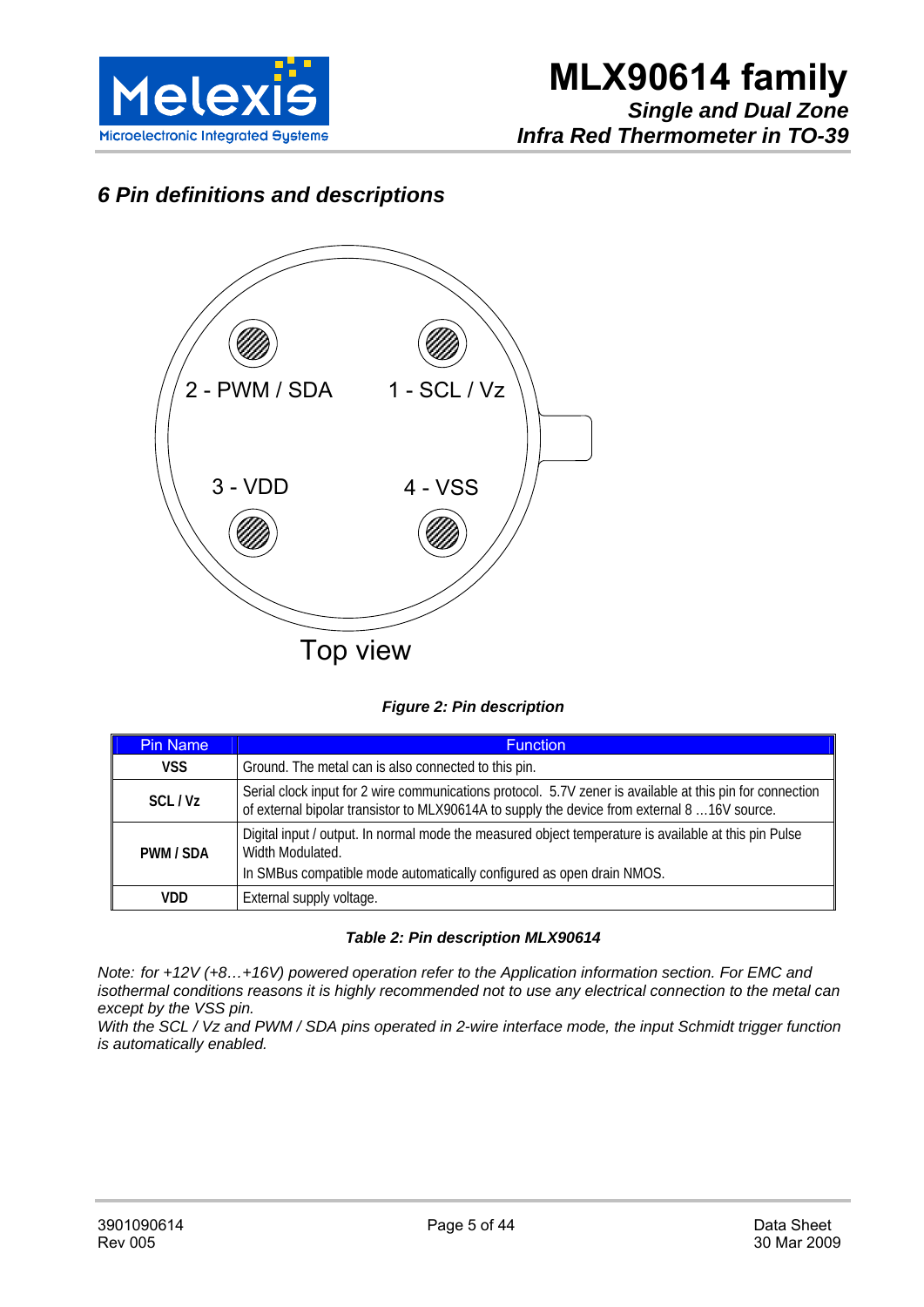

## *7 Electrical Specifications*

### *7.1 MLX90614Axx*

All parameters are preliminary for  $T_A = 25 \degree C$ ,  $V_{DD} = 5V$  (unless otherwise specified)

| Parameter                                                      | Symbol                       | <b>Test Conditions</b>                                                                              | <b>Min</b>    | <b>Typ</b>     | <b>Max</b>    | <b>Units</b> |
|----------------------------------------------------------------|------------------------------|-----------------------------------------------------------------------------------------------------|---------------|----------------|---------------|--------------|
|                                                                |                              |                                                                                                     |               |                |               |              |
|                                                                |                              | <b>Supplies</b>                                                                                     |               |                |               |              |
| <b>External supply</b>                                         | $V_{DD}$                     |                                                                                                     | 4.5           | 5              | 5.5           | $\vee$       |
| Supply current                                                 | <b>I</b> <sub>DD</sub>       | No load                                                                                             |               | 1              | 2             | mA           |
| Supply current<br>(programming)                                | <b>I</b> <sub>DDpr</sub>     | No load, erase/write EEPROM<br>operations                                                           |               | 1.5            | 2.5           | mA           |
| Zener voltage                                                  | Vz                           | Iz = 751000uA (Ta=room)                                                                             | 5.5           | 5.7            | 5.9           | $\vee$       |
| Zener voltage                                                  | Vz(Ta)                       | $Iz = 701000uA$ ,<br>full temperature range                                                         | 5.15          | 5.75           | 6.24          | $\vee$       |
|                                                                |                              | <b>Power On Reset</b>                                                                               |               |                |               |              |
| POR level                                                      | V <sub>POR_up</sub>          | Power-up (full temp range)                                                                          | 1.4           | 1.75           | 1.95          | $\vee$       |
| POR level                                                      | V <sub>POR_down</sub>        | Power-down (full temp range)                                                                        | 1.3           | 1.7            | 1.9           | $\vee$       |
| POR hysteresis                                                 | V <sub>POR_hys</sub>         | Full temp range                                                                                     | 0.08          | 0.1            | 1.15          | $\vee$       |
| $V_{DD}$ rise time (10% to 90%<br>of specified supply voltage) | <b>T</b> <sub>POR</sub>      | Ensure POR signal                                                                                   |               |                | 20            | ms           |
| Output valid (result in RAM)                                   | Tvalid                       | After POR                                                                                           |               | 0.15           |               | s            |
|                                                                |                              | Pulse width modulation <sup>1</sup>                                                                 |               |                |               |              |
| <b>PWM</b> resolution                                          | <b>PWMres</b>                | Data band                                                                                           |               | 10             |               | bit          |
| PWM output period                                              | $PWM_{T,def}$                | Factory default, internal oscillator<br>factory calibrated                                          |               | 1.024          |               | ms           |
| PWM period stability                                           | dPWM <sub>T</sub>            | Internal oscillator factory<br>calibrated, over the entire<br>operation range and supply<br>voltage | $-4$          |                | $+4$          | $\%$         |
| Output high Level                                              | <b>PWM<sub>HI</sub></b>      | $I_{source} = 2 mA$                                                                                 | $V_{DD}$ -0.2 |                |               | $\vee$       |
| Output low Level                                               | <b>PWMLO</b>                 | $I_{sink} = 2 mA$                                                                                   |               |                | $V_{SS}$ +0.2 | $\vee$       |
| Output drive current                                           | <b>Idrive</b> <sub>PWM</sub> | Vout, $H = V_{DD} - 0.8V$                                                                           |               | $\overline{7}$ |               | mA           |
| Output sink current                                            | <b>Isink</b> <sub>PWM</sub>  | Vout, $L = 0.8V$                                                                                    |               | 13.5           |               | mA           |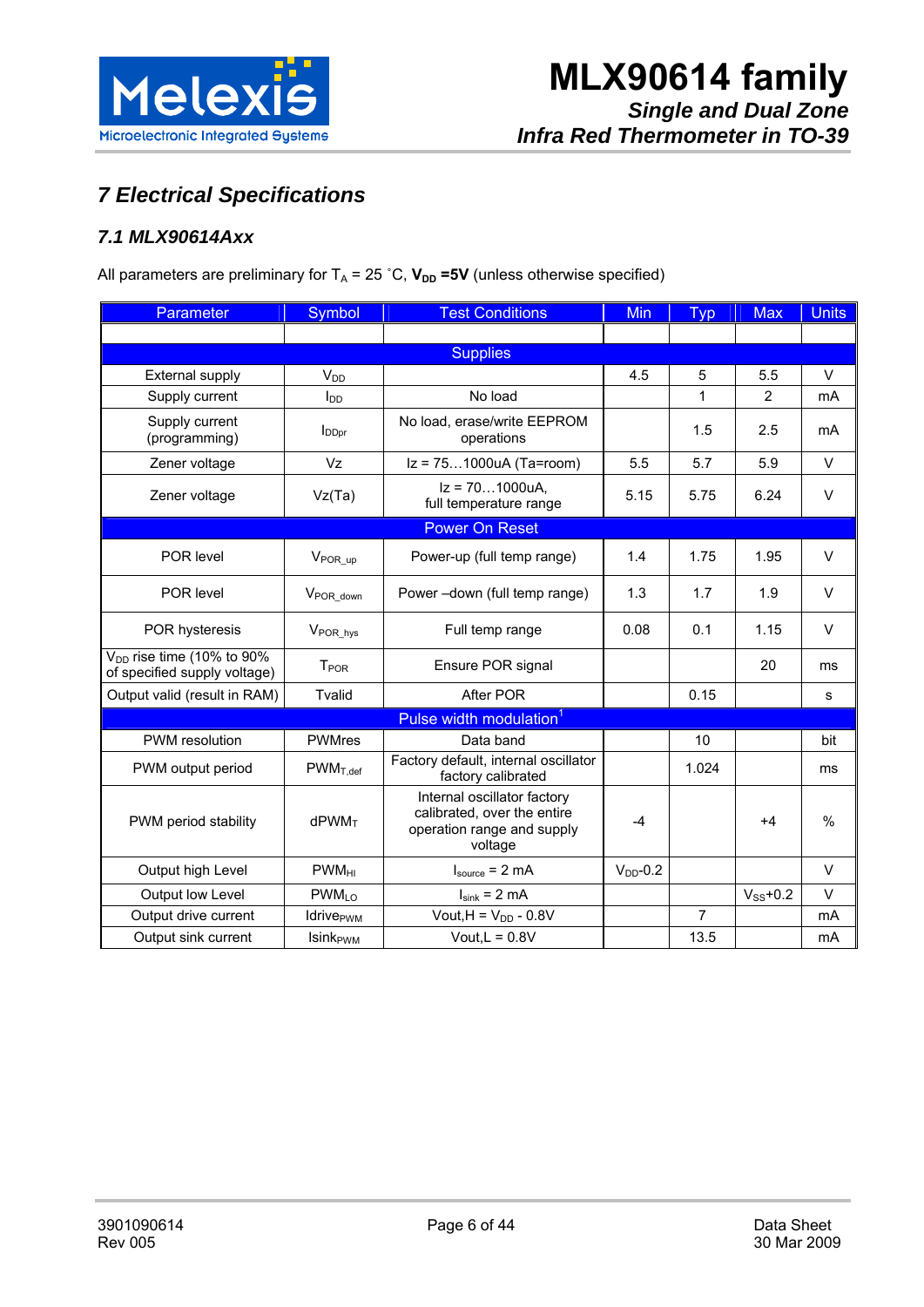

## **MLX90614 family**

#### *Single and Dual Zone Infra Red Thermometer in TO-39*

| <b>Parameter</b>       | Symbol                                         | <b>Test Conditions</b>                                                       | <b>Min</b> | <b>Typ</b> | <b>Max</b> | <b>Units</b> |  |  |
|------------------------|------------------------------------------------|------------------------------------------------------------------------------|------------|------------|------------|--------------|--|--|
|                        |                                                |                                                                              |            |            |            |              |  |  |
|                        | SMBus compatible 2-wire interface <sup>2</sup> |                                                                              |            |            |            |              |  |  |
| Input high voltage     | $V_{IH}$ (Ta, V)                               | Over temperature and supply                                                  | $VDD-0.1$  |            |            | $\vee$       |  |  |
| Input low voltage      | $V_{IL}$ (Ta, V)                               | Over temperature and supply                                                  |            |            | 0.6        | $\vee$       |  |  |
| Output low voltage     | $V_{OL}$                                       | SDA pin in open drain mode,<br>over temperature and supply,<br>$Isink = 2mA$ |            |            | 0.2        | $\vee$       |  |  |
| SCL leakage            | $I_{SCL}$ , leak                               | $V_{\text{SCL}} = 4V$ , Ta=+85°C                                             |            |            | 30         | uA           |  |  |
| SDA leakage            | $I_{SDA}$ , leak                               | $V_{SDA} = 4V$ , Ta=+85°C                                                    |            |            | 0.3        | uA           |  |  |
| SCL capacitance        | $C_{\textit{SCL}}$                             |                                                                              |            |            | 10         | pF           |  |  |
| SDA capacitance        | C <sub>SDA</sub>                               |                                                                              |            |            | 10         | pF           |  |  |
| Slave address          | <b>SA</b>                                      | Factory default                                                              |            | <b>5A</b>  |            | hex          |  |  |
| Wake up request        | $t_{\text{wake}}$                              | SDA low                                                                      | 33         |            |            | ms           |  |  |
| <b>SMBus Request</b>   | $t_{\text{REQ}}$                               | <b>SCL low</b>                                                               | 1.44       |            |            | ms           |  |  |
| Timeout, low           | Timeout.L                                      | <b>SCL low</b>                                                               | 27         |            | 33         | ms           |  |  |
| Timeout, high          | $T_{\text{imeout,H}}$                          | SCL high                                                                     | 45         |            | 55         | <b>us</b>    |  |  |
| Acknowledge setup time | Tsuac(MD)                                      | 8-th SCL falling edge, Master                                                | 0.5        |            | 1.5        | <b>us</b>    |  |  |
| Acknowledge hold time  | Thdac(MD)                                      | 9-th SCL falling edge, Master                                                | 1.5        |            | 2.5        | <b>us</b>    |  |  |
| Acknowledge setup time | Tsuac(SD)                                      | 8-th SCL falling edge, Slave                                                 | 2.5        |            |            | <b>us</b>    |  |  |
| Acknowledge hold time  | Thdac(SD)                                      | 9-th SCL falling edge, Slave                                                 | 1.5        |            |            | <b>us</b>    |  |  |
| <b>EEPROM</b>          |                                                |                                                                              |            |            |            |              |  |  |
| Data retention         |                                                | $Ta = +85^{\circ}C$                                                          | 10         |            |            | years        |  |  |
| Erase/write cycles     |                                                | $Ta = +25^{\circ}C$                                                          | 100.000    |            |            | Times        |  |  |
| Erase/write cycles     |                                                | $Ta = +125^{\circ}C$                                                         | 10,000     |            |            | <b>Times</b> |  |  |
| Erase cell time        | Terase                                         |                                                                              |            | 5          |            | ms           |  |  |
| Write cell time        | Twrite                                         |                                                                              |            | 5          |            | ms           |  |  |

*Notes: All the communication and refresh rate timings are given for the nominal calibrated HFO frequency and will vary with this frequency's variations.* 

*1. All PWM timing specifications are given for single PWM output (factory default for MLX90614xAx). For the extended PWM output (factory default for the MLX90614xBx) each period has twice the timing specifications (refer to the PWM detailed description section). With large capacitive load lower PWM frequency is recommended. Thermal relay output (when configured) has the PWM DC specification and can be programmed as push-pull, or NMOS open drain. PWM is free-running, power-up factory default is SMBus, refer to 7.6, "Switching between PWM and SMBus communication" for details..* 

*2. For SMBus compatible interface on 12V application refer to Application information section. SMBus compatible interface is described in details in the SMBus detailed description section. Maximum number of MLX90614xxx devices on one bus is 127, higher pull-up currents are recommended for higher number of devices, faster bus data transfer rates, and increased reactive loading of the bus.* 

*MLX90614xxx is always a slave device on the bus. MLX90614xxx can work in both low-power and high-power SMBus communication.* 

*All voltages are referred to the Vss (ground) unless otherwise noted.* 

*Power saving mode is not available on the 5V version (MLX90614Axx).*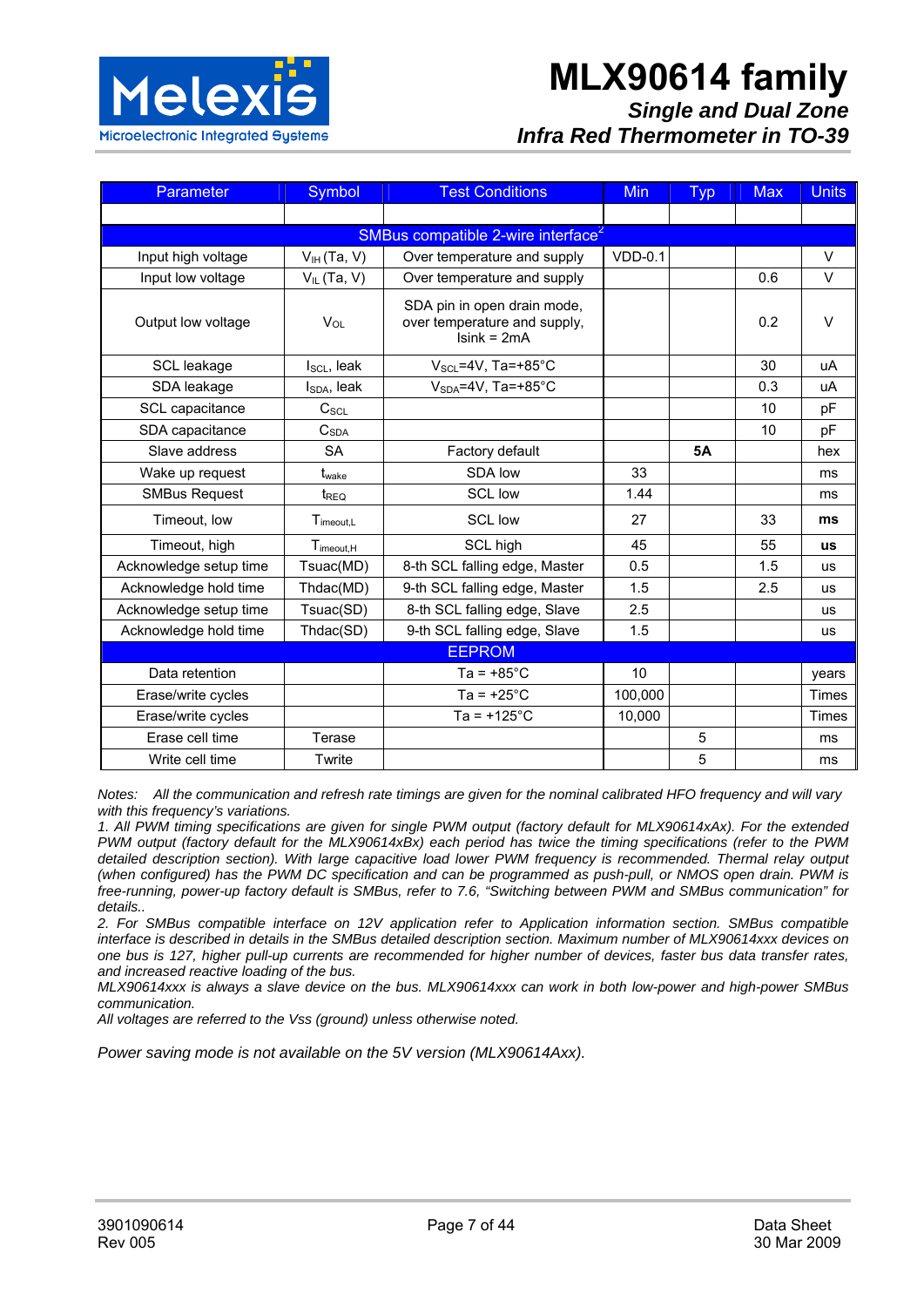

#### *7.2 MLX90614Bxx, MLX90614Dxx*

All parameters are preliminary for  $T_A = 25 \degree C$ ,  $V_{DD} = 3V$  (unless otherwise specified)

| Parameter                                                                | Symbol                       | <b>Test Conditions</b>                                                                              | <b>Min</b>   | <b>Typ</b>   | <b>Max</b>     | <b>Units</b> |  |  |
|--------------------------------------------------------------------------|------------------------------|-----------------------------------------------------------------------------------------------------|--------------|--------------|----------------|--------------|--|--|
|                                                                          |                              |                                                                                                     |              |              |                |              |  |  |
|                                                                          | <b>Supplies</b>              |                                                                                                     |              |              |                |              |  |  |
| <b>External supply</b>                                                   | $V_{DD}$                     |                                                                                                     | 2.6          | 3            | 3.6            | $\vee$       |  |  |
| Supply current                                                           | $I_{DD}$                     | No load                                                                                             |              | $\mathbf{1}$ | 2              | mA           |  |  |
| Supply current<br>(programming)                                          | <b>I</b> <sub>DDpr</sub>     | No load, erase/write EEPROM<br>operations                                                           |              | 1.5          | 2.5            | mA           |  |  |
| Power-down supply                                                        | Isleep                       | no load                                                                                             | 1            | 2.5          | 5              | uA           |  |  |
| Power-down supply<br>current                                             | <b>Isleep</b>                | Full temperature range                                                                              | 1            | 2.5          | 6              | uA           |  |  |
|                                                                          |                              | <b>Power On Reset</b>                                                                               |              |              |                |              |  |  |
| POR level                                                                | $V_{\text{POR\_up}}$         | Power-up (full temp range)                                                                          | 1.4          | 1.75         | 1.95           | $\vee$       |  |  |
| POR level                                                                | VPOR_down                    | Power-down (full temp range)                                                                        | 1.3          | 1.7          | 1.9            | V            |  |  |
| <b>POR hysteresis</b>                                                    | V <sub>POR_hys</sub>         | Full temp range                                                                                     | 0.08         | 0.1          | 1.15           | $\vee$       |  |  |
| V <sub>DD</sub> rise time (10% to<br>90% of specified<br>supply voltage) | T <sub>POR</sub>             | Ensure POR signal                                                                                   |              |              | 20             | ms           |  |  |
| Output valid                                                             | Tvalid                       | After POR                                                                                           |              | 0.15         |                | s            |  |  |
|                                                                          |                              | Pulse width modulation                                                                              |              |              |                |              |  |  |
| <b>PWM</b> resolution                                                    | <b>PWMres</b>                | Data band                                                                                           |              | 10           |                | bit          |  |  |
| PWM output period                                                        | $PWM_{T,def}$                | Factory default, internal oscillator<br>factory calibrated                                          |              | 1.024        |                | ms           |  |  |
| PWM period stability                                                     | $d$ PWM $\tau$               | Internal oscillator factory<br>calibrated, over the entire<br>operation range and supply<br>voltage | $-4$         |              | +4             | %            |  |  |
| Output high Level                                                        | $PWM_{HI}$                   | $I_{source} = 2 mA$                                                                                 | $VDD - 0.25$ |              |                | V            |  |  |
| Output low Level                                                         | PWM <sub>LO</sub>            | $I_{sink}$ = 2 mA                                                                                   |              |              | $V_{SS}$ +0.25 | V            |  |  |
| Output drive current                                                     | <b>Idrive</b> <sub>PWM</sub> | Vout, $H = V_{DD} - 0.8V$                                                                           |              | 4.5          |                | mA           |  |  |
| Output sink current                                                      | <b>Isink</b> <sub>PWM</sub>  | Vout, $L = 0.8V$                                                                                    |              | 11           |                | mA           |  |  |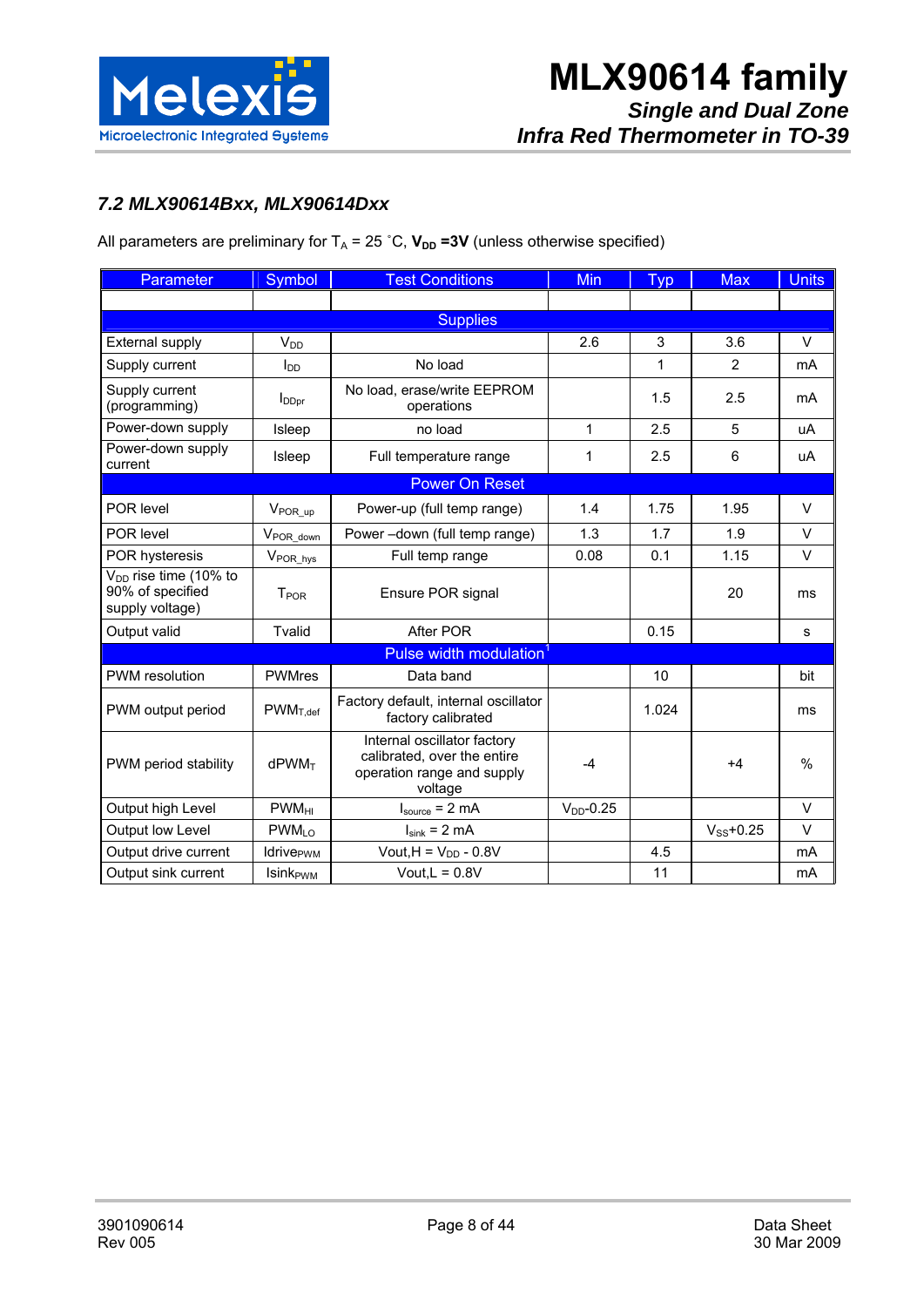

# **MLX90614 family**

## *Single and Dual Zone Infra Red Thermometer in TO-39*

| <b>Parameter</b>     | Symbol                 | <b>Test Conditions</b>                                                       | <b>Min</b> | <b>Typ</b> | <b>Max</b> | <b>Units</b> |
|----------------------|------------------------|------------------------------------------------------------------------------|------------|------------|------------|--------------|
|                      |                        |                                                                              |            |            |            |              |
|                      |                        | SMBus compatible 2-wire interface <sup>2</sup>                               |            |            |            |              |
| Input high voltage   | $V_{IH}(Ta,V)$         | Over temperature and supply                                                  | $VDD-0.1$  |            |            | $\vee$       |
| Input low voltage    | $V_{IL}(Ta,V)$         | Over temperature and supply                                                  |            |            | 0.6        | $\vee$       |
| Output low voltage   | <b>V</b> <sub>OL</sub> | SDA pin in open drain mode,<br>over temperature and supply,<br>$Isink = 2mA$ |            |            | 0.25       | $\vee$       |
| SCL leakage          | $ISCI$ , leak          | $V_{\text{SCL}} = 3V$ , Ta=+85°C                                             |            |            | 20         | uA           |
| SDA leakage          | $I_{SDA}$ , leak       | $V_{SDA} = 3V$ , Ta=+85°C                                                    |            |            | 0.25       | uA           |
| SCL capacitance      | C <sub>SCL</sub>       |                                                                              |            |            | 10         | pF           |
| SDA capacitance      | $C_{SDA}$              |                                                                              |            |            | 10         | pF           |
| Slave address        | <b>SA</b>              | Factory default                                                              |            | 5A         |            | hex          |
| Wake up request      | t <sub>wake</sub>      | SDA low                                                                      | 33         |            |            | ms           |
| <b>SMBus Request</b> | $t_{\text{REO}}$       | <b>SCL low</b>                                                               | 1.44       |            |            | ms           |
| Timeout.low          | $T_{\text{imecut},L}$  | <b>SCL low</b>                                                               | 27         |            | 33         | ms           |
| Timeout, high        | $T_{\text{imecut,H}}$  | SCL high                                                                     | 45         |            | 55         | <b>us</b>    |
| Acknowledge setup    | Tsuac(MD               | 8-th SCL falling edge, Master                                                | 0.5        |            | 1.5        | <b>us</b>    |
| Acknowledge hold     | Thdac(MD               | 9-th SCL falling edge, Master                                                | 1.5        |            | 2.5        | <b>us</b>    |
| Acknowledge setup    | Tsuac(SD)              | 8-th SCL falling edge, Slave                                                 | 2.5        |            |            | <b>us</b>    |
| Acknowledge hold     | Thdac(SD               | 9-th SCL falling edge, Slave                                                 | 1.5        |            |            | <b>us</b>    |
|                      |                        | <b>EEPROM</b>                                                                |            |            |            |              |
| Data retention       |                        | Ta = $+85^{\circ}$ C                                                         | 10         |            |            | years        |
| Erase/write cycles   |                        | $Ta = +25^{\circ}C$                                                          | 100,000    |            |            | <b>Times</b> |
| Erase/write cycles   |                        | $Ta = +125^{\circ}C$                                                         | 10,000     |            |            | Times        |
| Erase cell time      | Terase                 |                                                                              |            | 5          |            | ms           |
| Write cell time      | Twrite                 |                                                                              |            | 5          |            | ms           |

*Note: refer to MLX90614Axx notes.*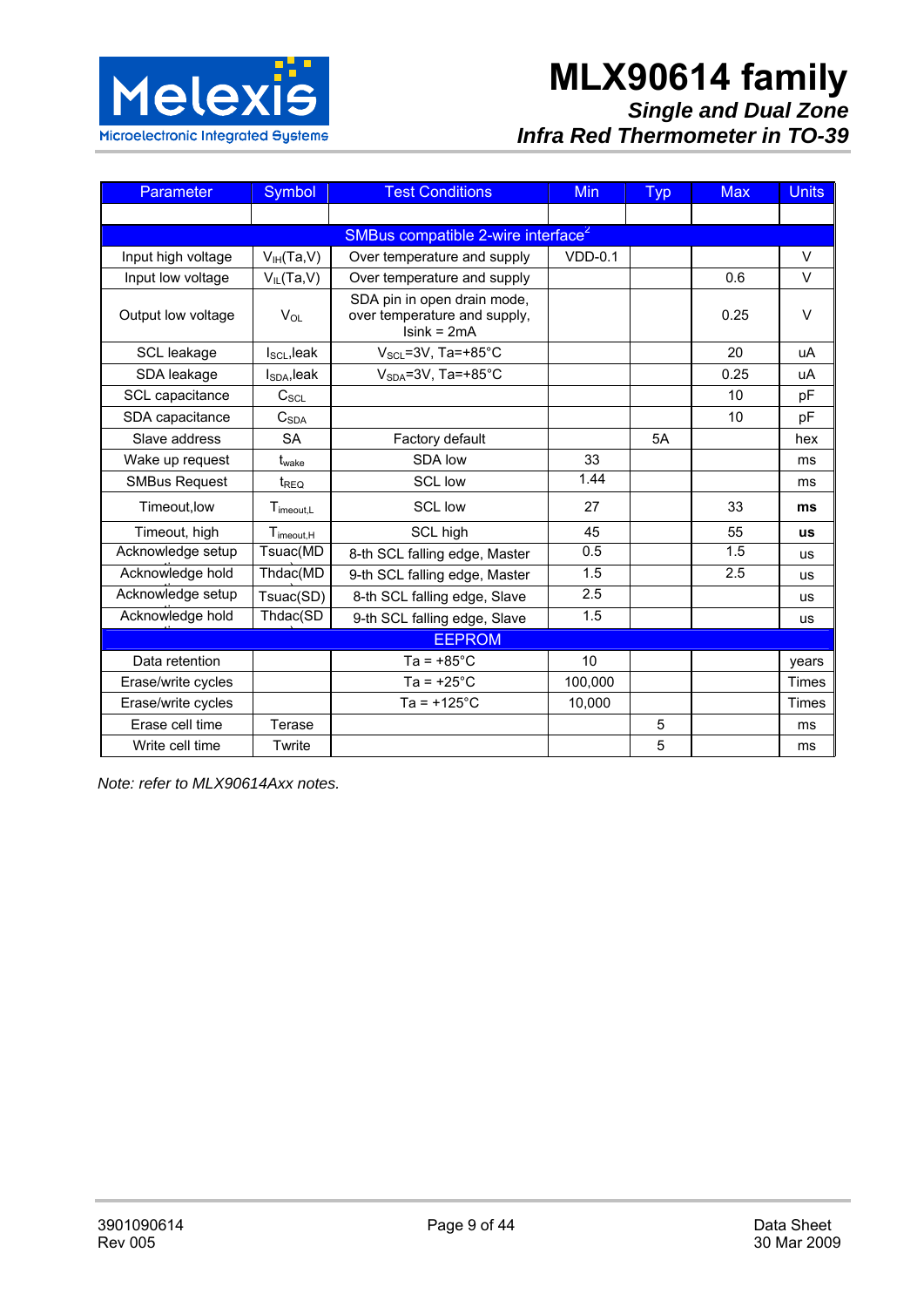

## *8 Detailed description*

#### *8.1 Block diagram*



*Figure 3: block diagram* 

#### *8.2 Signal processing principle*

The operation of the MLX90614 is controlled by an internal state machine, which controls the measurements and calculations of the object and ambient temperatures and does the post-processing of the temperatures to output them through the PWM output or the SMBus compatible interface.

The ASSP supports 2 IR sensors (second one not implemented in the MLX90614xAx).The output of the IR sensors is amplified by a low noise low offset chopper amplifier with programmable gain, converted by a Sigma Delta modulator to a single bit stream and fed to a powerful DSP for further processing. The signal is treated by programmable (by means of EEPROM contend) FIR and IIR low pass filters for further reduction of the band width of the input signal to achieve the desired noise performance and refresh rate. The output of the IIR filter is the measurement result and is available in the internal RAM. 3 different cells are available: One for the on-board temperature sensor (on chip PTAT or PTC) and 2 for the IR sensors.

Based on results of the above measurements, the corresponding ambient temperature Ta and object temperatures To are calculated. Both calculated temperatures have a resolution of 0.01 ˚C. The data for Ta and To can be read in two ways: Reading RAM cells dedicated for this purpose via the 2-wire interface (0.02°C resolution, fixed ranges), or through the PWM digital output (10 bit resolution, configurable range).

In the last step of the measurement cycle, the measured Ta and To are rescaled to the desired output resolution of the PWM) and the recalculated data is loaded in the registers of the PWM state machine, which creates a constant frequency with a duty cycle representing the measured data.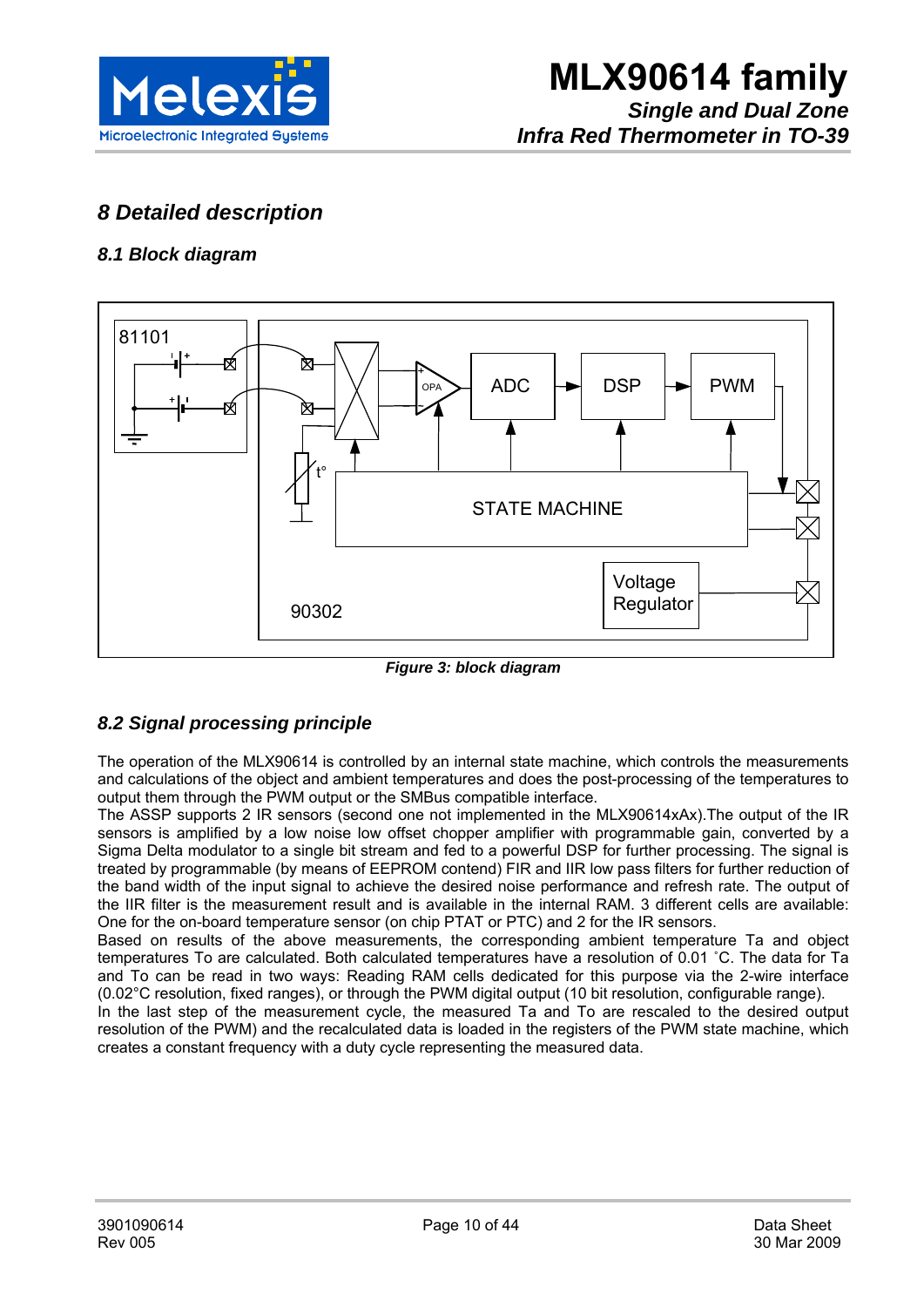

#### *8.3 Block description*

#### *8.3.1 Amplifier*

A low noise low offset amplifier with programmable gain is implemented for amplification of the IR sensor voltage. With a carefully designed input modulator and balanced input impedance, an offset as low as 0.5µV is achieved.

#### *8.3.2 Supply regulator and POR*

The module can operate from 3 different supplies:

VDD= 5V => MLX90614Axx

VDD=3.3V => MLX90614Bxx (battery or regulated supply)

VDD=8…16V => MLX90614Axx few external components are necessary please refer to "Applications information" section for information about adopting higher voltage supplies.

The Power On Reset (POR) is connected to Vdd supply. The on-chip POR circuit provides an active (high) level of the POR signal when the Vdd voltage rises above approximately 0.5V and holds the entire MLX90614xxx in reset until the Vdd is higher than the specified POR threshold V<sub>POR</sub> (note that this level is different for MLX90614Axx and MLX90614Bxx). During the time POR is active, the POR signal is available as an open drain at the PWM/SDA pin. After the MLX90614xxx exits the POR condition, the function programmed in EEPROM takes precedence for that pin.

#### *8.3.3 EEPROM*

A limited number of addresses in the EEPROM memory can be changed by the customer. The whole EEPROM can be read via SMBus interface.

| <b>EEPROM (32X16)</b>                    |                |                    |  |  |
|------------------------------------------|----------------|--------------------|--|--|
| <b>Name</b>                              | <b>Address</b> | <b>Write acces</b> |  |  |
| $To_{max}$                               | 000h           | Yes                |  |  |
| $To_{min}$                               | 001h           | Yes                |  |  |
| <b>PWMCTRL</b>                           | 002h           | <b>Yes</b>         |  |  |
| Ta range                                 | 003h           | <b>Yes</b>         |  |  |
| <b>Emissivity correction coefficient</b> | 004h           | Yes                |  |  |
| <b>Config Register1</b>                  | 005h           | Yes                |  |  |
| <b>Melexis reserved</b>                  | 006h           | No                 |  |  |
|                                          |                |                    |  |  |
| <b>Melexis reserved</b>                  | 00Dh           | <b>No</b>          |  |  |
| <b>SMBus address</b>                     | 00Eh           | <b>Yes</b>         |  |  |
| <b>Melexis reserved</b>                  | 00Fh           | <b>Yes</b>         |  |  |
| <b>Melexis reserved</b>                  | 010h           | No                 |  |  |
|                                          |                |                    |  |  |
| <b>Melexis reserved</b>                  | 018h           | <b>No</b>          |  |  |
| <b>Melexis reserved</b>                  | 019h           | <b>Yes</b>         |  |  |
| <b>Melexis reserved</b>                  | 01Ah           | No                 |  |  |
| <b>Melexis reserved</b>                  | 01Bh           | No                 |  |  |
| <b>ID</b> number                         | 01Ch           | No                 |  |  |
| <b>ID</b> number                         | 01Dh           | No                 |  |  |
| <b>ID</b> number                         | 01Eh           | No                 |  |  |
| <b>ID</b> number                         | 01Fh           | No                 |  |  |

The addresses To<sub>max</sub>, To<sub>min</sub> and Ta range are for customer dependent object and ambient temperature ranges. For details see section 8.5.3 below in this document

The address **Emissivity** contains the object emissivity (factory default 1.0 = 0xFFFF), 16 bit.

Emissivity = dec2hex[ round( 65535 x **ε**) ]

Where dec2hex[ round( X ) ] represents decimal to hexadecimal conversion with round-off to nearest value

(not truncation). In this case the physical emissivity values are  $\boldsymbol{\epsilon} = 0.1...1.0$ .

Erase (write 0) must take place before write of desired data is made.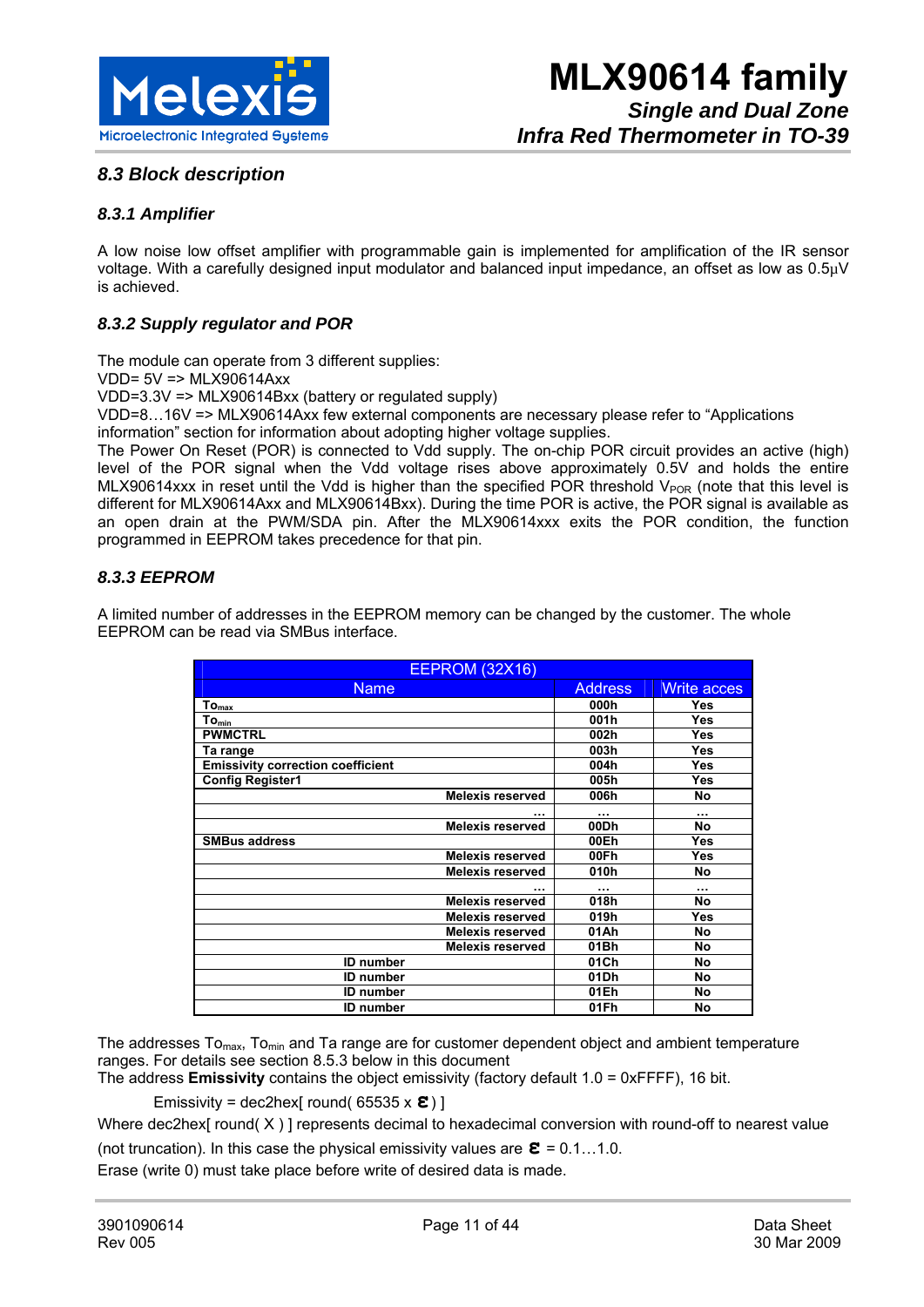

PWM period configuration: Period in extended PWM mode is twice the period in single PWM mode. In single PWM mode period is T = 1.024\*P [ms], where P is the number, written in bits 15..9 PWMCTRL. Maximum period is then 131.072 ms for single and 262.144 ms for extended. These values are typical and depend on the on-chip RC oscillator absolute value. The duty cycle must be calculated instead of working only with the high time only in order to avoid errors from the period absolute value deviations. The address **PWMCTRL** consists of control bits for configuring the PWM/SDA pin as follows:



\* *Values are for nominal HFO frequency*

The address **ConfigRegister1** consists of control bits for configuring the analog and digital parts:<br>  $\frac{15 \times 14}{15 \times 14}$   $\frac{13 \times 12 \times 11}{10 \times 9 \times 8}$   $\frac{7}{16 \times 5 \times 4}$   $\frac{8 \times 7 \times 1}{16 \times 1}$   $\frac{2 \times 1}{10 \times 1}$  **Confi** 



*Note: The following bits/registers should not be altered (except with special tools – contact Melexis for such tools availability) in order to keep the factory calibration relevant: Ke [15..0] ; Config Register1 [13..11;7;3] ; addresses 00Fh and 019h.* 

*Check www.melexis.com for latest application notes with details on EEPROM settings.*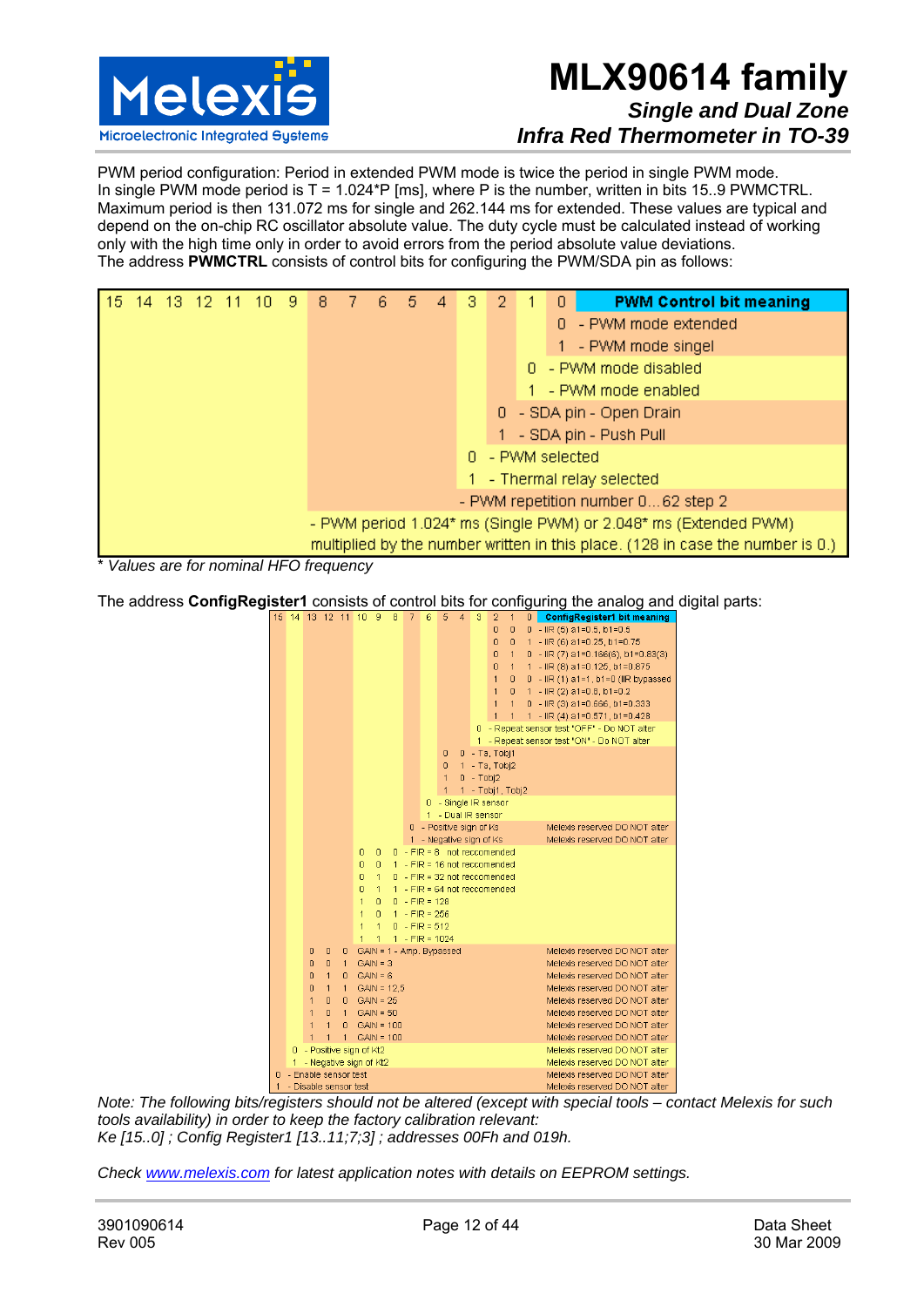

#### *On-chip filtering and settling time:*

The MLX90614 features configurable on-chip digital filters. They allow customization for speed or noise. Factory default configurations and the typical settling time and noise for the MLX90614 family are given below.

| <b>Device</b>                | Settling time, sec | Typical noise, °C rms | Spike limit |
|------------------------------|--------------------|-----------------------|-------------|
| MLX90614 AAA, BAA, DAA       | 0.10               | 0.05                  | 100%        |
| MLX90614 ABA. BBA            | 0.14               | 0.07                  | 100%        |
| MLX90614 ACC. BCC            | 0.14               | 0.18                  | 100%        |
| <b>MLX90614 ACF. BCF</b>     | 1.33               | 0.10                  | 50%         |
| $ -$<br>$\sim$ $\sim$ $\sim$ |                    | .<br>----------<br>.  | .<br>.      |

Details on the filters are given in the application note "Understanding MLX90614 on-chip digital signal filters" available from www.melexis.com .

The evaluation board, EVB90614 supported by PC SW allows easy configuration of the filters, while not requiring in-depth understanding of the EEPROM.

The available filter settings and the settling times they give are listed below. Settling time depends on three configurations: single/dual zone, IIR filter settings and FIR filter settings. The FIR filter has a straightforward effect on noise (a 4 times decrease of settling time increases the noise 2 times and vice versa). The IIR filter provides an additional, spike limiting, feature. Spike limit is also listed and defines to what level the magnitude of a spike would be limited – for example, 25% denotes that if a 20°C temperature delta spike is measured the temperature reading by the MLX90614 will spike only 5°C. More details are available in the application notes from www.melexis.com

| <b>IIR</b> setting | <b>FIR setting</b> | Settling time (s) | Settling time (s)  | <b>Spike limit</b> |
|--------------------|--------------------|-------------------|--------------------|--------------------|
|                    |                    | 90614xAx          | 90614xBx, 90614xCx |                    |
| <b>XXX</b>         | 000011             |                   | Not recommended    |                    |
| 100                | 100                | 0.04              | 0.06               | 100.0%             |
| 100                | 101                | 0.05              | 0.07               | 100.0%             |
| 100                | 110                | 0.06              | 0.10               | 100.0%             |
| 100                | 111                | 0.10              | 0.14               | 100.0%             |
| 101                | 100                | 0.12              | 0.20               | 80.0%              |
| 101                | 101                | 0.16              | 0.24               | 80.0%              |
| 101                | 110                | 0.22              | 0.34               | 80.0%              |
| 101                | 111                | 0.35              | 0.54               | 80.0%              |
| 110                | 100                | 0.24              | 0.38               | 66.7%              |
| 110                | 101                | 0.30              | 0.48               | 66.7%              |
| 110                | 110                | 0.43              | 0.67               | 66.7%              |
| 110                | 111                | 0.70              | 1.10               | 66.7%              |
| 111                | 100                | 0.26              | 0.42               | 57.0%              |
| 111                | 101                | 0.34              | 0.53               | 57.0%              |
| 111                | 110                | 0.48              | 0.75               | 57.0%              |
| 111                | 111                | 0.78              | 1.20               | 57.0%              |
| 000                | 100                | 0.30              | 0.47               | 50.0%              |
| 000                | 101                | 0.37              | 0.60               | 50.0%              |
| 000                | 110                | 0.54              | 0.84               | 50.0%              |
| 000                | 111                | 0.86              | 1.33               | 50.0%              |
| 001                | 100                | 0.70              | 1.10               | 25.0%              |
| 001                | 101                | 0.88              | 1.40               | 25.0%              |
| 001                | 110                | 1.30              | 2.00               | 25.0%              |
| 001                | 111                | 2.00              | 3.20               | 25.0%              |
| 010                | 100                | 1.10              | 1.80               | 16.7%              |
| 010                | 101                | 1.40              | 2.20               | 16.7%              |
| 010                | 110                | 2.00              | 3.20               | 16.7%              |
| 010                | 111                | 3.30              | 5.00               | 16.7%              |
| 011                | 100                | 1.50              | 2.40               | 12.5%              |
| 011                | 101                | 1.90              | 3.00               | 12.5%              |
| 011                | 110                | 2.80              | 4.30               | 12.5%              |
| 011                | 111                | 4.50              | 7.00               | 12.5%              |

Note: Settling time is in seconds and depends on internal oscillator absolute value.

100% spike limit appears with the IIR filter bypassed, and there is no spike limitation.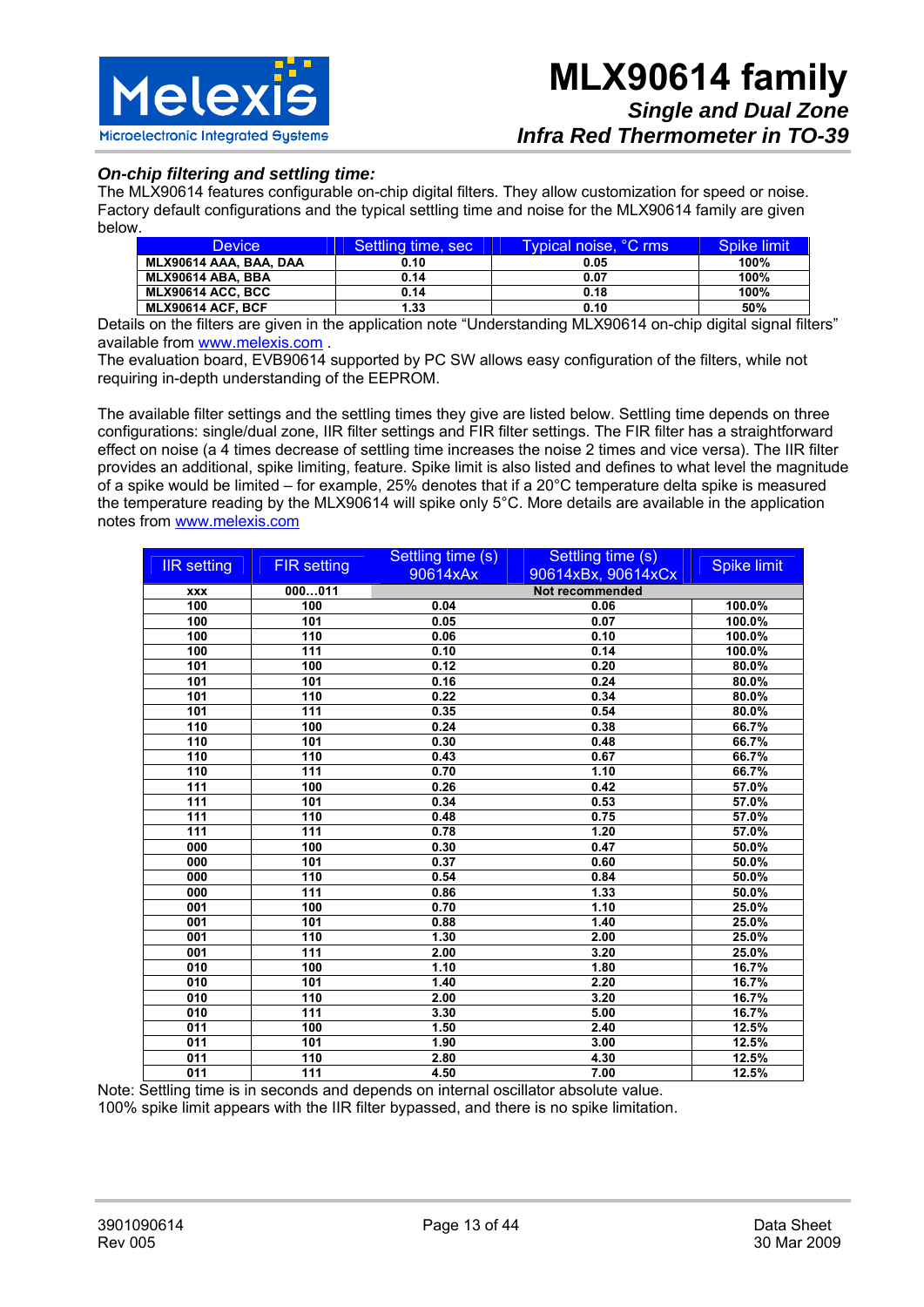

#### *8.3.4 RAM*

It is not possible to write into the RAM memory. It can only be read and only a limited number of RAM registers are of interest to the customer.

| RAM (32x17)                  |                |                    |  |  |  |  |
|------------------------------|----------------|--------------------|--|--|--|--|
| <b>Name</b>                  | <b>Address</b> | <b>Read access</b> |  |  |  |  |
| <b>Melexis reserved</b>      | 000h           | Yes                |  |  |  |  |
|                              |                |                    |  |  |  |  |
| <b>Melexis reserved</b>      | 003h           | Yes                |  |  |  |  |
| Raw data IR channel 1        | 004h           |                    |  |  |  |  |
| Raw data IR channel 2        | 005h           |                    |  |  |  |  |
| Тд                           | 006h           | Yes                |  |  |  |  |
| $T_{OBJ1}$                   | 007h           | Yes                |  |  |  |  |
| $\mathsf{T}_{\mathsf{OBJ2}}$ | 008h           | Yes                |  |  |  |  |
| <b>Melexis reserved</b>      | 009h           | Yes                |  |  |  |  |
| .                            |                |                    |  |  |  |  |
| <b>Melexis reserved</b>      | 01Fh           | Yes                |  |  |  |  |

#### *8.4 SMBus compatible 2-wire protocol*

The chip supports a 2 wires serial protocol, build with pins PWM/SDA and SCL.

- SCL digital input, used as the clock for SMBus compatible communication. This pin has the auxiliary function for building an external voltage regulator. When the external voltage regulator is used, the 2-wire protocol is available only if the power supply regulator is overdriven.
- PWM/SDA Digital input/output, used for both the PWM output of the measured object temperature(s) or the digital input/output for the SMBus. The pin can be programmed in EEPROM to operate as Push/Pull or open drain NMOS (open drain NMOS is factory default). In SMBus mode SDA is forced to open drain NMOS I/O, push-pull selection bit defines PWM/Thermal relay operation.

SMBus communication with MLX90614 is covered in details in application notes, available from www.melexis.com

#### *8.4.1 Functional description*

The SMBus interface is a 2-wire protocol, allowing communication between the Master Device (MD) and one or more Slave Devices (SD). In the system only one master can be presented at any given time [1]. The MLX90614 can only be used as a slave device.

Generally, the MD initiates the start of data transfer by selecting a SD through the Slave Address (SA).

The MD has read access to the RAM and EEPROM and write access to 9 EEPROM cells (at addresses 0x20h, 0x21h, 0x22h, 0x23h, 0x24h, 0x25h\*, 0x2Eh, 0x2Fh, 0x39h). If the access to the MLX90614 is a read operation it will respond with 16 data bits and 8 bit PEC only if its own slave address, programmed in internal EEPROM, is equal to the SA, sent by the master. The SA feature allows connecting up to 127 devices with only 2 wires, unless the system has some of the specific features described in paragraph 5.2 of reference [1]. In order to provide access to any device or to assign an address to a SD before it is connected to the bus system, the communication must start with zero SA followed by low RWB bit. When this command is sent from the MD, the MLX90614 will always respond and will ignore the internal chip code information.

#### **Special care must be taken not to put two MLX90614 devices with the same SD addresses on the same bus as MLX90614 does not support ARP[1].**

The MD can force the MLX90614 into low consumption mode "sleep mode" (3V version only).

Read flags like "EEBUSY" (1 – EEPROM is busy with executing the previous write/erase), "EE\_DEAD" (1 – there is fatal EEPROM error and this chip is not functional\*\*).

*Note\*: This address is readable and writable. Bit 3 should not be altered as this will cancel the factory calibration.* 

*Note\*\*: EEPROM error signaling is implemented in automotive grade parts only.*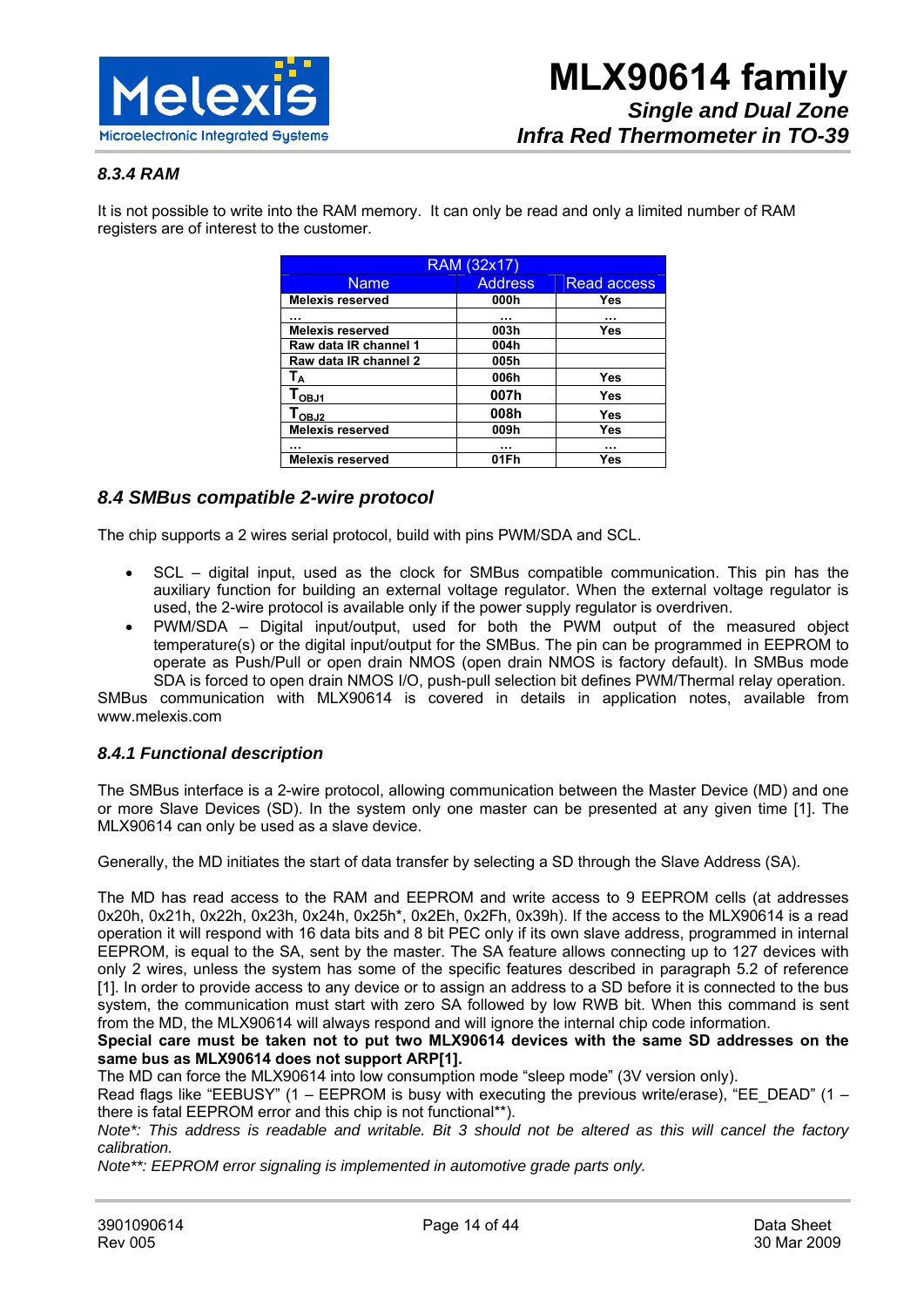

#### *8.4.2 Differences with the standard SMBus specification (reference [1])*

There are eleven command protocols for standard SMBus interface. The MLX90614 supports only two of them. Not supported commands are:

- Quick Command
- Byte commands Sent Byte, Receive Byte, Write Byte and Read Byte
- Process Call
- Block commands Block Write and Write-Block Read Process Call

Supported commands are:

- Read Word
- Write Word

#### *8.4.3 Detailed description*

The PWM/SDA pin of MLX90614 can operate also as PWM output, depending on the EEPROM settings. If PWM is enabled, after POR the PWM/SDA pin is directly configured as PWM output. The PWM mode can be avoided and the pin can be restored to its Data function by a special command. That is why hereafter both modes are treated separately.

#### *8.4.3.1 Bus Protocol*

| 1          | 7               |                                                        | 1 | 8         |   |   |  |  |
|------------|-----------------|--------------------------------------------------------|---|-----------|---|---|--|--|
| S          | Slave Address   | Wr  A                                                  |   | Data Byte | A | P |  |  |
| S          |                 | <b>Start Condition</b>                                 |   |           |   |   |  |  |
| Sr         |                 | <b>Repeated Start Condition</b>                        |   |           |   |   |  |  |
| Rd         |                 | Read (bit value of 1)                                  |   |           |   |   |  |  |
| Wr         |                 | Write (bit value of 0)                                 |   |           |   |   |  |  |
| A          |                 | Acknowledge (this bit can be 0 for ACK and 1 for NACK) |   |           |   |   |  |  |
| S          |                 | <b>Stop Condition</b>                                  |   |           |   |   |  |  |
| <b>PEC</b> |                 | Packet Error Code                                      |   |           |   |   |  |  |
|            |                 | Master-to-Slave                                        |   |           |   |   |  |  |
|            | Slave-to-Master |                                                        |   |           |   |   |  |  |

#### *Figure 4: SMBus packet element key*

After every 8 bits received by the SD an ACK/NACK takes place. When a MD initiates communication, it first sends the address of the slave and only the SD which recognizes the address will ACK, the rest will remain silent. In case the SD NACKs one of the bytes, the MD should stop the communication and repeat the message. A NACK could be received after the PEC. This means that there is an error in the received message and the MD should try sending the message again. The PEC calculation includes all bits except the START, REPEATED START, STOP, ACK, and NACK bits. The PEC is a CRC-8 with polynomial X8+X2+X1+1. The Most Significant Bit of every byte is transferred first.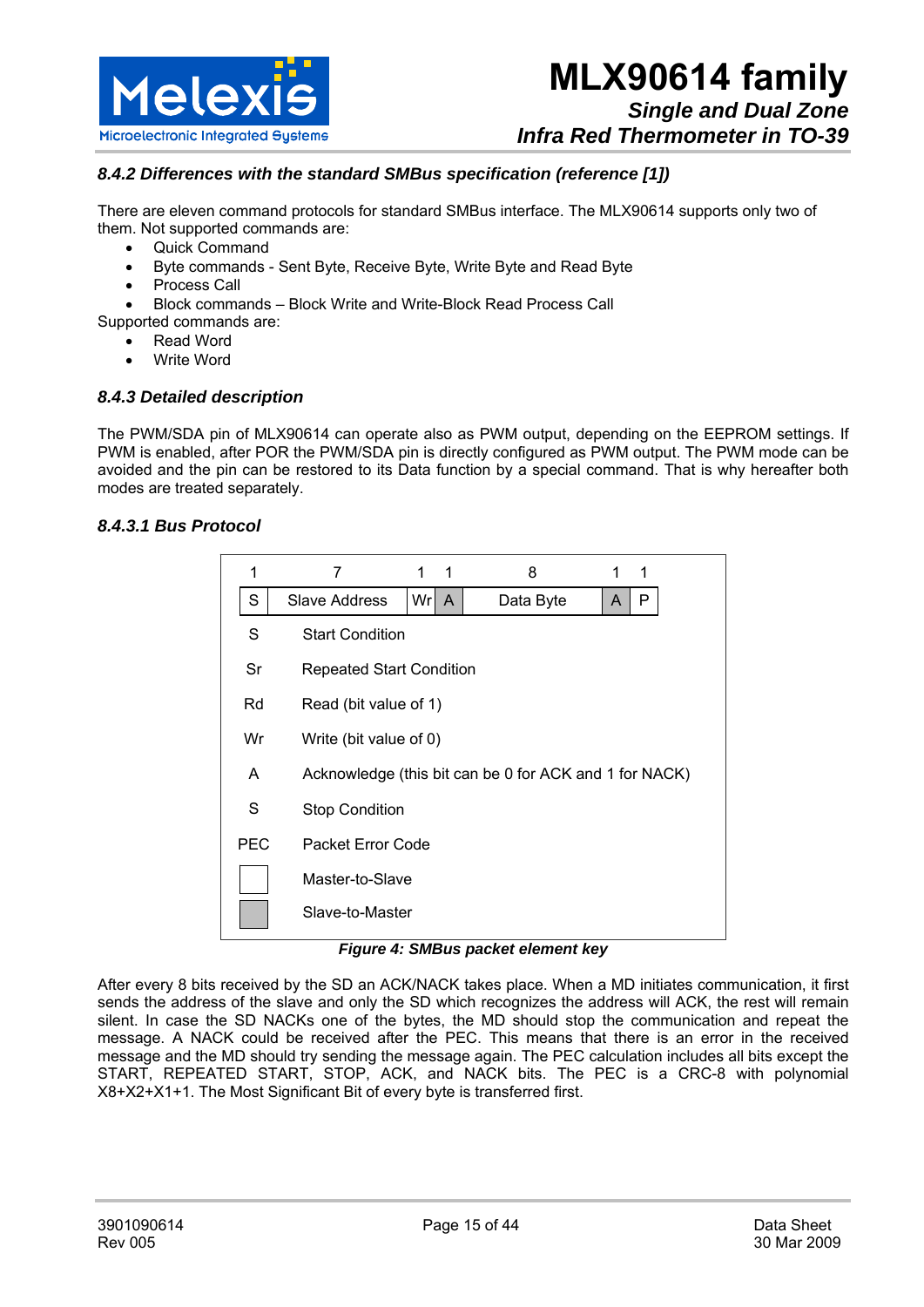

*Infra Red Thermometer in TO-39* 

*8.4.3.1.1 Read Word (depending on the command – RAM or EEPROM)* 



*Figure 5: SMBus read word format* 







*Figure 7: SMbus communication examples (Read RAM and Write EEPROM)*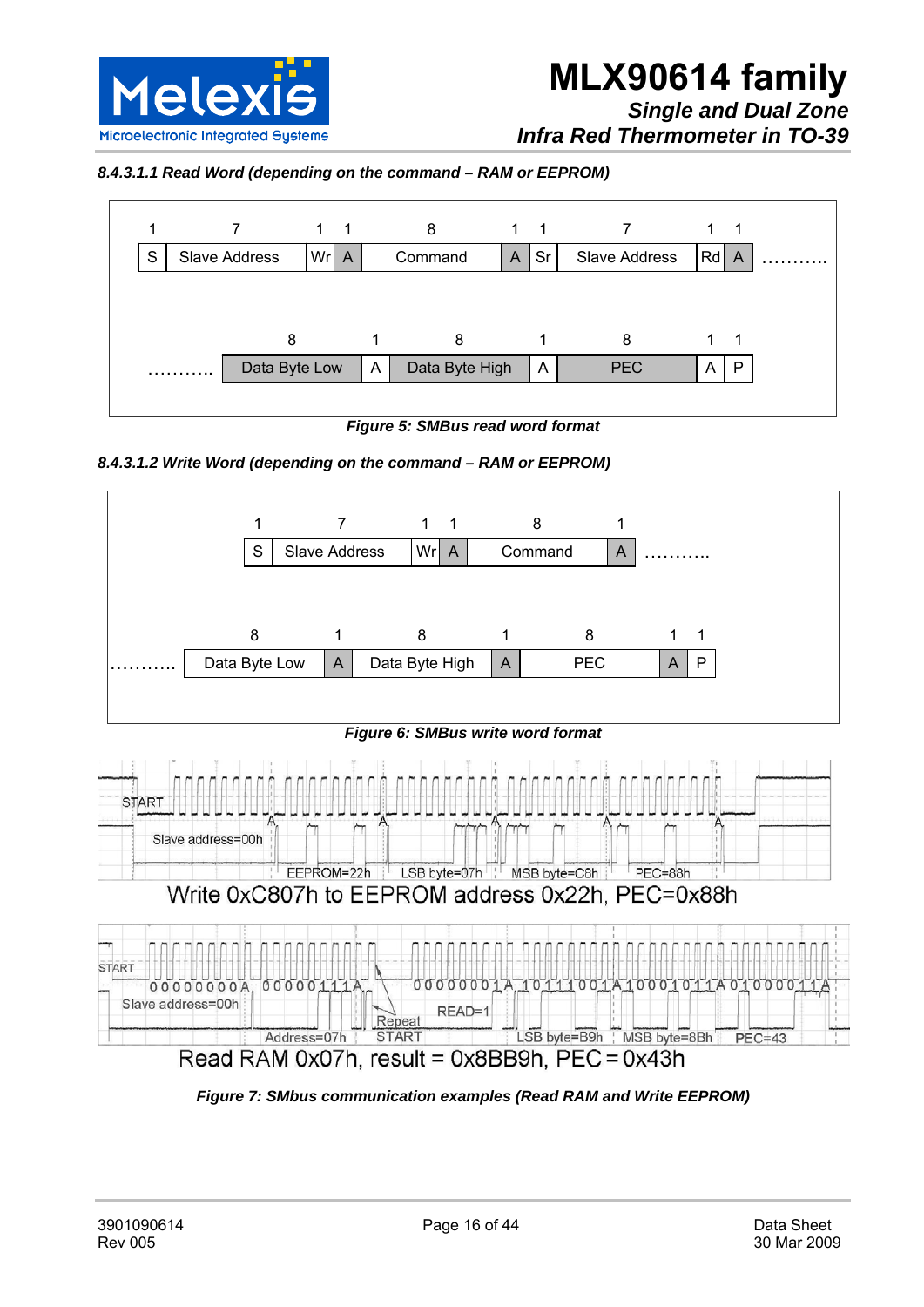

*8.4.4 AC specification for SMBus* 

#### *8.4.4.1 Timing*

The MLX90614 meets all the timing specifications of the SMBus [1]. The maximum frequency of the MLX90614 SMBus is 100 KHz and the minimum is 10 KHz.

The specific timings in MLX90614's SMBus are:

SMBus Request ( $t_{\text{REQ}}$ ) is the time that the SCL should be forced low in order to switch MLX90614 from PWM mode to SMBus mode – at least 1.44ms;

Timeout L is the maximum allowed time for SCL to be low. After this time the MLX90614 will reset its communication block and will be ready for new communication – not more than 45us;

Timeout H is the maximum time for which it is allowed for SCL to be high during communication.After this time MLX90614 will reset its communication block assuming that the bus is idle (according to the SMBus specification) – not more than 27ms.

Tsuac(SD) is the time after the eighth falling edge of SCL that MLX90614 will force PWM/SDA low to acknowledge the last received byte – not more than 2,5μs.

Thdac(SD) is the time after the ninth falling edge of SCL that MLX90614 will release the PWM/SDA (so the MD can continue with the communication) – not more than 1,5μs.

Tsuac(MD) is the time after the eighth falling edge of SCL that MLX90614 will release PWM/SDA (so that the MD can acknowledge the last received byte) – not more than 0,5μs.

Thdac(MD) is the time after the ninth falling edge of SCL that MLX90614 will take control of the PWM/SDA (so it can continue with the next byte to transmit) – not more than  $1,5$ μs.

The indexes MD and SD for the latest timings are used – MD when the master device is making acknowledge; SD when the slave device is making acknowledge. For other timings see [1].



*Figure 8: SMBus timing* 

The auxiliary functions of the SCL pin (zener diode) add undershoot to the clock pulse (5V devices only) as shown in the picture below (see Fig 9). This undershoot is caused by the transient response of the on-chip synthesized Zener diode. Typical duration of undershoot is approximately 15μs. An increased reactance of the SCL line is likely to increase this effect. Undershoot does not affect the recognition of the SCL rising edge by the MLX90914, but may affect proper operation of non-MLX90614 slaves on the same bus.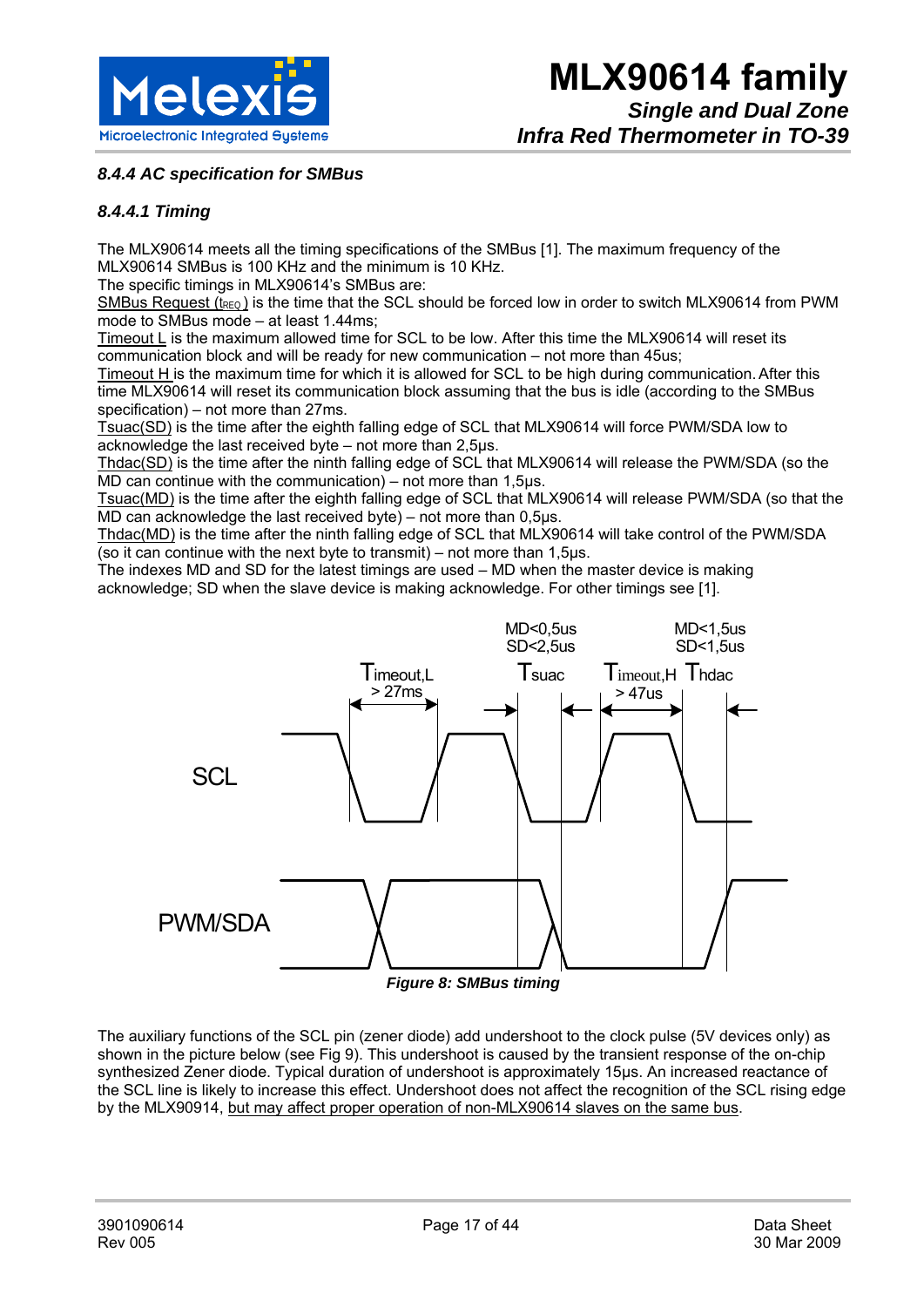

*Infra Red Thermometer in TO-39* 



*Figure 9: Undershoot of SCL line due to on chip synthesized zener diode (5V versions only)* 

#### *8.4.5 Bit transfer*



*Figure 10: Bit transfer on SMBus* 

The data on PWM/SDA must be changed when SCL is low (min 300ns after the falling edge of SCL). The data is fetched by both MD and SDs on the rising edge of the SCL. The recommended timing for changing data is in the middle of the period when the SCL is low.

#### *8.4.6 Commands*

RAM and EEPROM can be read both with 32x16 sizes. If the RAM is read, the data are divided by two, due to a sign bit in RAM (for example,  $T_{OBJ1}$  - RAM address 0x07h will sweep between 0x27ADh to 0x7FFF as the object temperature rises from -70.01°C to +382.19°C). The MSB read from RAM is an error flag (active high) for the linearized temperatures ( $T_{OBL1}$ ,  $T_{OBL2}$  and  $T_a$ ). The MSB for the raw data (e.g. IR sensor1 data) is a sign bit (sign and magnitude format). A write of 0x0000 must be done prior to writing in EEPROM in order to erase the EEPROM cell content. Refer to EEPROM detailed description for factory calibration EEPROM locations that need to be kept unaltered.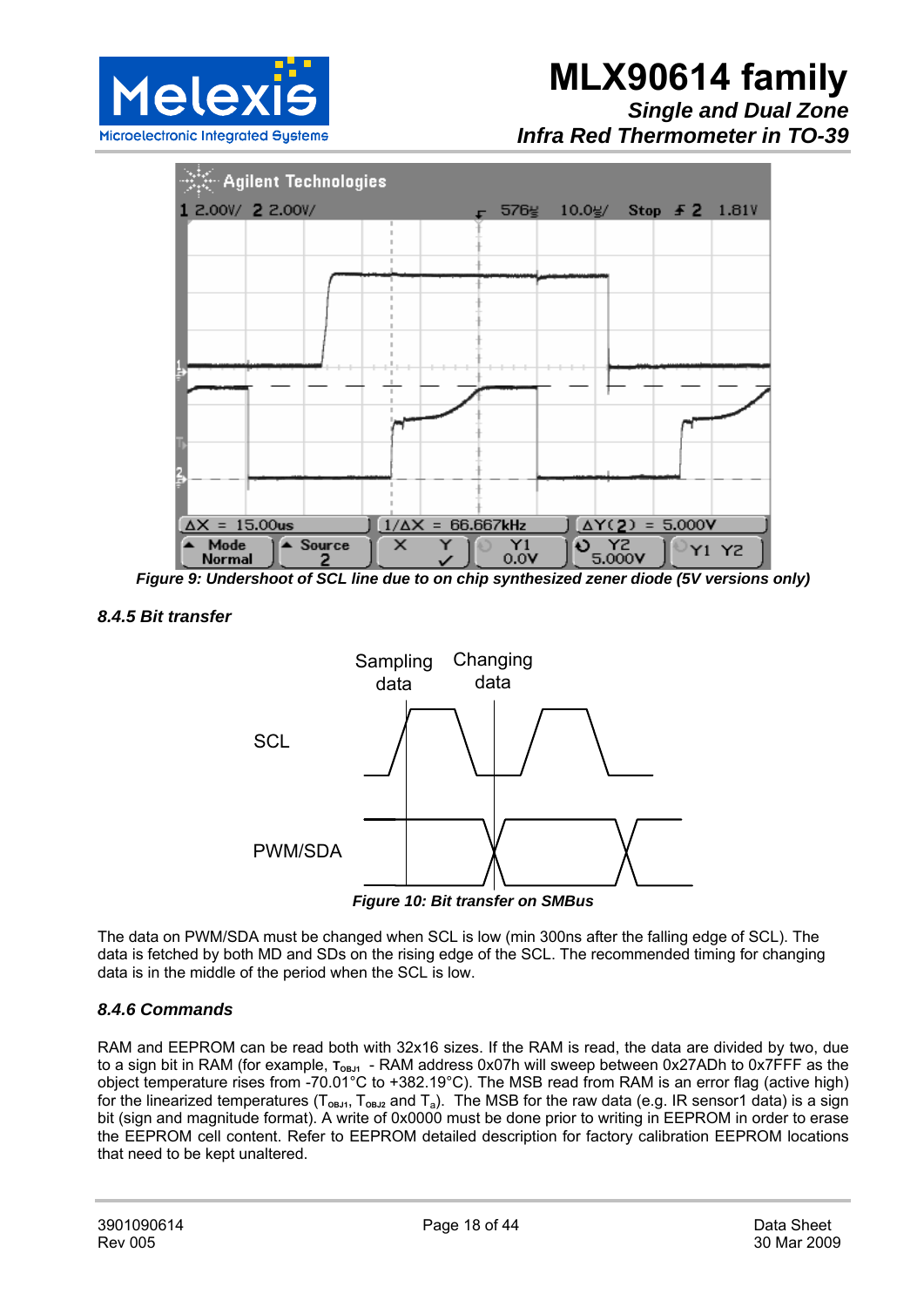

### *Single and Dual Zone Infra Red Thermometer in TO-39*

| <b>Opcode</b>       | <b>Command</b>       |
|---------------------|----------------------|
| $000x$ xxxx $^\ast$ | RAM Access           |
| $001x$ xxxx $^*$    | <b>EEPROM Access</b> |
| 1111 0000**         | Read Flags           |
| 1111 1111           | Enter SLEEP mode     |

*Note\*: The xxxxx represent the 5 LSBits of the memory map address to be read/written. Note\*\*: Behaves like read command. The MLX90614 returns PEC after 16 bits data of which only 4 are meaningful and if the MD wants it, it can stop the communication after the first byte. The difference between read and read flags is that the latter does not have a repeated start bit. Flags read are:* 

*Data[7] - EEBUSY - the previous write/erase EEPROM access is still in progress. High active.* 

*Data[6] - Unused* 

*Data[5] - EE\_DEAD - EEPROM double error has occurred. High active.* 

*Data[4] - INIT - POR initialization routine is still ongoing. Low active.* 

*Data[3] - Not implemented.* 

*Data[2..0] and Data[8..15] - All zeros.* 

*Flags read is a diagnostic feature. The MLX90614 can be used regardless of these flags.* 

For details and examples for SMBus communication with the MLX90614 check the www.melexis.com

#### *8.4.7 Sleep Mode*

The MLX90614 can enter in Sleep Mode via the command "Enter SLEEP mode" sent via the SMBus interface. This mode is not available for the 5V supply version. To limit the current consumption to 2.5uA (typical), the SCL pin should be kept low during sleep. MLX90614 goes back into power-up default mode (via POR reset) by setting SCL pin high and then PWM/SDA pin low for at least t<sub>DDq</sub>=80ms. If EEPROM is **configured for PWM (EN\_PWM is high), the PWM interface will be selected after awakening and if PWM control [2], PPODB is 1 the MLX90614 will output a PWM pulse train with push-pull output.**

#### *8.4.7.1 Enter Sleep Mode*



*Figure 11: Enter sleep*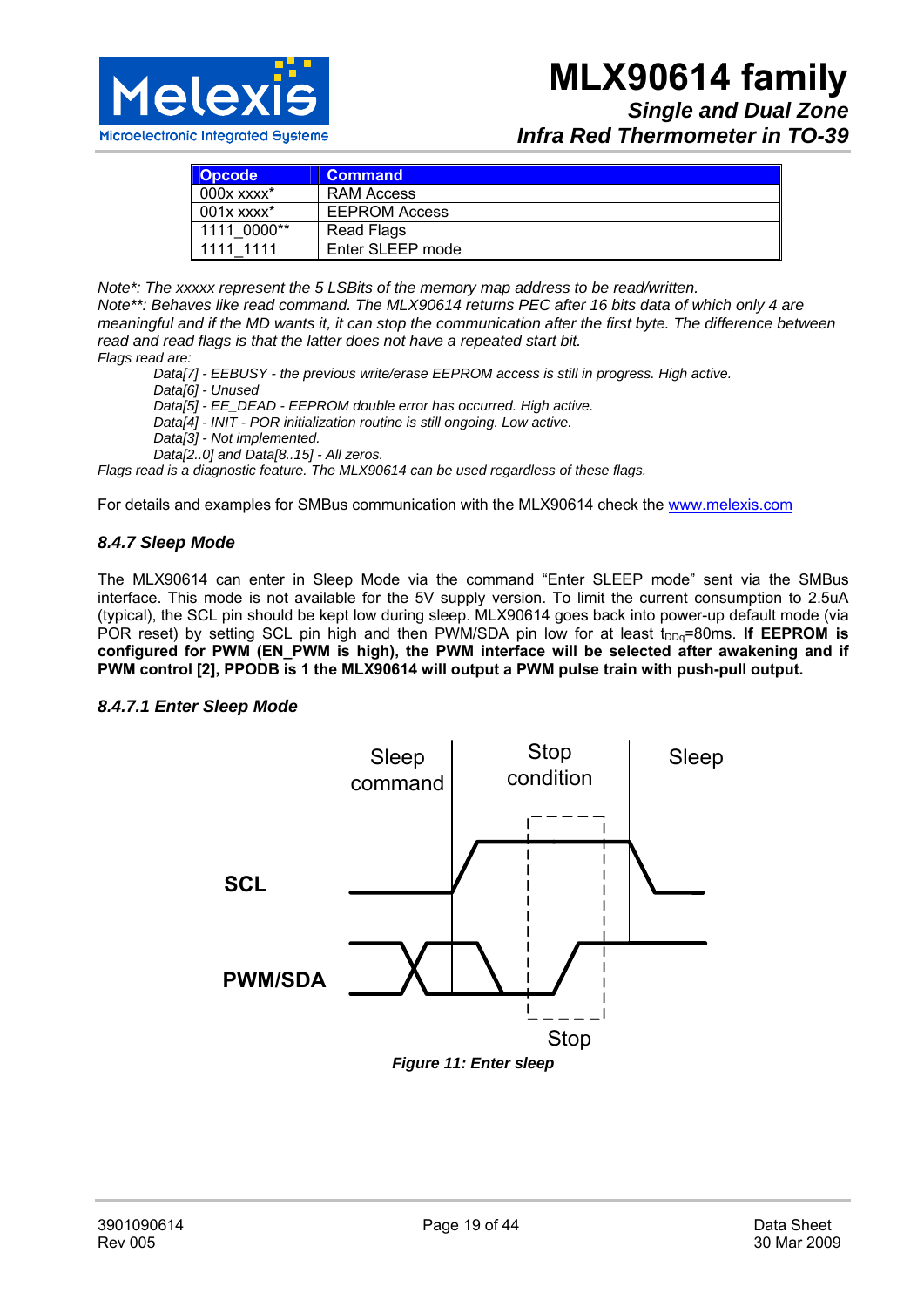

#### *8.4.7.2 Exit from Sleep Mode*



*Figure 12: Exit Sleep Mode* 

First data is available 0.25 seconds (typ) after exit from Sleep is done. On-chip IIR filter is skipped for the very first measurement. All measurements afterwards pass the embedded digital filtering as configured in EEPROM. Details on embedded filtering are available in application note "Understanding MLX90614 on-chip digital signal filters", available from www.melexis.com

SCL line is kept low in order to reduce current leakage trough the pin (artificial zener diode is connected to that pin).

#### *8.5 PWM*

The MLX90614 can be read via PWM or SMBus compatible interface. Selection of PWM output is done in EEPROM configuration (factory default is SMBus). PWM output has two programmable formats, single and dual data transmission, providing single wire reading of two temperatures (dual zone object or object and ambient). The PWM period is derived from the on-chip oscillator and is programmable.

| <b>Config Register[5:4]</b> | <b>M1 data</b>             | <b>PWM2 data</b>  | Tmin. 1                           | Tmax.1                 | Tmin.2           | Tmax.2    |
|-----------------------------|----------------------------|-------------------|-----------------------------------|------------------------|------------------|-----------|
| 00                          | Га                         | l obj1            | <i>Ta<sub>range</sub>,</i> ∟      | 'a <sub>range</sub> ,I | $\tau_{O_{min}}$ | $O_{max}$ |
|                             | Га                         | l <sub>obj2</sub> | — Ta <sub>range</sub> ,∟          | 'a <sub>range</sub> ,I | $"O_{min}$       | $O_{max}$ |
|                             | l obj1                     | l obi2            | $\tau_{O_{min}}$                  | $O_{max}$              | $\tau_{O_{min}}$ | $O_{max}$ |
| 10*                         | $\mathbf{I}_{\text{obj2}}$ | Jndefined         | $\sim$<br>$\upsilon_{\text{min}}$ | $O_{max}$              | N.A.             | N.A.      |

*Note: Serial data functions (2-wire / PWM) are multiplexed with a thermal relay function (described in the "Thermal relay" section).* 

*\* not recommended for extended PWM format operation*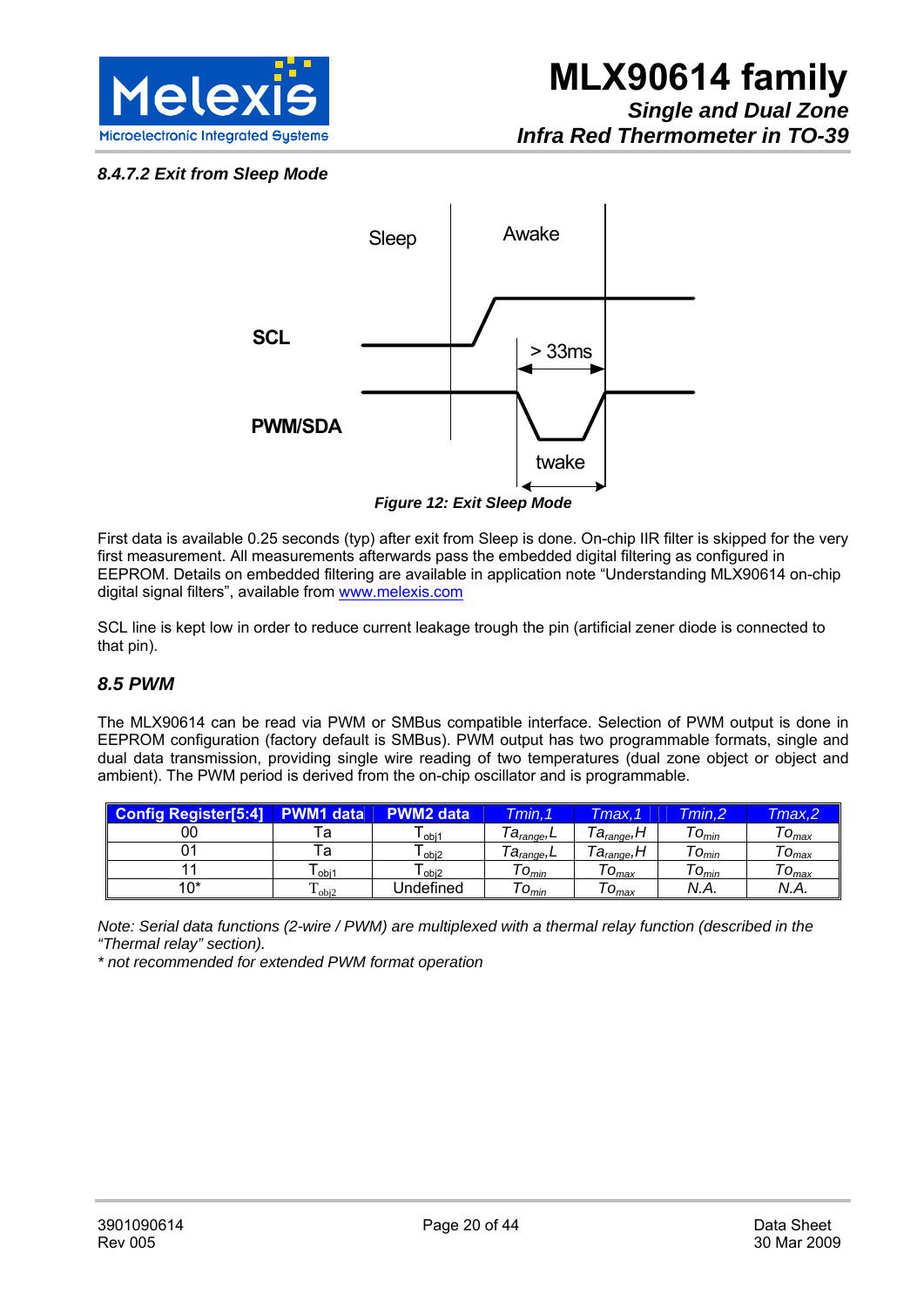

## **MLX90614 family**

*Single and Dual Zone Infra Red Thermometer in TO-39* 



*Figure 13: PWM timing single (above) and extended PWM (bellow)* 

| PWM type      |               | t2            | tЗ            | t4            | t5                  | t6           |              | t8           |
|---------------|---------------|---------------|---------------|---------------|---------------------|--------------|--------------|--------------|
| Single        | $1/8 - h$ igh | 4/8 - var     | 2/8           | $1/8 - low$   | NA                  | <b>NA</b>    | <b>NA</b>    | <b>NA</b>    |
| Extended - S1 | $1/16$ - high | $4/16 - var$  | 2/16          | $1/16 - low$  | $1/16 - \text{low}$ | $4/16 - low$ | $2/16 - low$ | $1/16 - low$ |
| Extended - S2 | $1/16$ - high | $4/16$ - high | $2/16$ - high | $1/16$ - high | $1/16$ - high       | 4/16 - var   | 2/16         | $1/16 - low$ |

#### *8.5.1 Single PWM format*

In single PWM output mode the settings for PWM1 data only are used. The temperature reading can be calculated from the signal timing as:

$$
Tout = \left[\frac{2t_2}{T}(Tmax - Tmin)\right] + Tmin ,
$$

where Tmin and Tmax are the corresponding rescale coefficients in EEPROM for the selected temperature output (Ta, object temperature range is valid for both Tobj1 and Tobj2 as specified in the previous table) and T is the PWM period. Tout is  $T_{obj1}$ ,  $T_{obj2}$  or  $T_a$  according to Config Register [5:4] settings.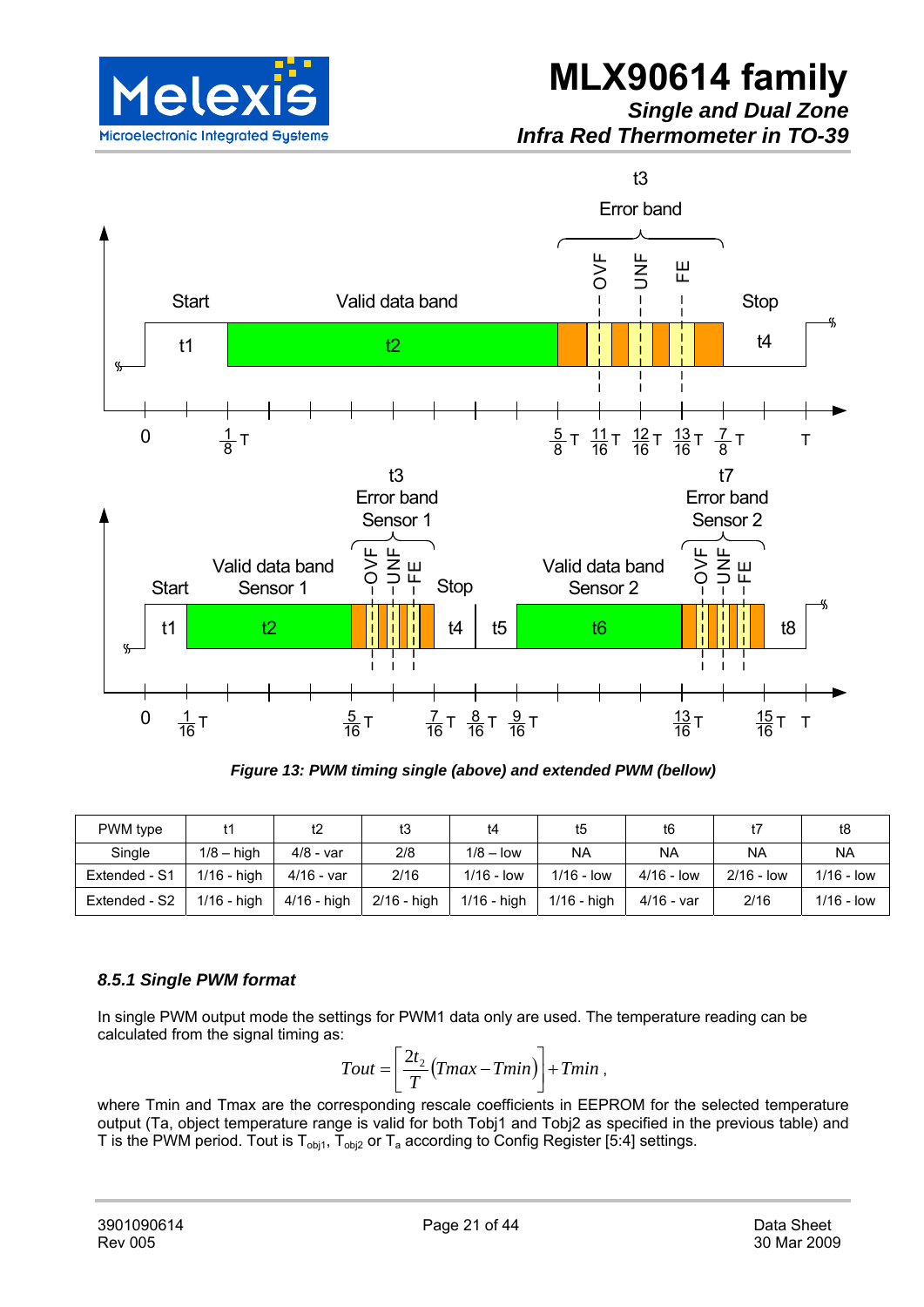

The different time intervals  $t_1...t_4$  have following meaning:

 $t_1$ : Start buffer. During this time the signal is always high.  $t_1 = 0.125 \text{°T}$  (T is the PWM period, refer to fig. 13). t<sub>2</sub>: Valid Data Output Band, 0...1/2T. PWM output data resolution is 10 bit.

t<sub>3</sub>: Error band – information for fatal error in EEPROM (double error detected, not correctable).  $t_3 = 0.25 * T$ . Therefore a PWM pulse train with a duty cycle of 0.875 will indicate a fatal error in EEPROM (for single PWM format). OVF means Overflow, UNF means Underflow and FE mean Fatal Error.

Example:  $T<sub>obj1</sub> => Config Reg[5:4] = 11'b$ <br> $To<sub>min</sub> = 0°C$  =>  $To<sub>m</sub>$  $T_{\rm Omin} = 0^{\circ}C$  =>  $T_{\rm Omin}$  [EEPROM] = 100 \* (to<sub>min</sub> + 273.15) = 6AB3h<br> $T_{\rm Omax} = +50^{\circ}C$  =>  $T_{\rm Omax}$  [EEPROM] = 100 \* (to<sub>max</sub> + 273.15) = 7E3Bh  $=$  To<sub>max</sub> [EEPROM] = 100  $*($  to<sub>max</sub> + 273.15) = 7E3Bh Captured PWM high duration is  $0.495 \text{ *T} = 5$  t<sub>2</sub>=(0.495 – 0.125) $\text{ *T} = 0.370 \text{ *T} = 5$ measured object temperature = 2X0.370\* (50°C -0°C)+0°C = +37.0°C.

#### *8.5.2 Extended PWM format*

The PWM format for extended PWM is shown in Figure 13. Note that with bits DUAL[5:1]>00h each period will be outputted 2N+1 times, where N is the decimal value of the number written in DUAL[5:1] (*DUAL[5:1] =PWM control & clock [8:4]* ), like shown on Figure 14.



*Figure 14: Extended PWM format with DUAL [5:1] = 01h (2 repetitions for each data)* 

The temperature transmitted in Data 1 field can be calculated using the following equation:

$$
Tout_1 = \left[\frac{2t_2}{T} * (Tmax_1 - Tmin_1)\right] + Tmin_1
$$

For Data 2 field the equation is:

$$
Tout_2 = \left[\frac{2t_5}{T} * (Tmax_2 - Tmin_2)\right] + Tmin_2
$$

Where Tmin<sub>1</sub>, Tmax<sub>1</sub>, Tmin<sub>2</sub> and Tmax<sub>2</sub> are given in Table 9,  $t_2=t_{\text{high1}}-t_1$ , and  $t_5=t_{\text{high2}}-t_4$ . Time bands are:  $t_1=0.125\text{*T}$ ,  $t_3=0.25\text{*T}$  and  $t_4=1.125\text{*T}$ . As shown in Figure 11, in extended PWM format the period is twice the period for the single PWM format. All equations provided herein are given for the single PWM period T. The EEPROM Error band signaling will be 43.75% duty cycle for Data1 and 93.75% for Data2.

*Note: EEPROM error signaling is implemented in automotive grade parts only.* 

Example: Configuration: Ta : T<sub>obj1</sub> @ Data1 : Data2 => Config Reg[5:4] = 00b,<br>Ta<sub>min</sub> = -5°C => Ta<sub>mine</sub> | IFFPROM1 = 100\*(Tamin<sup>+</sup>38.2)  $T_{\text{A}_{\text{min}}} = -5^{\circ} \text{C}$  => Ta<sub>range</sub>, L [EEPROM] = 100\*(Ta<sub>min</sub>+38.2)/64 = 34h,<br>Ta<sub>max</sub> = +105°C => Ta<sub>range</sub>, H [EEPROM] = 100\*(Ta<sub>max</sub>+38.2)/64 = E0h,  $Ta<sub>range</sub>, H [EEPROM] = 100*(Ta<sub>max</sub>+38.2)/64 = E0h,$ Tarange [EEPROM]=E034h  $T_{\text{Omin}} = 0^{\circ}\text{C}$  =>  $T_{\text{Omin}}$  [EEPROM] = 100  $^{*}$  (To<sub>min</sub> + 273.15) = 6AB3h  $To_{\text{max}}$  = +50°C =>  $To_{\text{max}}$  [EEPROM] = 100  $*(To_{\text{max}} + 273.15)$  = 7E3Bh Captured high durations are  $0.13068*(2T)$  and  $0.7475*(2T)$ , where 2T is each captured PWM period. Time band  $t_4$  is provided for reliable determination between Data1 and Data2 data fields. Thus Data1 is represented by 0.13068\*(2T) and Data2 – by 0.7475\*(2T), and the temperatures can be calculated as follows:  $t_2/T = (t_{\text{high1}}/T) - 0.125 = 0.13636 = > Ta = +25.0^{\circ}C$ ,  $t_5/T=(t_{\text{high2}}/T)-1.125=0.370 \Rightarrow T_{\text{obj1}}=+37.0^{\circ}\text{C}$ .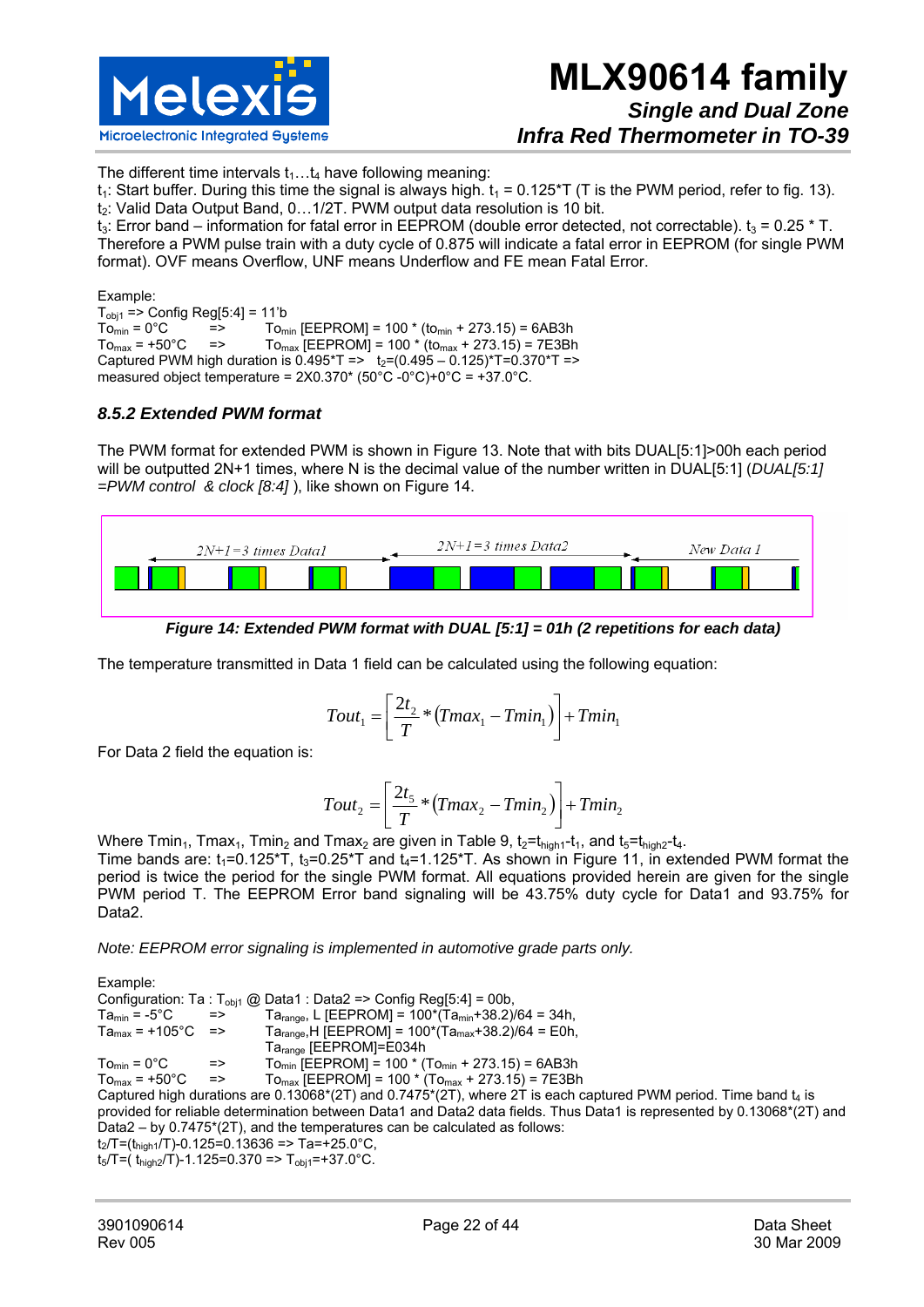

#### *8.5.3 Customizing the temperature range for PWM output*

The calculated ambient and object temperatures are stored in RAM with a resolution of 0.01 °C (16 bit). The PWM operates with a 10-bit word so the transmitted temperature is rescaled in order to fit in the desired range.

For this goal 2 cells in EEPROM are foreseen to store the desired range for To ( $To_{min}$  and  $To_{max}$ ) and one for Ta (Ta<sub>range</sub>: the 8MSB are foreseen for Ta<sub>max</sub> and the 8LSB for Ta<sub>min</sub>).

Thus the output range for To can be programmed with an accuracy of 0.01 °C, while the corresponding Ta range can be programmed with an accuracy of 0.64 °C.

The **object** data for PWM is rescaled according to the following equation:

$$
T_{\textit{PWM}_{\textit{obj}}} = \frac{T_{\textit{RAM}} - T_{\textit{MIN}_{\textit{EEPROM}}} }{K_{\textit{PWM}_{\textit{obj}}}}, K_{\textit{PWM}_{\textit{obj}}} = \frac{T_{\textit{MAX}_{\textit{EEPROM}}} - T_{\textit{MIN}_{\textit{EEPROM}}} }{1023}
$$

The T<sub>RAM</sub> is the linearized Tobj, 16-bit (0000...FFFFh, 0000 for -273.15°C and FFFFh for +382.2°C) and the result is a 10-bit word, in which 000h corresponds to To<sub>MIN</sub>[°C], 3FFh corresponds to To<sub>MAX</sub>[°C] and 1LSB

corresponds to 
$$
\frac{T_{O_{MAX}} - T_{O_{MIN}}}{1023} [\text{°C}]
$$

$$
T_{MIN_{EEDOM}} = T_{MIN} * 100 \text{LSB}
$$

 $T_{\textit{MAX}_{\textit{EEPORM}}} = T_{\textit{MAX}} * 100 \text{LSB}$ 

The **ambient** data for PWM is rescaled according to the following equation:

$$
T_{\scriptscriptstyle{PWM_{ambient}}} = \frac{T_{\scriptscriptstyle{RAM}} - T_{\scriptscriptstyle{MIN_{EEROM}}}}{K_{\scriptscriptstyle{PWM_{ambient}}}}, K_{\scriptscriptstyle{PWM_{ambient}}} = \frac{T_{\scriptscriptstyle{MAX_{EEPROM}}}- T_{\scriptscriptstyle{MIN_{EEPROM}}}}{1023}
$$

The result is a 10-bit word, where 000h corresponds to -38.2 °C (lowest Ta that can be read via PWM), 3FFh corresponds to 125 °C (highest Ta that can be read via PWM) and 1LSB corresponds to  $\frac{2\text{ MAX}}{1023}$  $T_{MAX} - T_{MIN}$  [°C]

$$
T_{MIN_{EEDORM}} = [T_{MIN} - (-38.2)] * \frac{100}{64} \text{LSB}
$$

$$
T_{MAX_{EEDORM}} = [T_{MAX} - (-38.2)] * \frac{100}{64} \text{LSB}
$$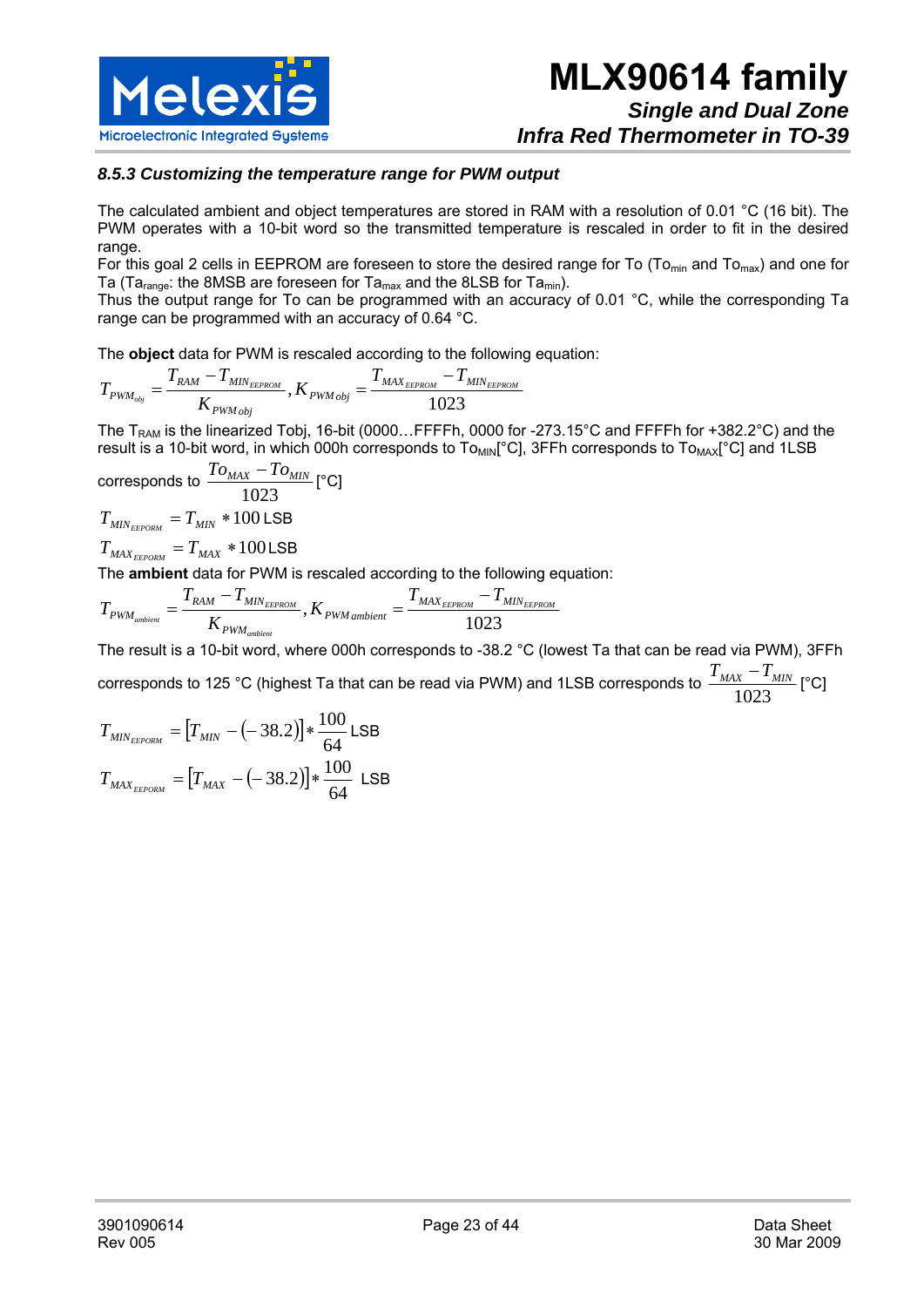

#### *8.6 Switching Between PWM and SMBus communication*

#### *8.6.1 PWM is enabled*

The diagram below illustrates the way of switching to SMBus if PWM is enabled (factory programmed POR default for MLX90614 is SMBus, PWM disabled). Note that the SCL pin needs to be kept high in order to use PWM.



#### *8.6.2 Request condition*



#### SMBus Request *Figure 16: Request (switch to SMBus) condition*

If PWM is enabled, the MLX90614's SMBus Request condition is needed to disable PWM and reconfigure PWM/SDA pin before starting SMBus communication. Once PWM is disabled, it can be only enabled by switching the supply OFF – ON or exit from Sleep Mode. The MLX90614's SMBus request condition requires forcing LOW the SCL pin for period longer than the request time  $(t_{\text{REQ}}) > 1,44$ ms. The SDA line value is ignored in this case.

#### *8.6.3 PWM is disabled*

If PWM is disabled by means of EEPROM the PWM/SDA pin is directly used for the SMBus purposes after POR. **Request condition should not be sent in this case**.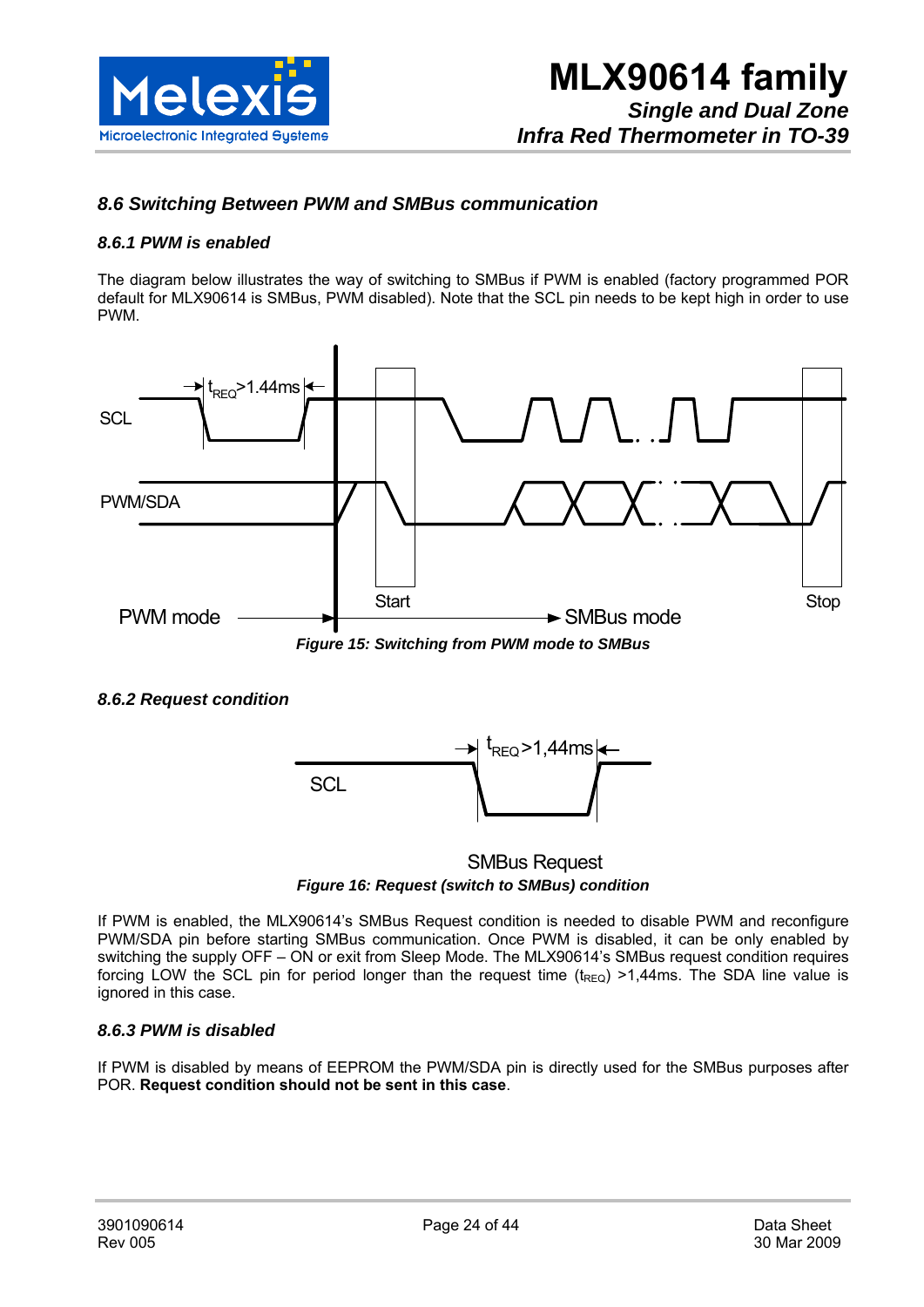

#### *8.7 Computation of ambient and object temperatures*

The IR sensor consists of serial connected thermo-couples with cold junctions placed at thick chip substrate and hot junctions, placed over thin membrane. The IR radiation absorbed from the membrane heats (or cools) it. The thermopile output signal is:

$$
V_{ir}(Ta, To) = A.(To4 - Ta4),
$$

Where To is the object temperature absolute (Kelvin) temperature, Ta is the sensor die absolute (Kelvin) temperature, and A is the overall sensitivity.

An on board temperature sensor is needed to measure the chip temperature. After measurement of the output of both sensors, the corresponding ambient and object temperatures can be calculated. These calculations are done by the internal DSP, which produces digital outputs, linearly proportional to measured temperatures.

#### *8.7.1 Ambient temperature Ta*

The Sensor die temperature is measured with a PTC or a PTAT element. All the sensors conditioning and data processing is handled on-chip and the linearized sensor die temperature Ta is made available in memory.

The resolution of the calculated temperature is 0.02 ˚C. The sensor is factory calibrated for the full automotive range (-40…+125 ˚C). In RAM cell 006h, 2DE4h corresponds to -38.2 ˚C (linearization output lower limit) and 4DC4h (19908d) corresponds to 125 ˚C. The conversions from RAM contend to real Ta is easy using the following relation:

 $Ta[^{\circ}K] = Tareg \times 0.02$ , or 0.02  $^{\circ}K$  / LSB.

#### *8.7.2 Object temperature To*

The result has a resolution of 0.02 ˚C and is available in RAM. To is derived from RAM as:

 $To[^{\circ}K] = Toreg \times 0.02$ , or 0.02  $^{\circ}K$  / LSB.

Please note that 1LSB corresponds to 0,02Deg and the MSB bit is error flag (if "1" then error).

Example:

- 1. 0000 => -273,15˚C (no error) min possible value returned by MLX90614
- 2. 0001 => -273.13˚C (no error)
- 3. 0002 => -273,11˚C (no error) and so on
- 4. 3AF7 => 28,75˚C (no error)
- 5. 7FFF => 382,19˚C (no error) max possible value returned by MLX90614

The result is calculated by following expressions:

- 1. Convert it to decimal value i.e 3AF7h = 15095d
- 2. Divide by 50 (or multiply by 0,02) i.e. 15095/50=301,9K (result is in Kelvin)
- 3. Convert K -> ˚C i.e. 301,9-273,15=28,75˚C

#### *8.7.3 Calculation flow*

The measurement, calculation and linearization are held by core, which executes a program form ROM. After POR the chip is initialized with calibration data from EEPROM. During this phase the number of IR sensors is selected and it is decided which temperature sensor will be used. Measurements, compensation and linearization routines run in a closed loop afterwards.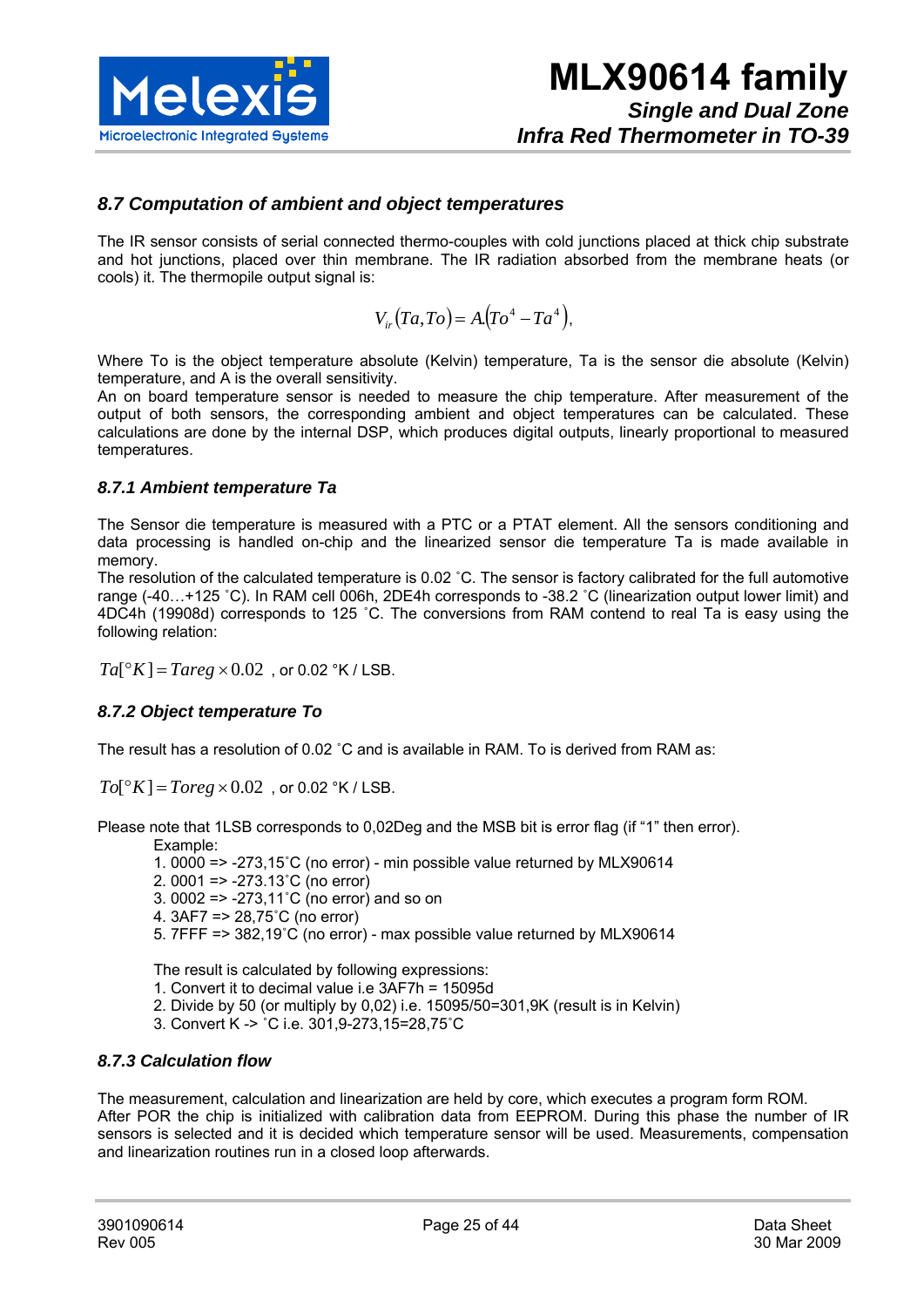

Processing ambient temperature includes:

Offset measurement with fixed length FIR filter

Additional filtering with fixed length IIR filter. The result is stored into RAM as  $T_{OS}$ 

Temperature sensor measurement using programmable length FIR \*.

Offset compensation

Additional processing with programmable length IIR \*\*. The result is stored into RAM as  $T_D$ .

Calculation of the ambient temperature. The result is stored into RAM as  $T_A$ 

Processing of the object temperature consists of three parts. The first one is common for both IR sensors, the third part can be skipped if only one IR sensor is used.

IR offset:

Offset measurement with a fixed length FIR

Additional filtering with a fixed length IIR. The result is stored into RAM as  $IR<sub>OS</sub>$ .

Gain measurement with fixed length FIR filter

Offset compensation

Additional gain filtering with fixed length IIR, storing the result into RAM as  $IR<sub>G</sub>$ . Gain compensation calculation, the result is stored into RAM as  $K_G$ 

Object temperature:

IR1 sensor:

IR sensor measurement with programmable length FIR filter \*.

Offset compensation

Gain compensation

Filtering with programmable length IIR filter\*\*, storing the result into RAM as  $IR1<sub>D</sub>$ . Calculation of the object temperature. The result is available in RAM as  $T_{OR,11}$ .

IR2 sensor:

IR sensor measurement with programmable length FIR filter \*.

- Offset compensation
- Gain compensation

Filtering with programmable length IIR filter\*\*, storing the result into RAM as  $IR2<sub>D</sub>$ Calculation of the object temperature. The result is available in RAM as  $T_{ORD}$ .

PWM calculation:

Recalculate the data for PWM with 10 bit resolution

Load data into PWM module

*Note\*: The measurements with programmable filter length for FIR filter use the same EEPROM cells for N. Note\*\*: The IIR filter with programmable filter length uses the same EEPROM cells for L.* 

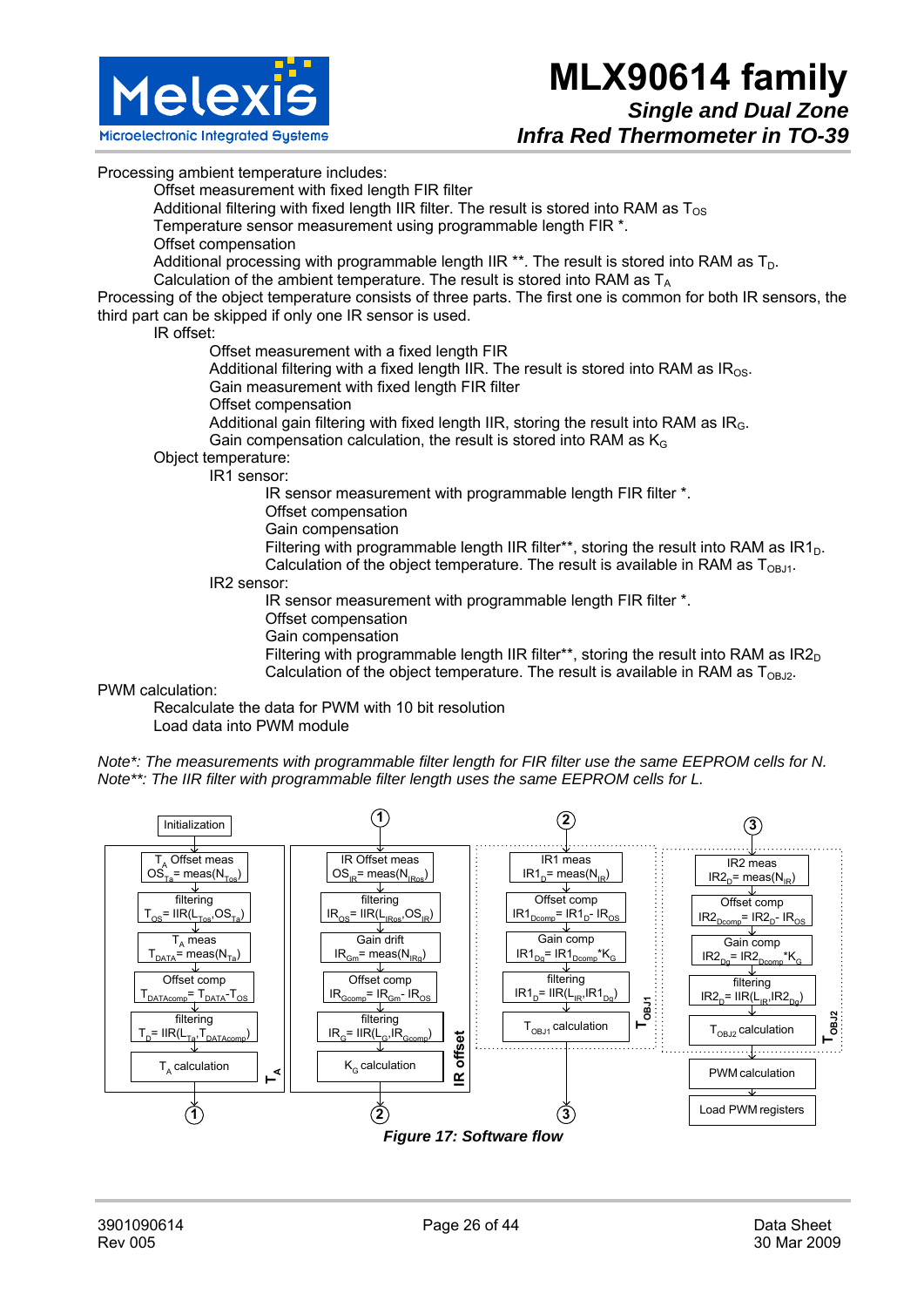

#### *8.8 Thermal relay*

The MLX90614 can be configured to behave as a thermo relay with programmable threshold and hysteresis on the PWM/SDA pin. The input for the comparator unit of the relay is the object temperature from sensor 1 **The output of the MLX90614 is NOT a relay driver but a logical output which should be connected to a relay driver if necessary.** 

The output driver is one and the same for PWM and Thermal relay.

In order to configure the MLX90614 to work as thermal relay two conditions must be met:

- o Set bit TRPWMB high at address 002h in EEPROM
	- o Enable PWM output i.e. EN\_PWM is set high

The PWM/SDA pin can be programmed as a push-pull or open drain NMOS (via bit PPODB in EEPROM PWMCTRL), which can trigger an external device. The temperature threshold data is determined by EEPROM at address 021h (Tomin) and the hysteresis at address 020h (To<sub>max</sub>).

The logical state of the PWM/SDA pin is as follows:

PWM/SDA pin is high if  $T_{obj}$   $1 \geq threshold + hysteresis$ 

PWM/SDA pin is low if  $T_{obj}$ 1 ≤ *threshold* – *hysteresis* 



*Figure 18: Thermal relay : "PWM" pin versus Tobj* 

The MLX90614 preserves its normal operation when configured as a thermal relay (PWM configuration and specification applies as a general rule also for the thermal relay) and therefore it can be read using the SMBus (entering the SMBus mode from both PWM and thermal relay configuration is the same). For example, the MLX90614 can generate a wake-up alert for a system upon reaching a certain temperature and then be read as a thermometer. A reset condition (enter-and exit Sleep, for example) will be needed in order to return to the thermal relay configuration.

Example: threshold  $5^{\circ}$ C =>  $(5 + 273.15)^*100 = 27815 = 6CATh$ 

hysteresis is 1°C => 1  $*$  100 = 100 = 64h (smallest possible hysteresis is 0,01°C or 1h) PWM/SDA pin will be low at object temperature below 4 °C PWM/SDA pin will be high at object temperature higher that 6 °C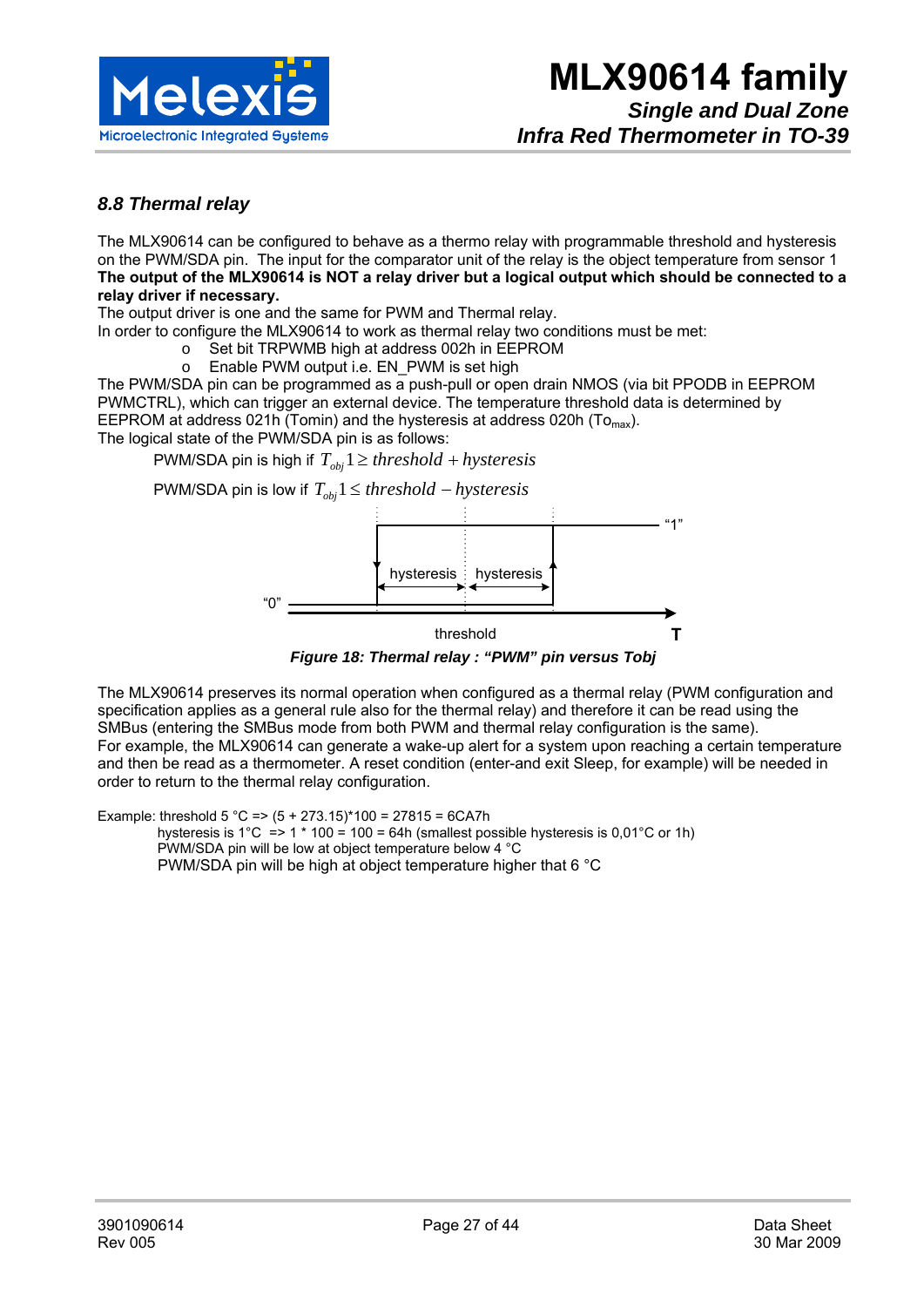

## *9 Unique Features*

The MLX90614 is a ready-to use low-cost non contact thermometer provided from Melexis with output data linearly dependent on the object temperature with high accuracy and extended resolution.

It supports versatile customization to a very wide range of temperatures, power supplies and refresh rates. The user can program the internal object emissivity correction for objects with a low emissivity. An embedded error checking and correction mechanism provides high memory reliability.

The sensors are housed in an industry standard TO39 package for both single- and dual-zone IR thermometers. The thermometer is available in automotive grade and can use two different packages for wider applications' coverage.

The low power consumption and sleep mode make the thermometer ideally suited for handheld mobile applications.

The digital sensor interface can be either a power-up-and-measure PWM or an enhanced access SMBus compatible protocol. Systems with more than 100 devices can be built with only two signal lines. Dual zone non contact temperature measurements are available via a single line (extended PWM).

A built-in thermal relay function further extends the easy implementation of wide variety of freezing/boiling prevention and alert systems, as well as thermostats (no MCU is needed).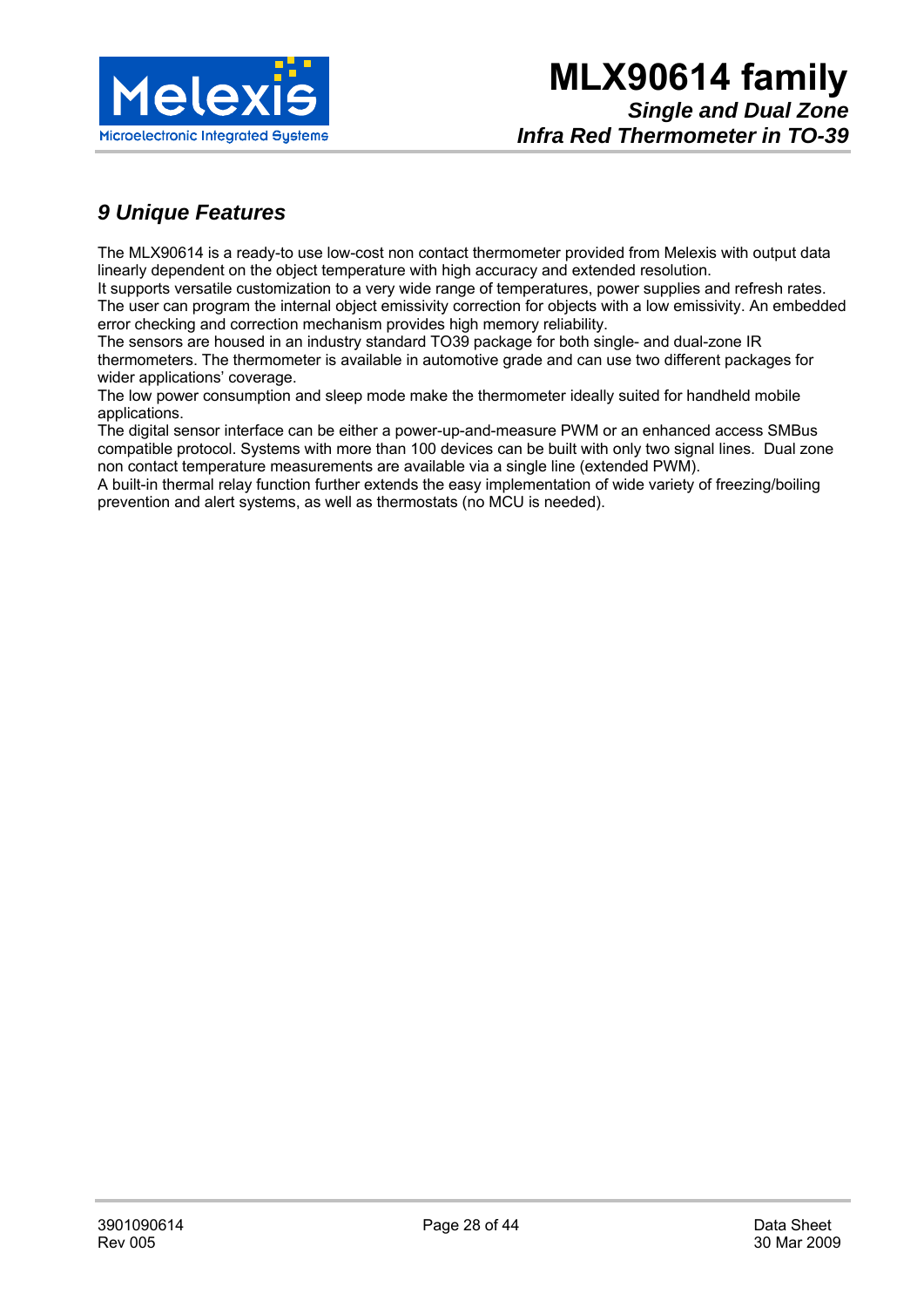

## *10 Performance Graphs*

#### *10.1 Temperature accuracy of the MLX90614*

All accuracy specifications apply under settled isothermal conditions only. Furthermore, the accuracy is only valid if the object fills the FOV of the sensor completely.



*Figure 19: Preliminary accuracy of MLX90614 (Ta,To)*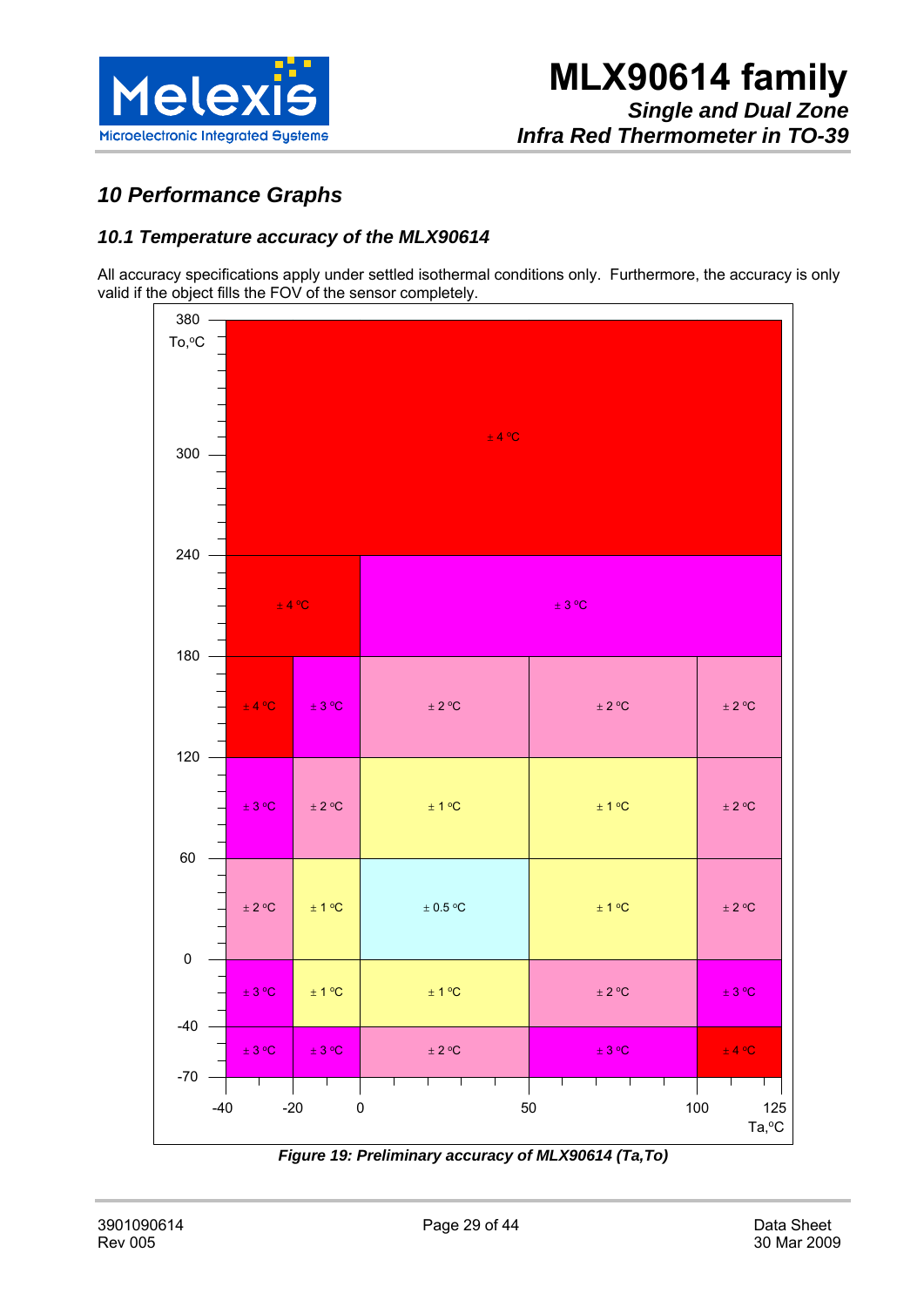

## **MLX90614 family**  *Single and Dual Zone Infra Red Thermometer in TO-39*

All accuracy specifications apply under settled isothermal conditions only.

A version of the MLX90614 with accuracy suited for medical applications is available. The accuracy in the range Ta 10ºC - 40ºC and To 32ºC - 42ºC is shown in diagram below. The accuracy for the rest of the temperature ranges is the same as in previous diagram. Medical accuracy specification is only available for the MLX90614DAA version.



*Figure 20: Preliminary accuracy of MLX90614DAA (Ta,To) for medical applications.* 

It is very important for the application design to understand that the accuracy specified in Figure 17 and Figure 18 are only guaranteed when the sensor is in thermal equilibrium and under isothermal conditions (there are no temperature differences across the sensor package). The accuracy of the thermometer can be influenced by temperature differences in the package induced by causes like (among others): Hot electronics behind the sensor, heaters/coolers behind or beside the sensor or when the measured object is so close to the sensor that it not only radiates on the sensing element in the thermometer but also heats the thermometer casing.

This effect is especially relevant for thermometers with a small field Of View (FOV) like the -XXC and -XXF as the energy received by the sensor from the object is reduced. Therefore, Melexis has introduced the -XCX version of the MLX90614. In these MLX90614-XCC and -XCF, the thermal gradients are measured internally and the measured temperature is compensated for them. In this way, the MLX90614–XCX is much less sensitive to thermal gradients induced from outside, but the effect is not totally eliminated. It is therefore important to avoid introducing strong heat sources close to the sensor or to shield the sensor from them.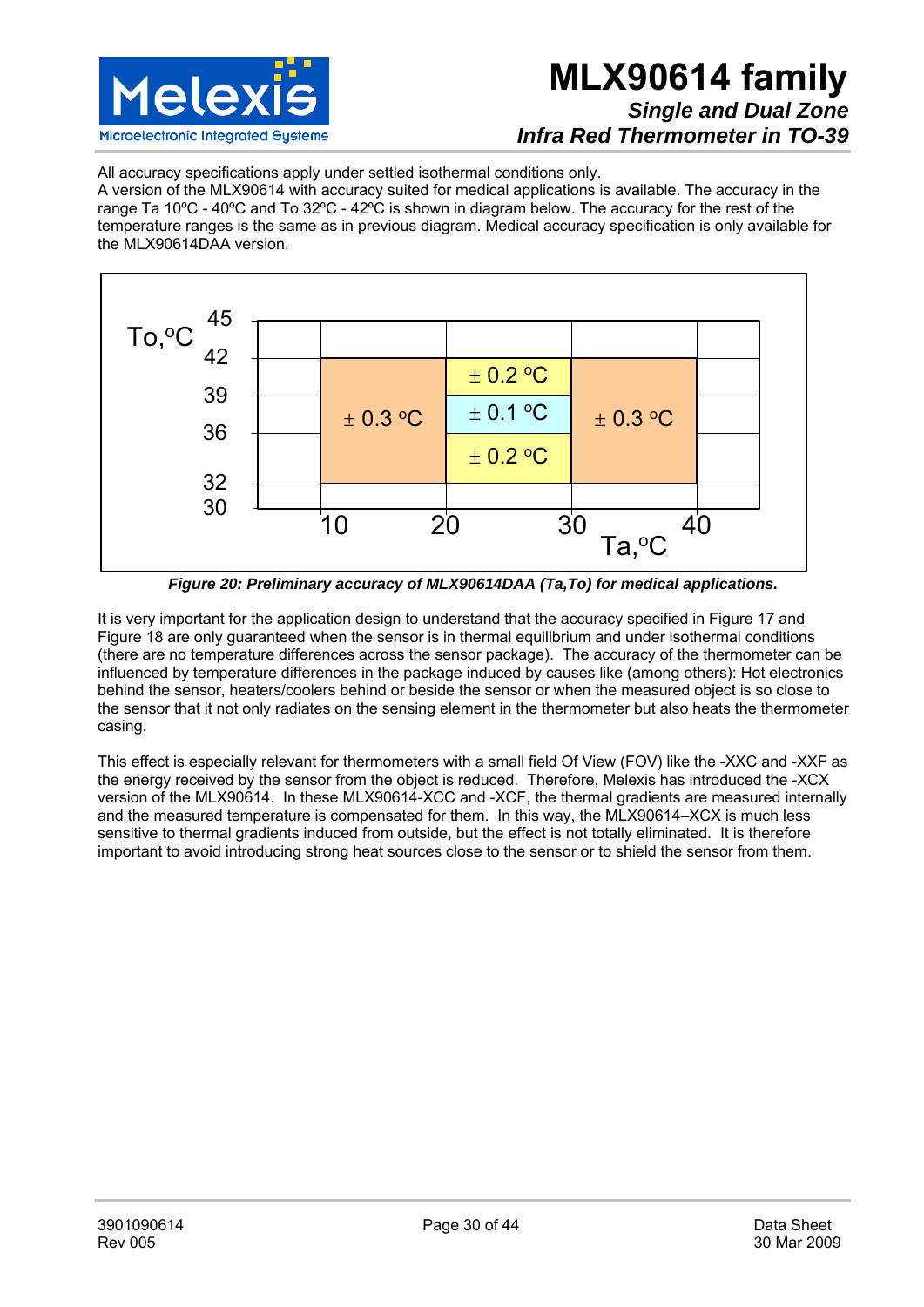

## *10.2 Field Of View (FOV)*

Field of view is determined at 50% thermopile signal and with respect to the sensor main axis.





*Figure 23: identification of zone 1&2 relative to alignment tab.*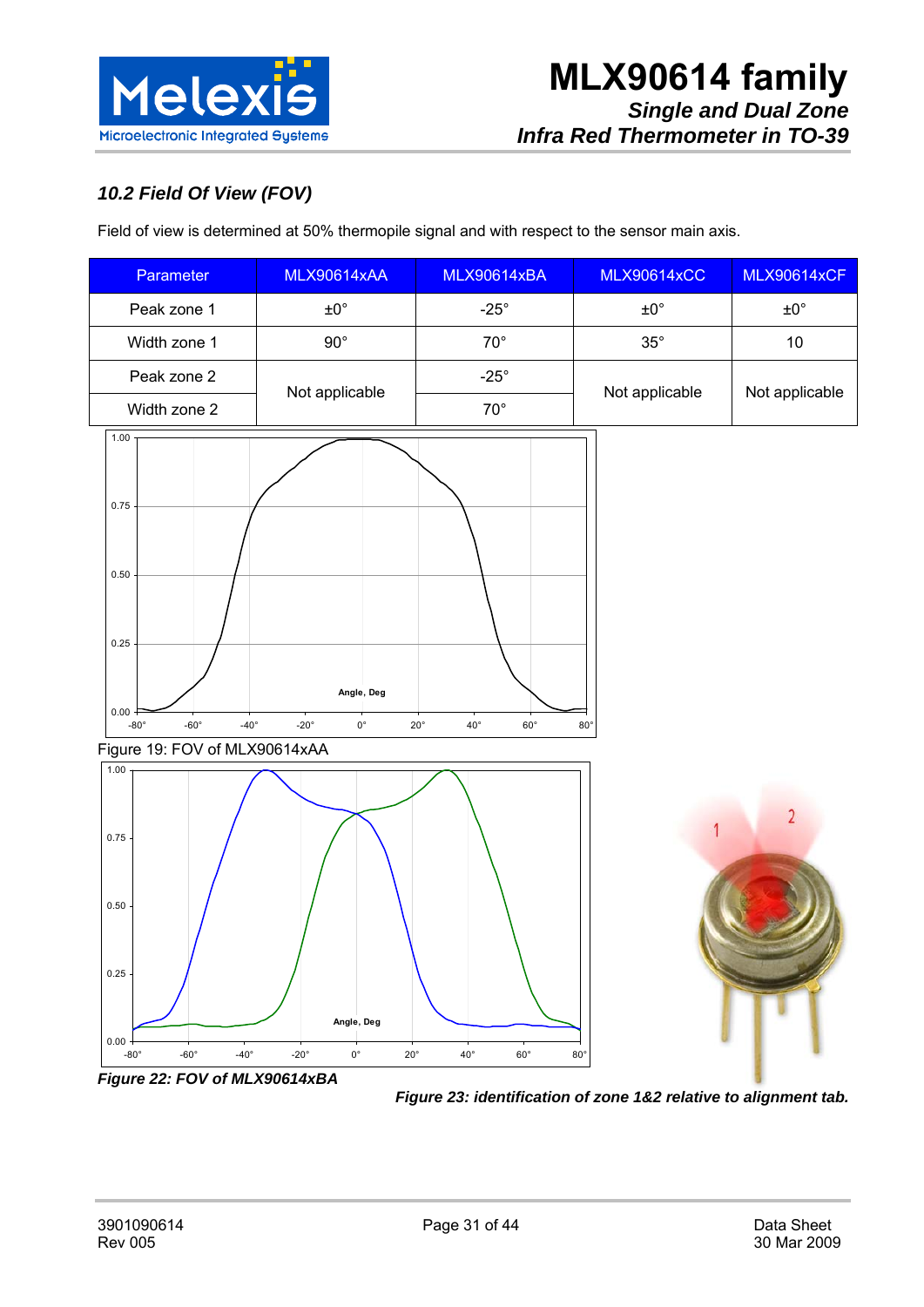

*Infra Red Thermometer in TO-39* 



*Figure 24: FOV of MLX90614xCC* 



*Figure 25: FOV of MLX90614xCF*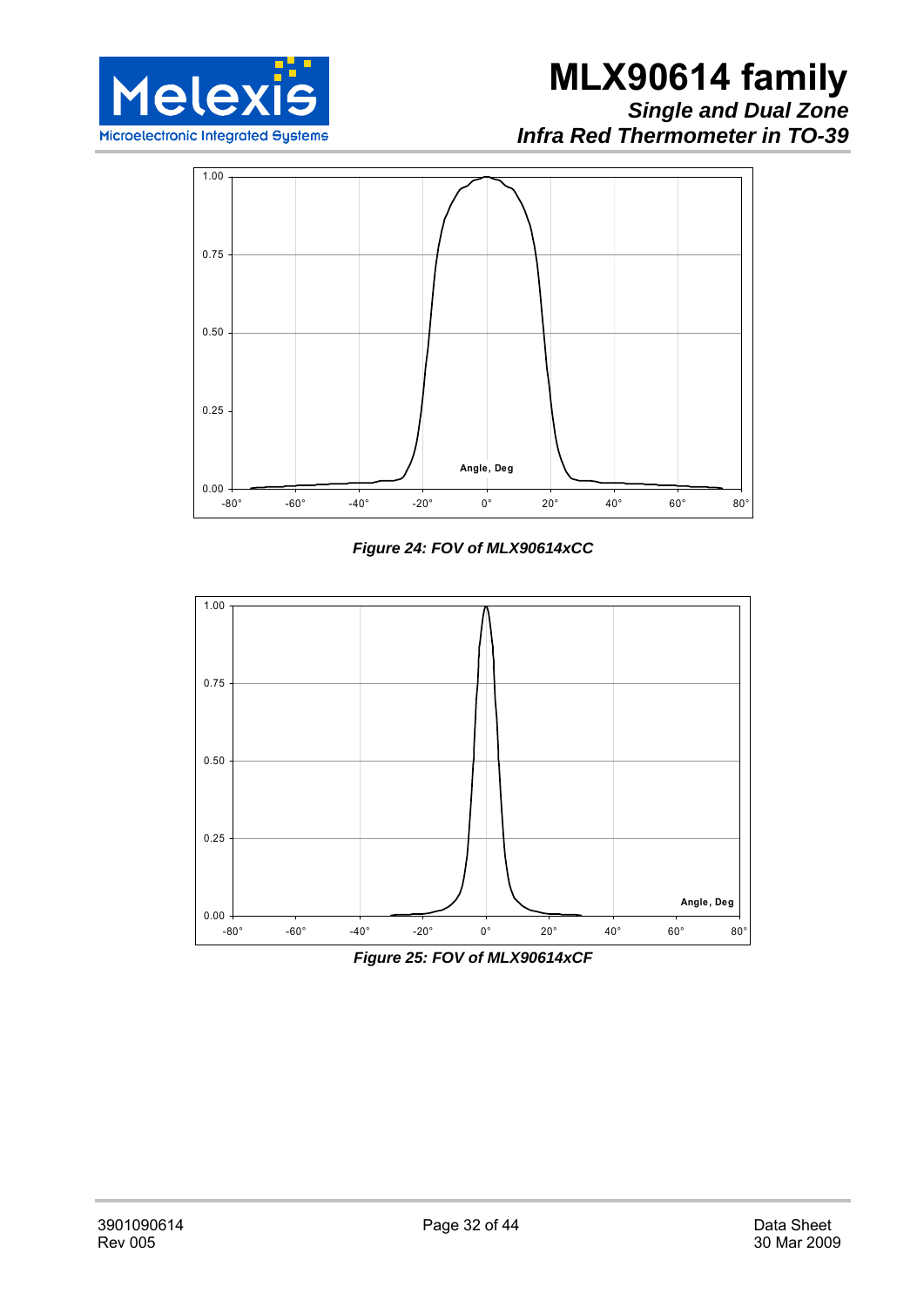

## *11 Applications Information*

#### *11.1 Use of the MLX90614 thermometer in SMBus configuration*



*Figure 26: MLX90614 SMBus connection* 

Connection of MLX90614 to SMBus with 3.3V power supply. The MLX90614 has diode clamps SDA/SCL to Vdd so it is necessary to provide MLX90614 with power in order not to load the SMBus lines.

#### *11.2 Use of multiple MLX90614s in SMBus configuration*



*Figure 27: Use of multiple MLX90614 devices in SMBus network* 

The MLX90614 supports a 7-bit slave address in EEPROM, thus allowing up to 127 devices to be read via two common wires. With the MLX90614BBx this results in 254 object temperatures measured remotely and an additional 127 ambient temperatures which are also available. Current source pull-ups may be preferred with higher capacitive loading on the bus (C3 and C4 represent the lines' parasitics), while simple resistive pull-ups provide the obvious low cost advantage.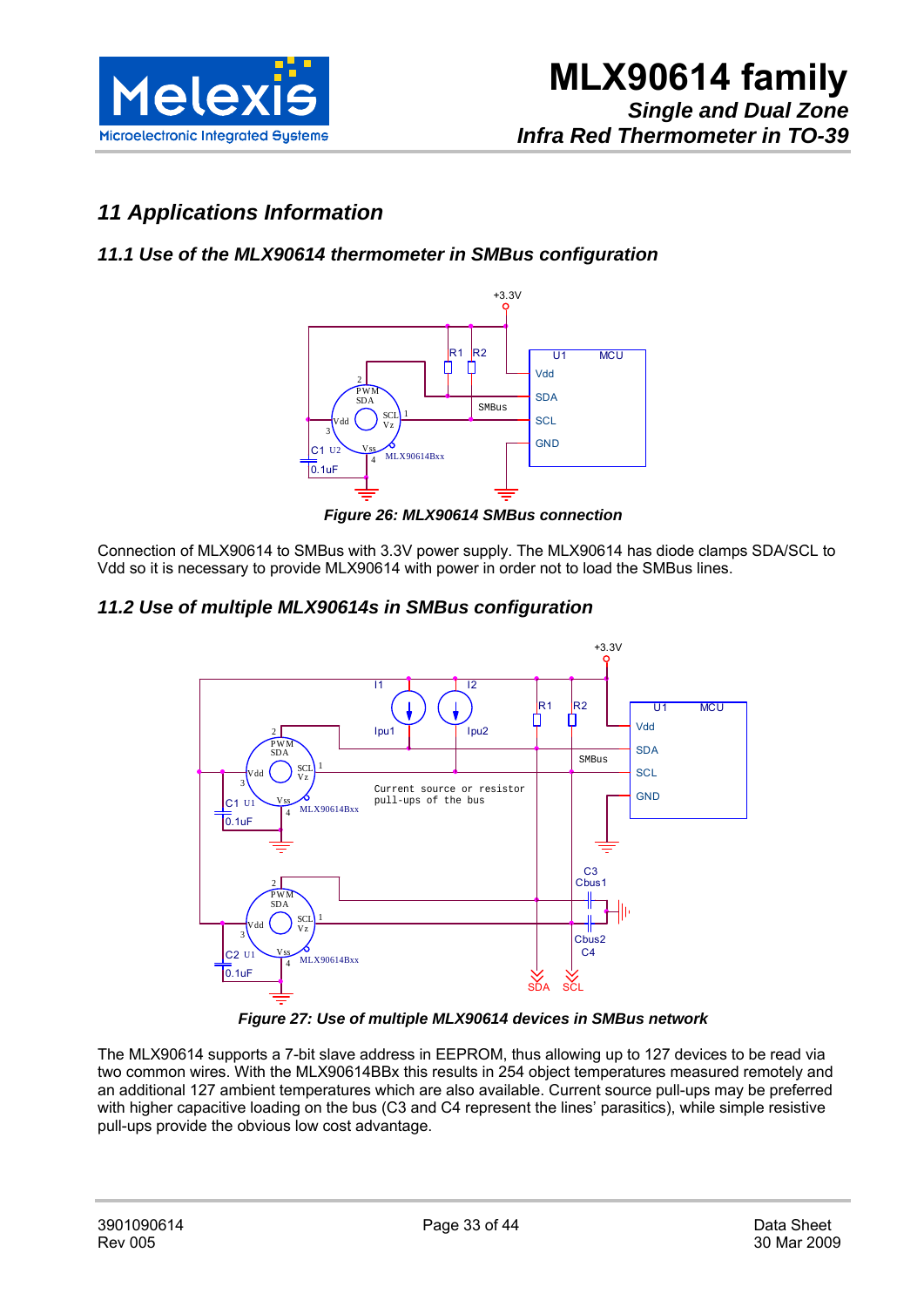

#### *11.3 PWM output operation*

Using the PWM output mode of the MLX90614 is very simple, as shown on Figure 25.



*Figure 28: Connection of MLX90614 for PWM output mode* 

The PWM mode is free-running after POR when configured in EEPROM. The SCL pin must be forced high (can be shorted to Vdd pin) for PWM mode operation.

A pull-up resistor can be used to preserve the option for SMBus operation while having PWM as a default as is shown on Figure 26.



*Figure 29: PWM output with SMBus available* 

Again, the PWM mode needs to be written as the POR default in EEPROM. Then for PWM operation the SCL line can be high impedance, forced high, or even not connected. The pull-up resistor R1 will ensure there is a high level on the SCL pin and the PWM POR default will be active. SMBus is still available (for example – for further reconfiguration of the MLX90614, or sleep mode power management) as there are pullup resistors on the SMBus lines anyway.

PWM can be configured as open drain NMOS or a push-pull output. In the case of open drain external pull-up will be needed. This allows cheap level conversion to lower logic high voltage. Internal pull-ups present in many MCUs can also be used.

#### *11.4 Thermal alert / thermostat*



*Figure 30: Thermal alert/thermostat applications of MLX90614* 

The MLX90614 can be configured in EEPROM to operate as a thermal relay. A non contact freezing or boiling prevention with 1 mA quiescent current can be built with two components only – the MLX90614 and a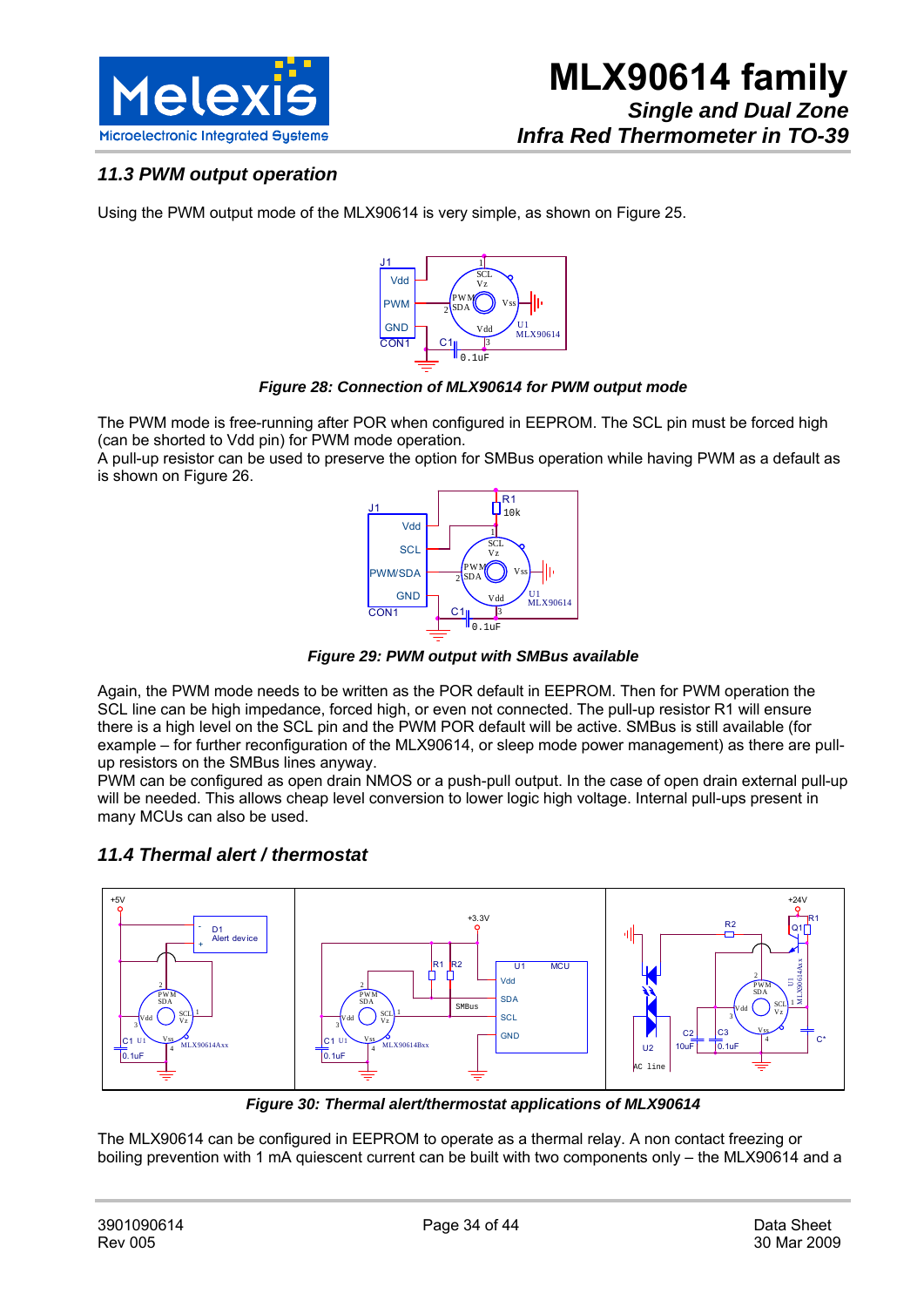

capacitor. The PWM/SDA pin can be programmed as a push-pull or open drain NMOS, which can trigger an external device, such as a relay (refer to electrical specifications for load capability), buzzer, RF transmitter or a LED. This feature allows very simple thermostats to be built without the need of any MCU and zero design overhead required for firmware development. In conjunction with a MCU, this function can operate as a system alert that wakes up the MCU. Both object temperature and sensor die temperature can also be read in this configuration.

#### *11.5 High voltage source operation*

As a standard, the module MLX90614Axx works with a supply voltage of 5Volt. In addition, thanks to the integrated internal reference regulator available at pin SCL/Vz, this module can easily be powered from higher voltage source (like VDD=8...16V). Only a few external components as depicted in the diagram below are required to achieve this.



*Figure 31: 12V regulator implementation* 

With the second (synthesized Zener diode) function of the SCL/Vz pin used, the 2-wire interface function is available only if the voltage regulator is overdriven (5V regulated power is forced to Vdd pin).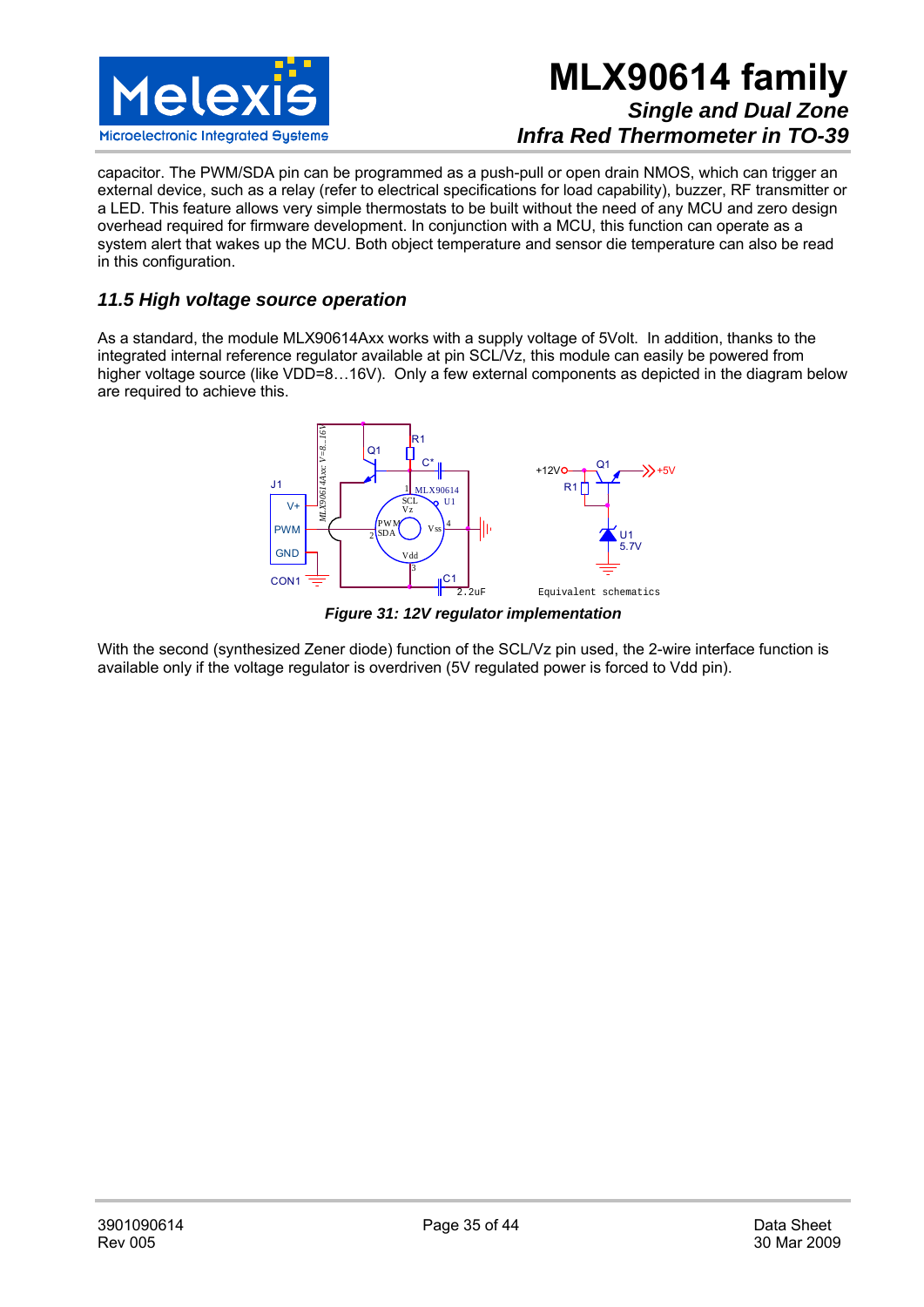

## *12 Application Comments*

Significant **contamination** at the optical input side (sensor filter) might cause unknown additional filtering/distortion of the optical signal and therefore result in unspecified errors.

IR sensors are inherently susceptible to errors caused by **thermal gradients**. There are physical reasons for these phenomena and, in spite of the careful design of the MLX90614xxx, it is recommended not to subject the MLX90614 to heat transfer and especially transient conditions.

Upon **power-up** the MLX90614 passes embedded checking and calibration routines. During these routines the output is not defined and it is recommended to wait for the specified POR time before reading the module. Very slow power-up may cause the embedded POR circuitry to trigger on inappropriate levels, resulting in unspecified operation and this is not recommended.

The MLX90614xxx is designed and calibrated to operate as a non contact thermometer in **settled conditions**. Using the thermometer in a very different way will result in unknown results.

**Capacitive loading on a SMBus** can degrade the communication. Some improvement is possible with use of current sources compared to resistors in pull-up circuitry. Further improvement is possible with specialized commercially available bus accelerators. With the MLX90614xxx additional improvement is possible by increasing the pull-up current (decreasing the pull-up resistor values). Input levels for SMBus compatible mode have higher overall tolerance than the SMBus specification, but the output low level is rather low even with the high-power SMBus specification for pull-up currents. Another option might be to go for a slower communication (clock speed), as the MLX90614xxx implements Schmidt triggers on its inputs in SMBus compatible mode and is therefore not really sensitive to rise time of the bus (it is more likely the rise time to be an issue than the fall time, as far as the SMBus systems are open drain with pull-up).

For **ESD protection** there are clamp diodes between the Vss and Vdd and each of the other pins. This means that the MLX90614 might draw current from a bus in case the SCL and/or SDA is connected and the Vdd is lower than the bus pull-ups' voltage.

In **12V powered systems SMBus usage is constrained** because the SCL pin is used for the Zener diode function. Applications where the supply is higher than 5V should use the PWM output or an external regulator. Nevertheless, in the 12V powered applications MLX90614 can be programmed (configured and customized) by forcing the Vdd to 5V externally and running the SMBus communication.

**Sleep** mode is available in MLX90614Bxx. This mode is entered and exited via the SMBus compatible 2-wire communication. On the other hand, the extended functionality of the SCL pin yields in increased leakage current through that pin. As a result, this pin needs to be forced low in power-down mode and the pull-up on the SCL line needs to be disabled in order to keep the overall power drain in power-down really small.

The **PWM pin is not designed for direct drive of inductive loads** (such as electro-magnetic relays). Some drivers need to be implemented for higher load, and auxiliary protection might be necessary even for light but inductive loading.

It is possible to use the MLX90614xxx in applications, powered directly from the AC line (transformer less). In such cases it is very important not to forget that **the metal package of the sensor is not isolated** and therefore may occur to be connected to that line, too. Melexis can not be responsible for any application like this and highly recommends not to use the MLX90614xxx in that way.

Power dissipation within the package may affect performance in two ways: by heating the "ambient" sensitive element significantly beyond the actual ambient temperature, as well as by causing gradients over the package that will inherently cause thermal gradient over the cap. Loading the outputs also causes increased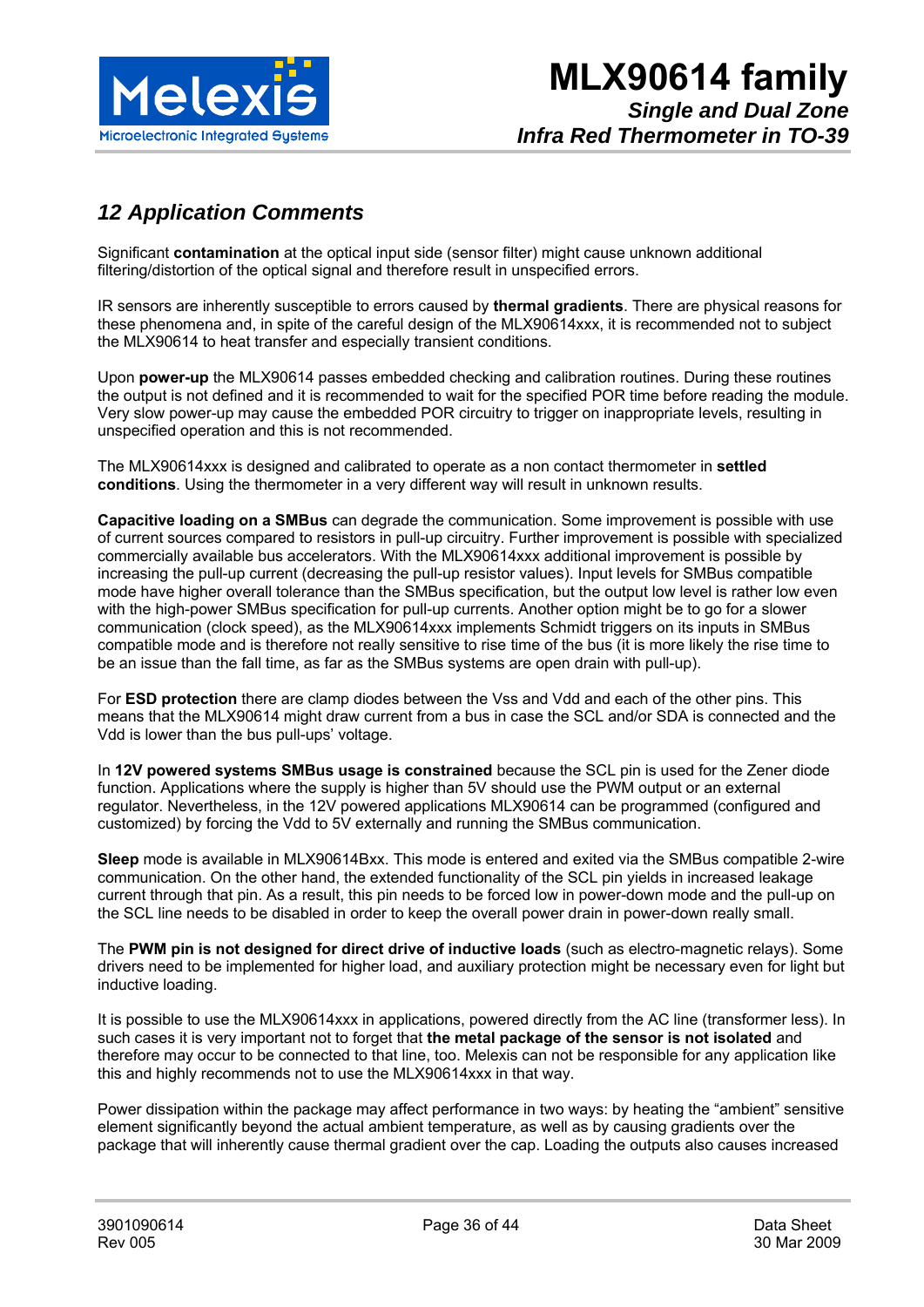

power dissipation. In case of using the MLX90614Axx internal zener voltage feature, the regulating external transistor should also not cause heating of the TO39 package.

**High capacitive load on a PWM line** will result in significant charging currents from the power supply, bypassing the capacitor and therefore causing EMC, noise, level degradation and power dissipation problems. A simple option is adding a series resistor between the PWM/SDA pin and the capacitive loaded line, in which case timing specifications have to be carefully reviewed. For example, with a PWM output that is set to 1.024 ms and the output format that is 11 bit, the time step is 0.5  $\mu$ s and a settling time of 2  $\mu$ s would introduce a 4 LSBs error.

**Power supply decoupling** capacitor is needed as with most integrated circuits. MLX90614 is a mixed-signal device with sensors, small signal analog part, digital part and I/O circuitry. In order to keep the noise low power supply switching noise needs to be decoupled. High noise from external circuitry can also affect noise performance of the device. In many applications a 100nF SMD ceramic capacitor close to the Vdd and Vss pins would be a good choice. It should be noted that not only the trace to the Vdd pin needs to be short, but also the one to the Vss pin. Using MLX90614 with short pins improves the effect of the power supply decoupling.

Severe noise can also be coupled within the package from the SCL (in worst cases also from the SDA) pin. This issue can be solved by using PWM output. Also the PWM output can pass additional filtering (at lower PWM frequency settings). With a simple LPF RC network added also increase of the ESD rating is possible.

Check www.melexis.com for most recent application notes about MLX90614.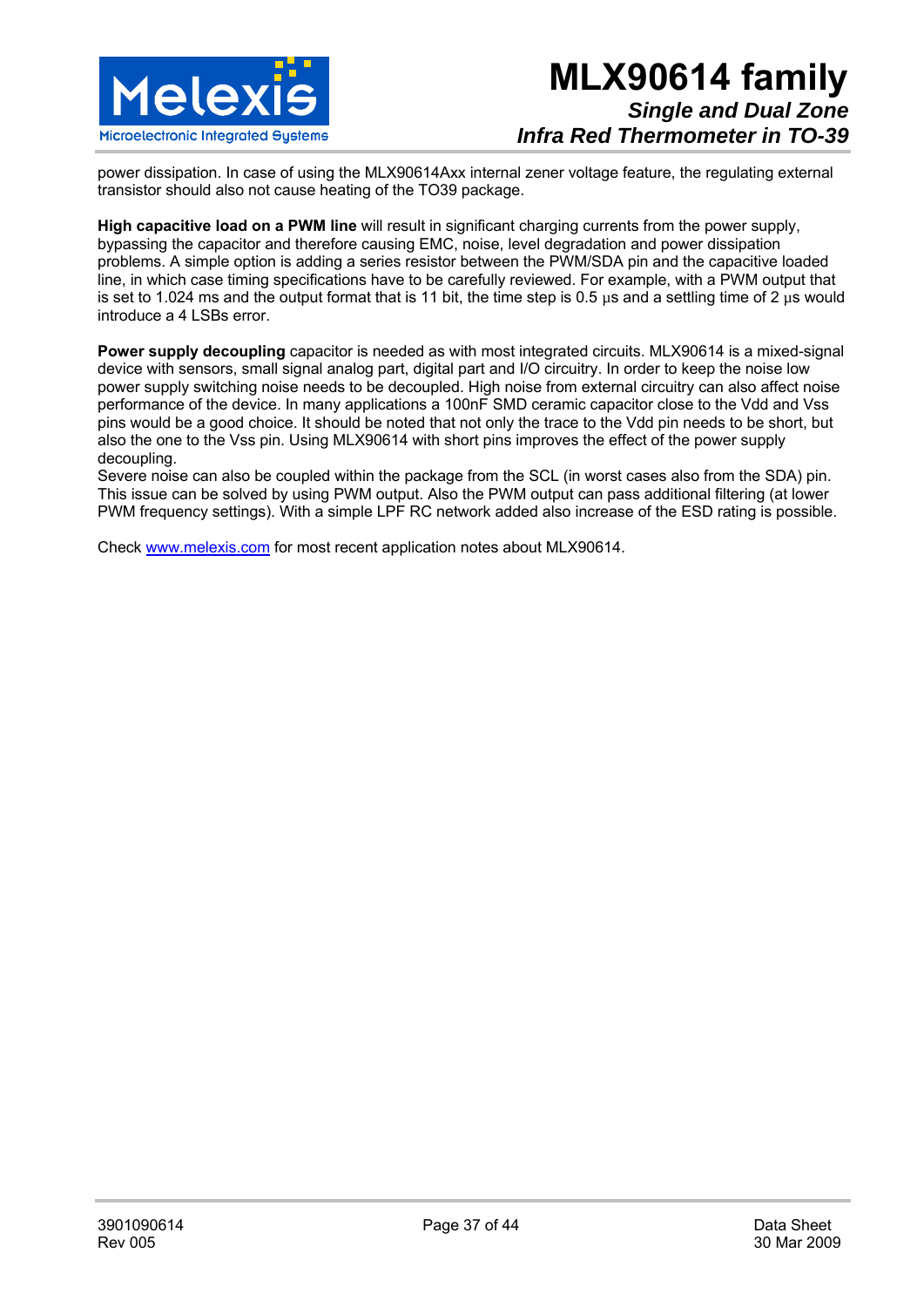

## *13 Standard information regarding manufacturability of Melexis products with different soldering processes*

Our products are classified and qualified regarding soldering technology, solderability and moisture sensitivity level according to following test methods:

#### **Wave Soldering THD's (Through Hole Devices)**

• EIA/JEDEC JESD22-B106 and EN60749-15 Resistance to soldering temperature for through-hole mounted devices

#### **Iron Soldering THD's (Through Hole Devices)**

• EN60749-15 Resistance to soldering temperature for through-hole mounted devices

#### **Solderability THD's (Through Hole Devices)**

• EIA/JEDEC JESD22-B102 and EN60749-21 **Solderability** 

For all soldering technologies deviating from above mentioned standard conditions (regarding peak temperature, temperature gradient, temperature profile etc) additional classification and qualification tests have to be agreed upon with Melexis.

Melexis is contributing to global environmental conservation by promoting **lead free** solutions. For more information on qualifications of **RoHS** compliant products (RoHS = European directive on the Restriction Of the use of certain Hazardous Substances) please visit the quality page on our website: http://www.melexis.com/quality.aspx

**The MLX90614 is RoHS compliant** 

### *14 ESD Precautions*

Electronic semiconductor products are sensitive to Electro Static Discharge (ESD). Always observe Electro Static Discharge control procedures whenever handling semiconductor products.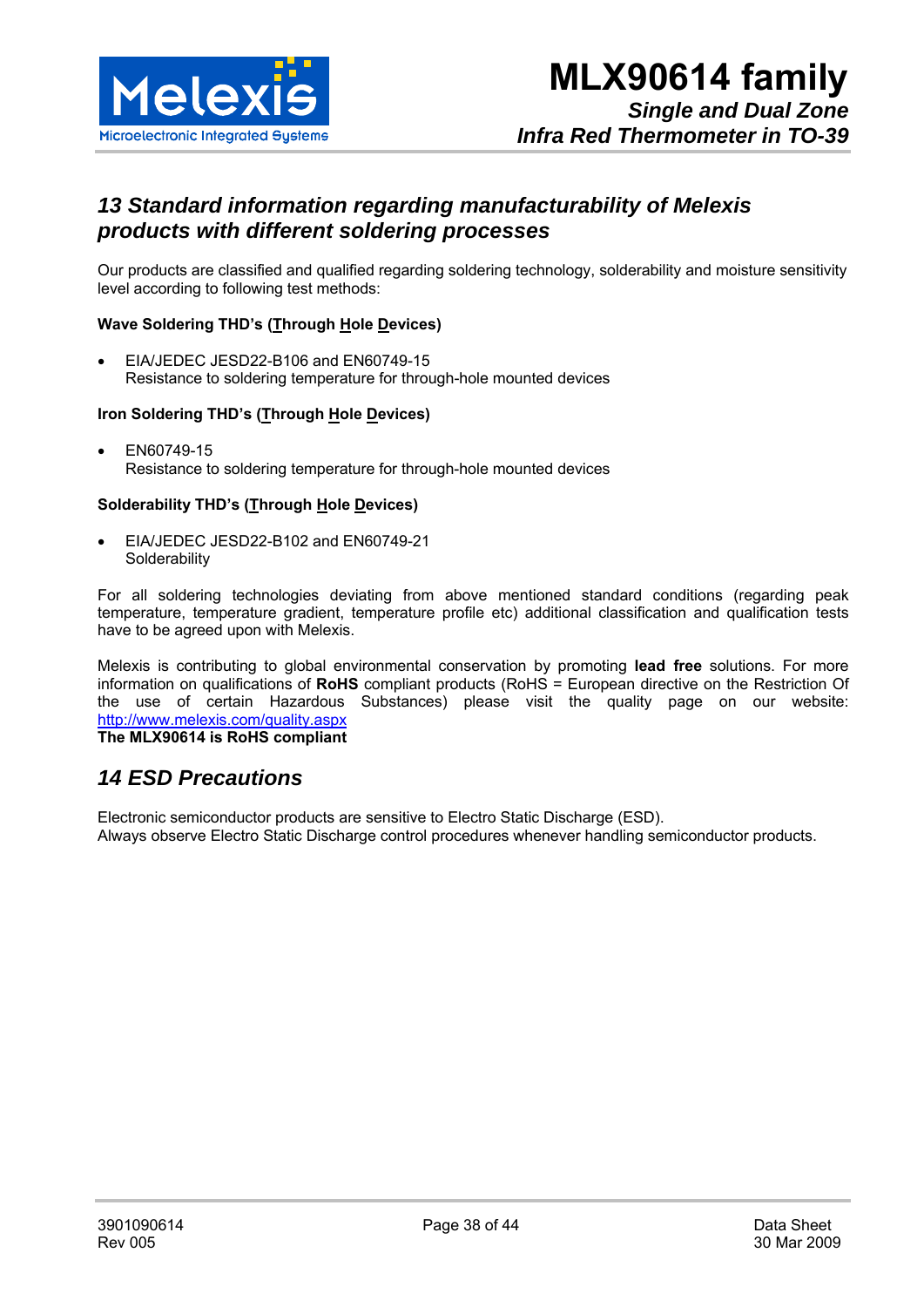

## *15 FAQ*

#### **When I measure aluminum and plastic parts settled at the same conditions I get significant errors on aluminum. Why?**

Different materials have different **emissivity**. A typical value for aluminum (roughly polished) is 0.18 and for plastics values of 0.84…0.95 are typical. IR thermometers use the radiation flux between the sensitive element in the sensor and the object of interest, given by the equation

$$
q = \varepsilon_1 \cdot \alpha_1 \cdot (T_1^4) \sigma \cdot A_1 \cdot F_{a-b} - \varepsilon_2 \cdot (T_2^4) \sigma \cdot A_2,
$$

Where:

**ε1** and **ε2** are the emissivities of the two objects,

**α1** is the absorptivity of the sensor (in this case),

**σ** is the Stefan-Boltzmann constant,

 $A_1$  and  $A_2$  are the surface areas involved in the radiation heat transfer,

**Fa-b** is the shape factor,

**T1** and **T2** are known temperature of the sensor die (measured with specially integrated and calibrated element) and the object temperature that we need.

Note that these are all in Kelvin, heat exchange knows only physics.

When a body with low emissivity (such as aluminum) is involved in this heat transfer, the portion of the radiation incident to the sensor element that really comes from the object of interest decreases – and the reflected environmental IR emissions take place. (This is all for bodies with zero transparency in the IR band.) The IR thermometer is calibrated to stay within specified accuracy – but it has no way to separate the incoming IR radiation into real object and reflected environmental part. Therefore, measuring objects with low emissivity is a very sophisticated issue and infra-red measurements of such materials is a specialized field.

What can be done to solve that problem? Look at paintings – for example, oil paints are likely to have emissivity of 0.85…0.95 – but keep in mind that the stability of the paint emissivity has inevitable impact on measurements.

It is also a good point to keep in mind that not everything that looks black is "black" also for IR. For example, even heavily oxidized aluminum has still emissivity as low as 0.30.

How high is enough? Not an easy question – but, in all cases the closer you need to get to the real object temperature the higher the needed emissivity will be, of course.

With the real life emissivity values the environmental IR comes into play via the reflectivity of the object (the sum of Emissivity, Reflectivity and Absorptivity gives 1.00 for any material). The larger the difference between environmental and object temperature is at given reflectivity (*with an opaque for IR material reflectivity equals 1.00 minus emissivity*) the bigger errors it produces.

#### **After I put the MLX90614 in the dashboard I start getting errors larger than specified in spite that the module was working properly before that. Why?**

Any object present in the FOV of the module provides IR signal. It is actually possible to introduce error in the measurements if the module is attached to the dashboard with an opening that enters the FOV. In that case portion of the dashboard opening will introduce IR signal in conjunction with constraining the effective FOV and thus compromising specified accuracy. Relevant opening that takes in account the FOV is a must for accurate measurements. Note that the basic FOV specification takes 50% of IR signal as threshold (in order to define the area, where the measurements are relevant), while the entire FOV at lower level is capable of introducing lateral IR signal under many conditions.

#### **When a hot (cold) air stream hits my MLX90614 some error adds to the measured temperature I read. What is it?**

IR sensors are inherently sensitive to difference in temperatures between the sensitive element and everything incident to that element. As a matter of fact, this element is not the sensor package, but the sensor die inside. Therefore, a thermal gradient over the sensor package will inevitably result in additional IR flux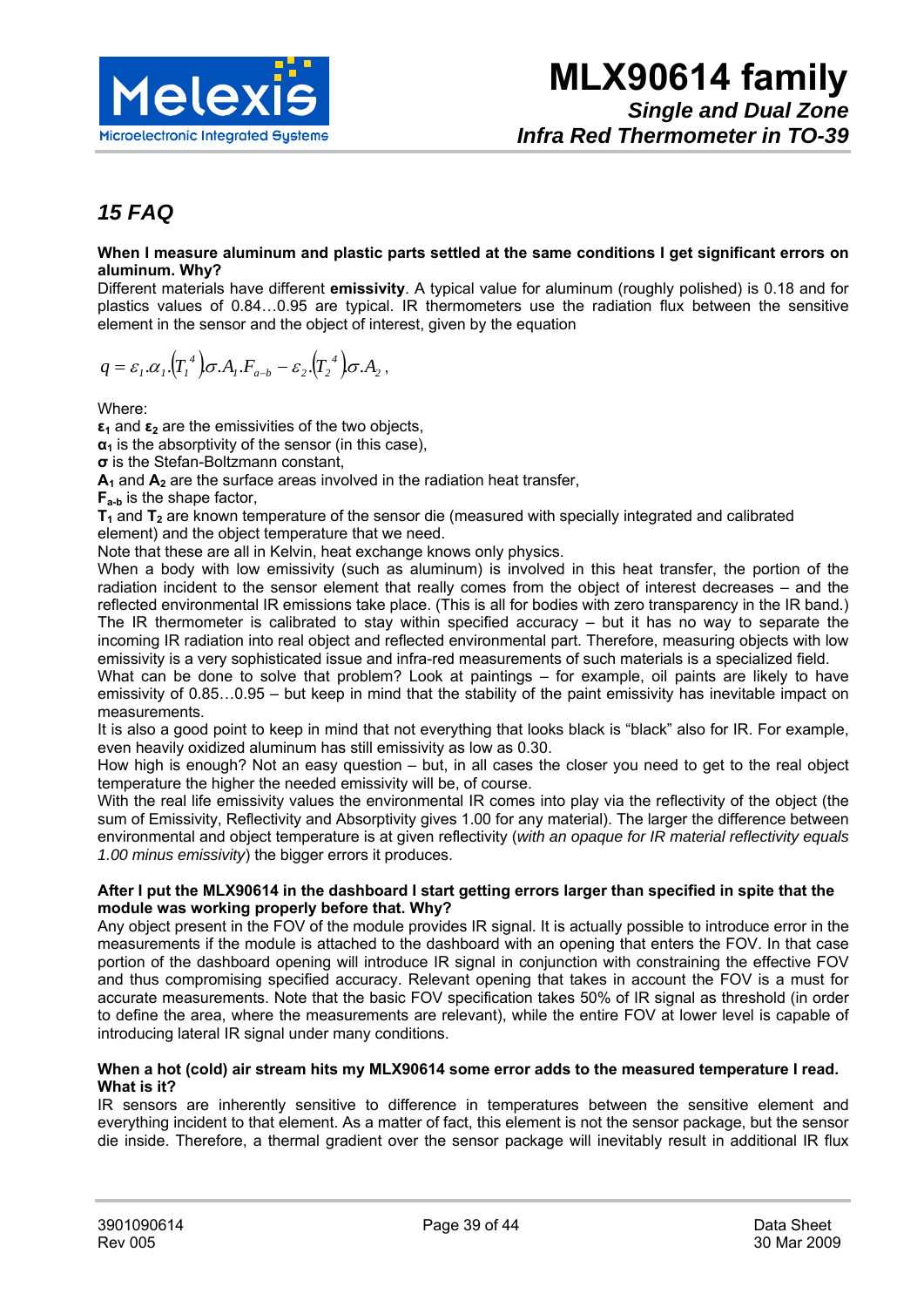

between the sensor package and the sensor die. This is real optical signal that can not be segregated from the target IR signal and will add errors to the measured temperature.

Thermal gradients with impact of that kind are likely to appear during transient conditions. The sensor used is developed with care about sensitivity to this kind of lateral phenomena, but their nature demands some care when choosing place to use the MLX90614 in order to make them negligible.

#### **I measure human body temperature and I often get measurements that significantly differ from the +37°C I expect.**

IR measurements are true surface temperature measurements. In many applications this means that the actual temperature measured by an IR thermometer will be temperature of the clothing and not the skin temperature. Emissivity (explained first in this section) is another issue with clothes that has to be considered. There is also the simple chance that the measured temperature is adequate – for example, in a cold winter human hand can appear at temperatures not too close to the well known +37°C.

#### **I consider using MLX90614AAA to measure temperature within car compartment, but I am embarrassed about the Sun light that may hit the module. Is it a significant issue?**

Special care is taken to cut off the visible light spectra as well as the NIR (near IR) before it reaches the sensitive sensor die. Even more, the glass (in most cases) is not transparent to the IR radiation used by the MLX90614. Glass has temperature and really high emissivity in most cases – it is "black" for IR of interest. Overall, Sun behind a window is most likely to introduce relatively small errors. Why is it not completely eliminated after all? Even visible light partially absorbed in the filter of the sensor has some heating potential and there is no way that the sensor die will be "blind" for that heating right in front of it.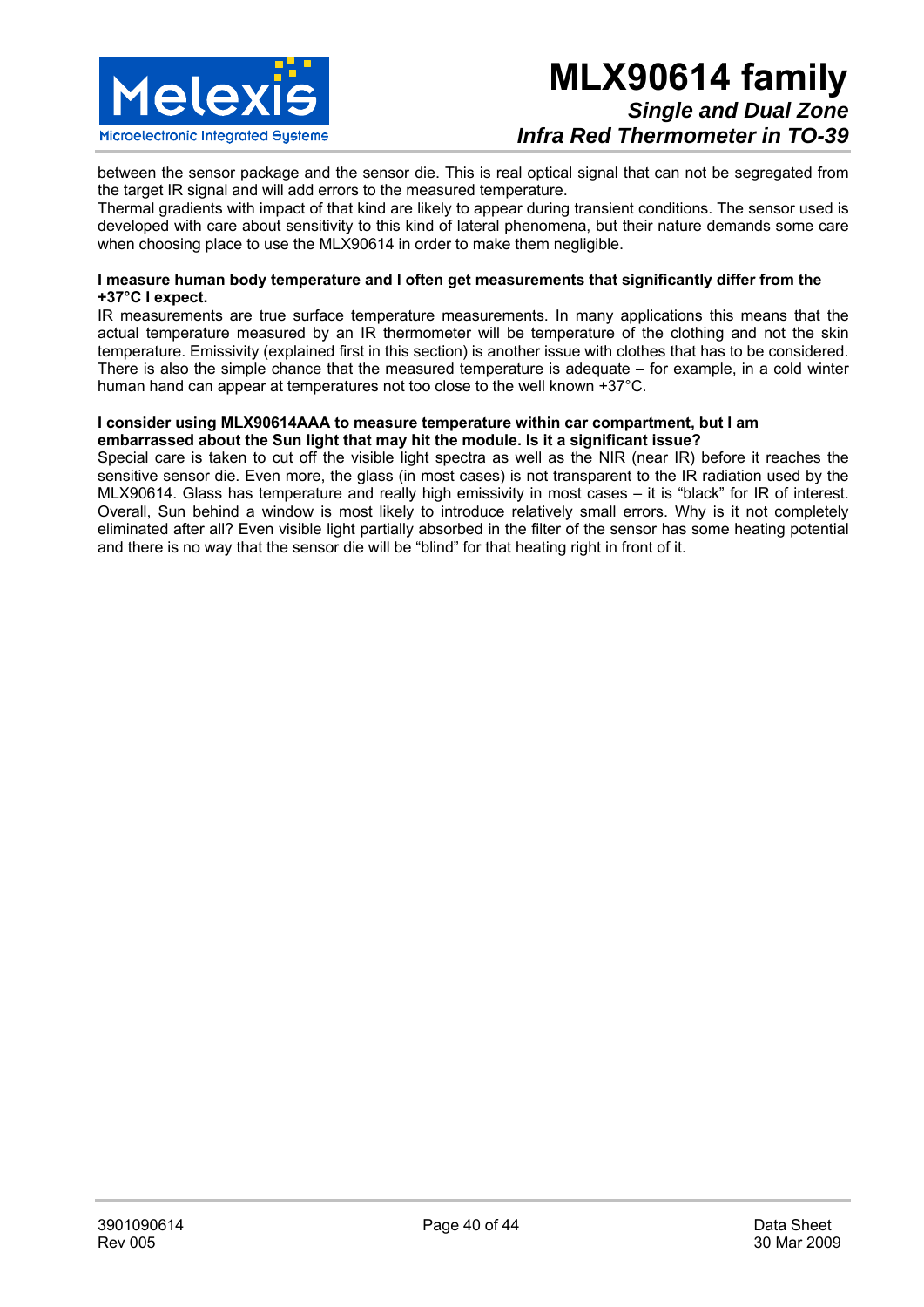

## *16 Package Information*

#### *16.1 MLX90614XXA*

The MLX90614 is packaged in an industry standard TO – 39 can.

## **Bottom View**

**BIRS** 







*Figure 32: MLX90614XXA package* 

Note: All dimensions are in mm

#### *16.2 MLX90614XCC*



*Figure 33: MLX90614XCC package*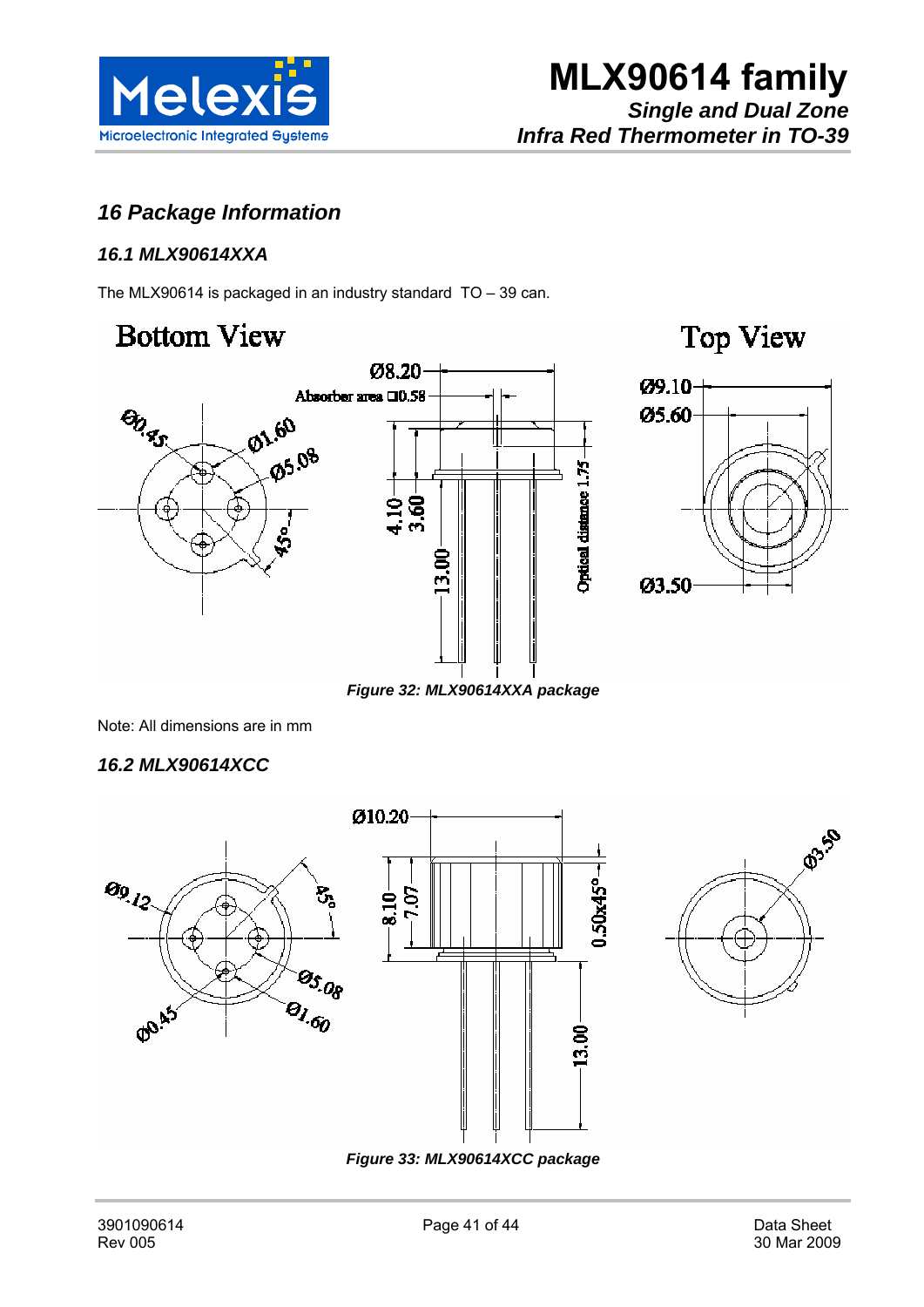

### *16.3 MLX90614XCF*



*Figure 34: MLX90614XCF package* 

#### *16.4 Part marking*

The MLX90614 is laser marked with 10 symbols. First 3 letters define device version (AAA, BCC, etc), and the last 7 are the lot number. Example: "ACC9307308" – MLX90614ACC from lot 9307308.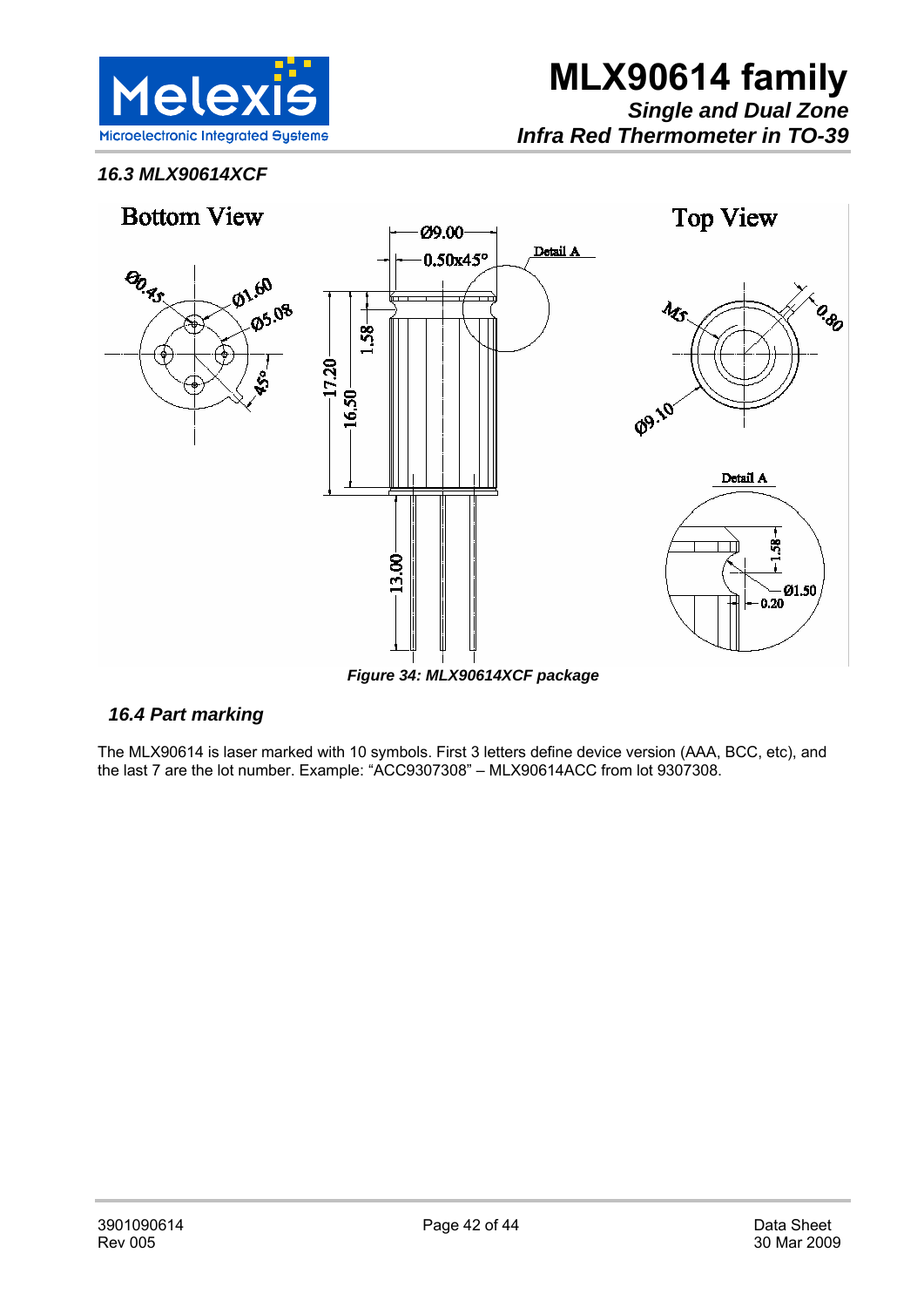

## *17 References*

[1] **System Management Bus (SMBus) Specification** Version 2.0 August 3, 2000 SBS Implementers Forum Copyright . 1994, 1995, 1998, 2000 Duracell, Inc., Energizer Power Systems, Inc., Fujitsu, Ltd., Intel Corporation, Linear Technology Inc., Maxim Integrated Products, Mitsubishi Electric Semiconductor Company, PowerSmart, Inc., Toshiba Battery Co. Ltd., Unitrode Corporation, USAR Systems, Inc.

### *18 Disclaimer*

Devices sold by Melexis are covered by the warranty and patent indemnification provisions appearing in its Term of Sale. Melexis makes no warranty, express, statutory, implied, or by description regarding the information set forth herein or regarding the freedom of the described devices from patent infringement. Melexis reserves the right to change specifications and prices at any time and without notice. Therefore, prior to designing this product into a system, it is necessary to check with Melexis for current information. This product is intended for use in normal commercial applications. Applications requiring extended temperature range, unusual environmental requirements, or high reliability applications, such as military, medical lifesupport or life-sustaining equipment are specifically not recommended without additional processing by Melexis for each application.

The information furnished by Melexis is believed to be correct and accurate. However, Melexis shall not be liable to recipient or any third party for any damages, including but not limited to personal injury, property damage, loss of profits, loss of use, interrupt of business or indirect, special incidental or consequential damages, of any kind, in connection with or arising out of the furnishing, performance or use of the technical data herein. No obligation or liability to recipient or any third party shall arise or flow out of Melexis' rendering of technical or other services.

© 2006 Melexis NV. All rights reserved.

For the latest version of this document, go to our website at **www.melexis.com** 

Or for additional information contact Melexis Direct:

Europe, Africa, Asia: America:<br>Phone: +32 1367 0495 Phone: +1 603 223 234 E-mail: sales\_europe@melexis.com E-mail: sales\_usa@melexis.com

Phone: +1 603 223 2362

ISO/TS 16949 and ISO14001 Certified